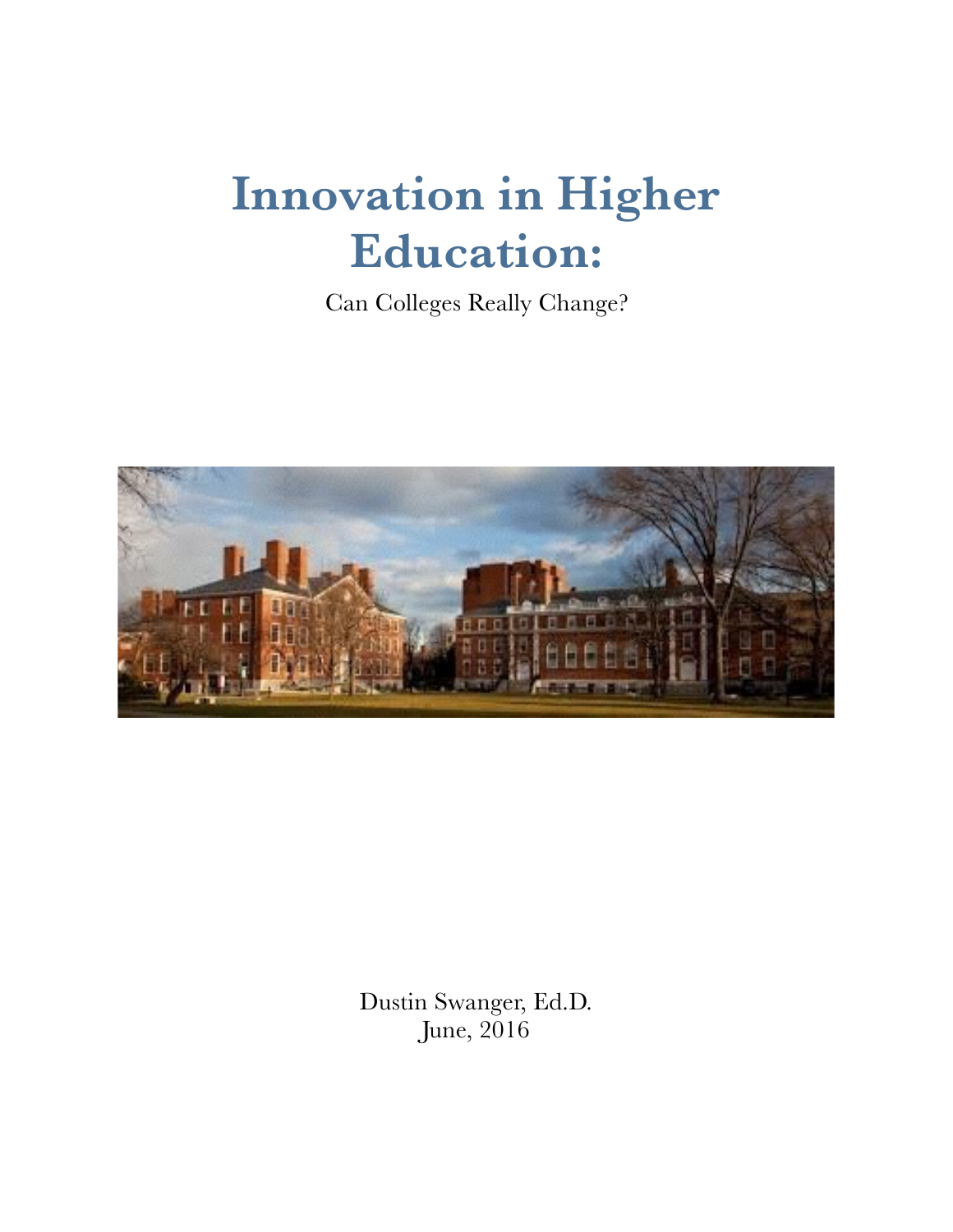# Table of Contents

| <b>Table of Contents</b>                             |                |
|------------------------------------------------------|----------------|
| Introduction                                         | $\mathcal{S}$  |
| Changing Climate of Higher Education                 | $\overline{4}$ |
| The Business of Higher Education                     | 13             |
| Defining Innovation                                  | 17             |
| Challenges to Innovation in Higher Education         | 24             |
| <b>Innovative Colleges and Universities</b>          | 35             |
| <b>Innovating Existing Colleges: Recommendations</b> | 45             |
| Conclusion                                           | 53             |
| References                                           | 53             |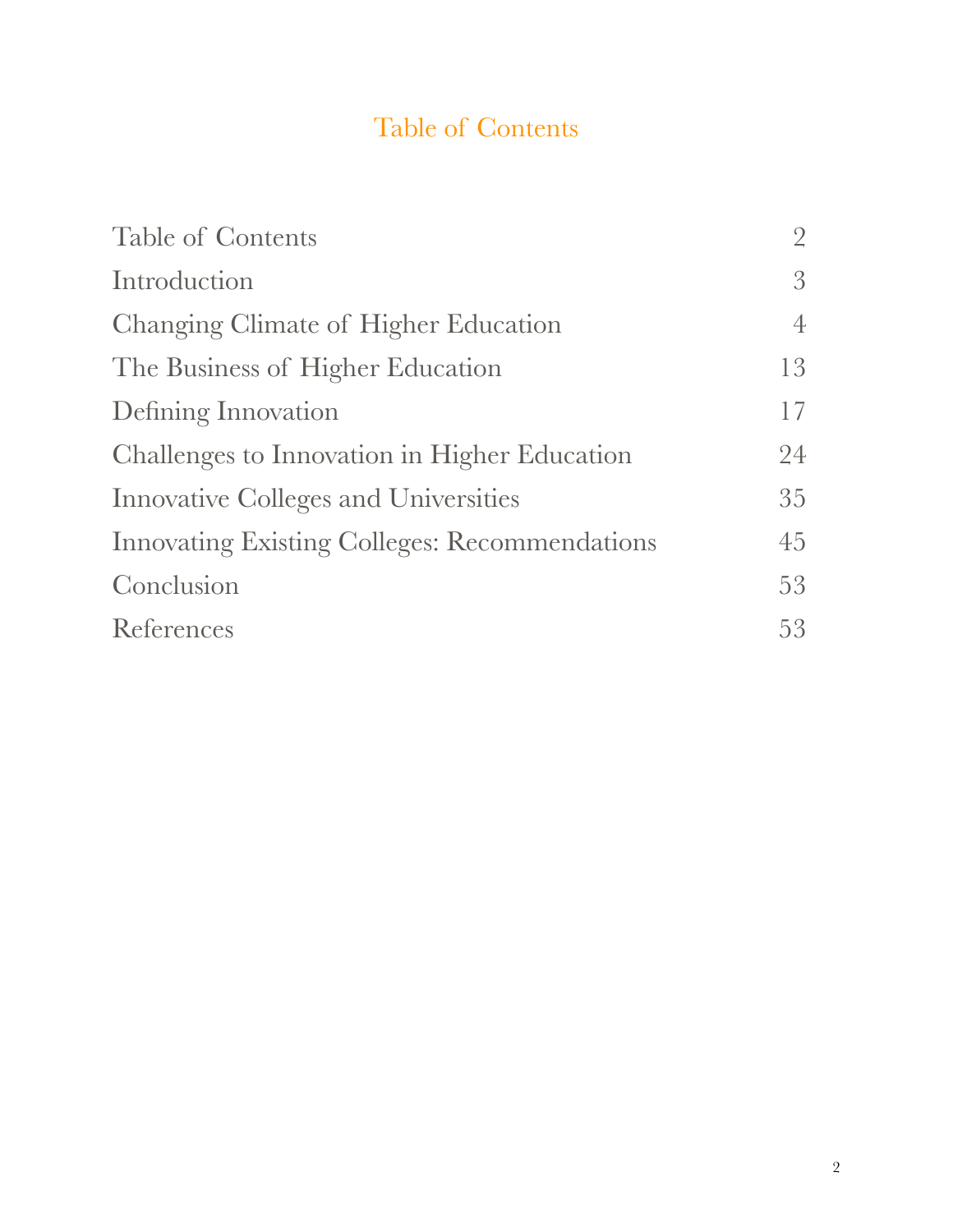## **Introduction**

Higher education faces many more challenges today than ever before in its history. Colleges and universities are challenged to serve a variety of students, from those who are academically gifted to those who are under-prepared for college-level work. They are challenged by the shrinking pool of traditional college-aged students in the United States. They are challenged by the political pressures regarding the cost of attending college and the growing student debt upon leaving college. These challenges are hitting higher education from many fronts.

While higher education is seen as a critical partner for the future of the United States, it is also experiencing a tremendous amount of political pressure. Public and political expectations, coupled with the soaring costs of a college education, have led to pressure on colleges and universities to become more efficient, to innovate and to perform.

What is performance? That is one of the key questions that higher education leaders must answer. The performance expectations of those inside higher education does not appear to align with the performance expectations of those outside of higher education. This misalignment is leading to more regulations and more frustration. There is a belief among some outside of higher education that if colleges were more innovative outcomes would improve. Yet despite this desire for innovation, the vast majority of funding formulas from state and federal governments remain very traditional. That said, there is also a growing trend within state funding sources across the country to establish performance funding formulas (pay for outcomes) which elected officials believe will make higher education more efficient and produce more, and "better," graduates.

This paper will explore the current state of higher education and the pressures facing colleges. It will also explore innovation and some of the challenges to innovation in higher education, as well as some of the successes. While this paper will, by no means, provide a definitive direction for colleges and universities, it will recommend some changes that can be implemented on any campus to improve outcomes and efficiencies.

It is the hope of the author that this paper will inspire conversations on campuses across the country regarding innovation in higher education. It is also the hope that it may inspire more dialog regarding federal and state approaches to working *with* higher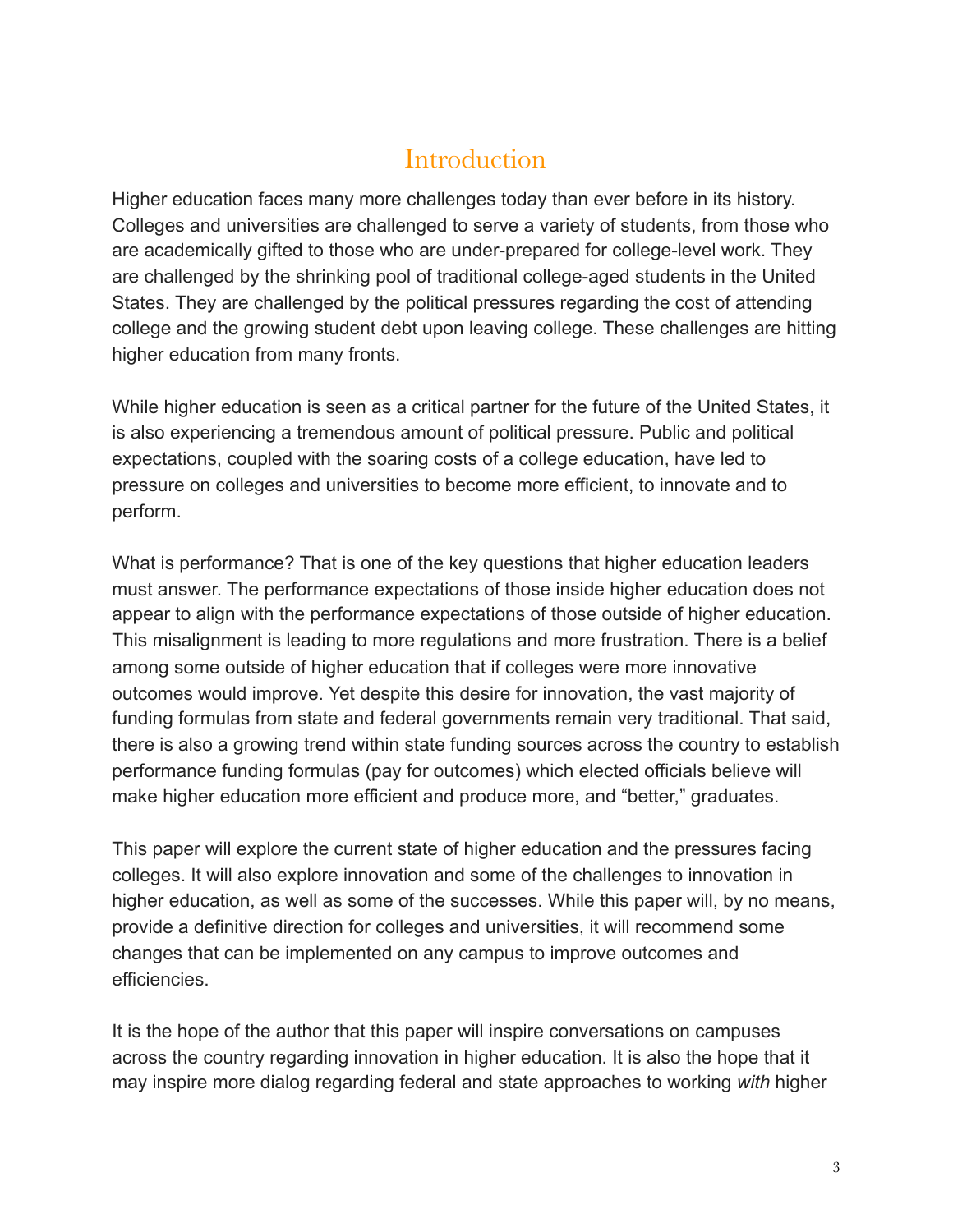education leaders on improvements that will provide more students a better college education.

# Changing Climate of Higher Education

Higher education is under attack. What was once a climate of good will and respect for institutions of higher education - founded in the belief that the administrators, faculty and staff who worked within the hallowed halls of learning institutions were doing the greater good of society - is now replaced with a general sense of skepticism. Most of these feelings are borne from the increasing costs of operating colleges and universities, as well as a general lack of understanding of the breadth of work conducted in higher education today. This lack of understanding is often compounded by the fact that some of that work is difficult to measure through traditional methods.

The federal government alone spends over \$150 billion annually at colleges and universities to educate students. This funding is then supplemented by billions of state dollars nationally. Faced with graduation rates between 15% and 57% (depending on the institution) public decision makers are asking if they are getting their money's worth for such a large investment. Similarly, the general pubic is expressing growing concerns over the high cost of a college education, worrying about growing student debt and wondering if a college education is worth the cost.

There is no doubt that today's climate of higher education is placing more pressure on leaders of colleges and universities to think differently about how they manage their institutions. There is more accountability placed on institutions for performance. That is, clearly defining the outcomes of an institution - especially related to student learning and how institutions then prove that they are meeting those outcomes and ultimately, students' needs. National accrediting bodies, long thought of as the "quality enforcers" of higher education, are being directed by the federal government to be more demanding of institutions. It appears that there is a growing climate of mistrust of the accrediting bodies themselves, seeing them as "good-old-boy networks" rather than as quality control organizations; and, the federal government wants it to change.

Student retention and completion is becoming the mantra of elected officials. The legislation entitled No Child Left Behind advanced by then President George W. Bush, was envisioned to assure that every student in primary and secondary education would meet established standards. Those schools in which students failed these standards would lose funding. While the success of No Child Left Behind can be (and is being) debated in a variety of settings, the growing belief that student failure is the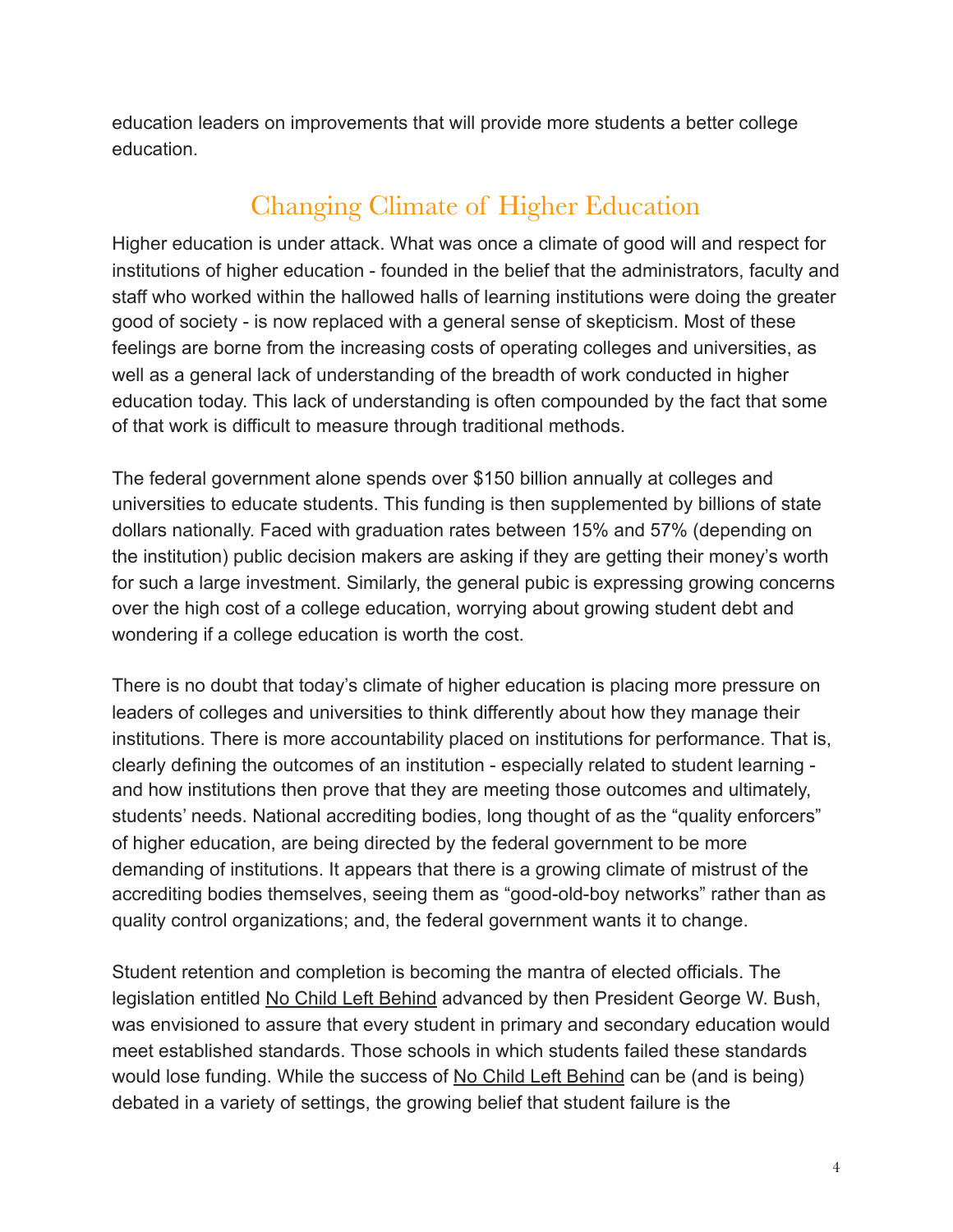responsibility of the institution is popular in capitals all across the nation. Today, there is increasing sentiment among policy makers to apply standards and policies similar to No Child Left Behind to higher education. They expect colleges to address issues related to student failure and to improve student retention and graduation rates across the board; and, to do so quickly.

Education leaders all across higher education are discussing these challenges. John Ebersole, in an op-ed piece for Forbes Magazine, identified the top issues facing higher education today. He lists several issues beginning with the increasing cost of higher education. He states that while "much of the cost increase over the past five years can be attributed to reduced state tax support for public institutions which has forced an offset through increases in tuition and fees<sup>"[1](#page-4-0)</sup> the public and elected officials do not believe that such increases are justified. Dr. Ebersole also cites a) a trend toward competency based education, b) tougher accreditation standards, c) an emphasis on assessment, d) voids in leadership, and, e) the growing diversity of students as challenges that will plague higher education in the coming years.<sup>[2](#page-4-1)</sup> These challenges must be faced by college leaders. To respond to such concerns, leaders are exploring numerous initiatives on their campuses and throughout higher education.

#### <span id="page-4-5"></span><span id="page-4-4"></span><span id="page-4-3"></span>**Student Expectations**

In her article, *Five Critical Issues Facing Higher Education Leaders in 2014*, Karlyn Borysenko cites that increased scrutiny toward colleges and universities is a major challenge now and for the future. She highlights a survey finding that "…24% of alumni say the cost of their college education exceeded its value."<sup>[3](#page-4-2)</sup> That is, perhaps their college degree is not providing them with the return on investment that they expected. Borysenko also states that the public and elected officials are paying much more attention to post-graduation success, *as measured by employment rates and salary levels upon entering the workforce*, than in the past. Additionally, students and their families expect an **immediate** financial return for their investment in a college degree.

In a recent *Inside Higher Education* survey of college Chief Financial Officers, the authors found that with troubled budgets and fewer traditional college-aged students available, retention of current students will be the highest priority of colleges for the next several years. This focus will force colleges to think differently about students' needs

<span id="page-4-0"></span><sup>&</sup>lt;sup>[1](#page-4-3)</sup> Ebersole, John. "Top Issues Facing Higher Education in 2014." Forbes. January 13, 2014.

<span id="page-4-1"></span>Ebersole, John. "Top Issues Facing Higher Education in 2014." Forbes. January 13, 2014. [2](#page-4-4)

<span id="page-4-2"></span><sup>&</sup>lt;sup>[3](#page-4-5)</sup> Borysenko, Karlyn. "Five Critical Issues Facing Higher Education Leaders in 2014." Edventures. August 12, 2015.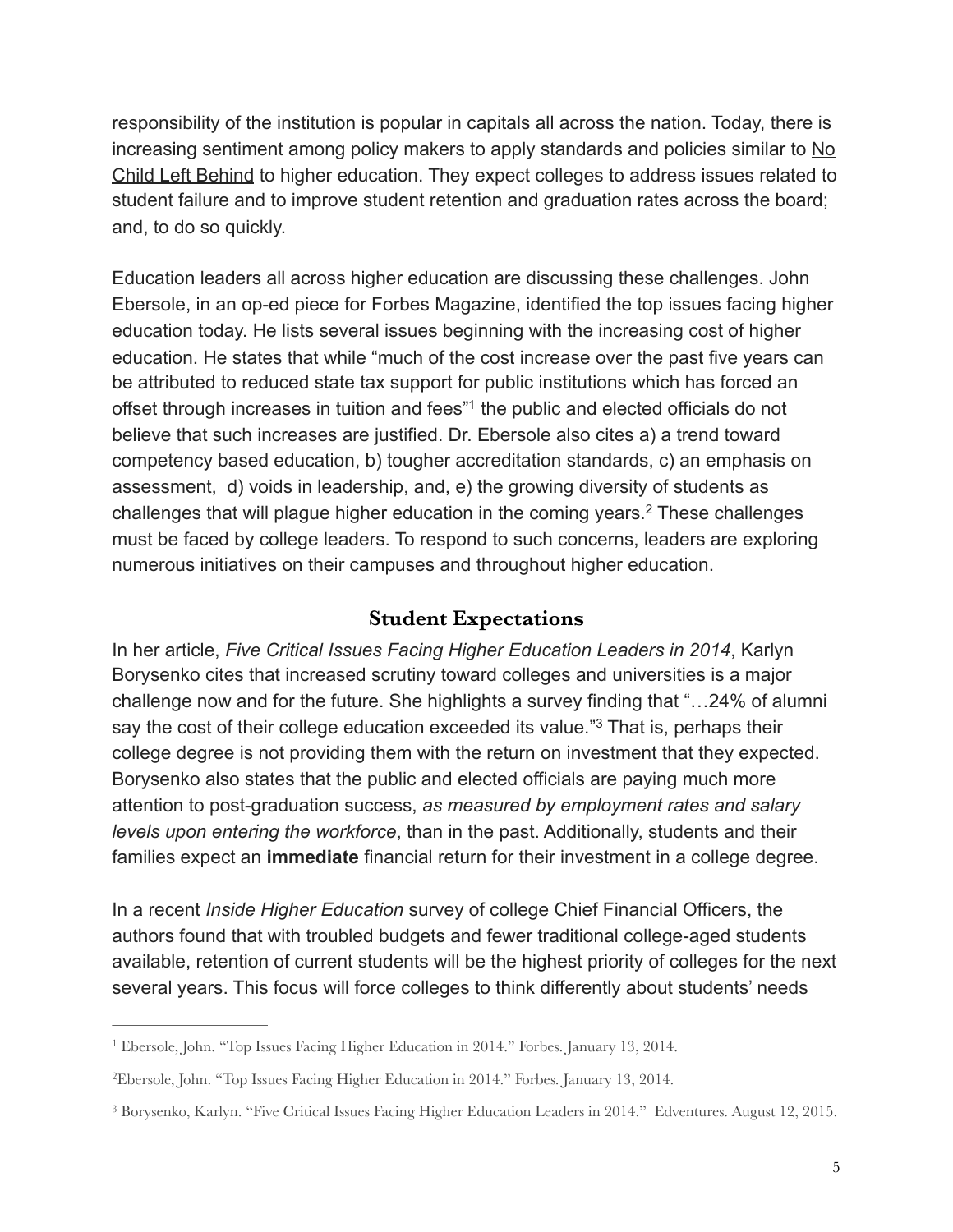and expectations and will likely have particular impact on those students who attend part-time, or even full-time, and have to work while attending college. Given these data points, Borysenko concludes that students are looking for a different kind of educational experience. These students want an experience that uses technology to enhance teaching and learning while reducing the costs of higher education and the length of time to earn a degree. They also want more distance learning opportunities to accommodate students who cannot fit a traditional approach to education into their schedule[.4](#page-5-0)

#### <span id="page-5-5"></span><span id="page-5-4"></span>**Funding**

<span id="page-5-3"></span>The 2008 recession had a devastating impact on the US economy; and, higher education was not insulated from that impact. In 2008 nearly every state in the nation significantly reduced state support for higher education institutions. In 2015, the fiscal support for higher education by state governments had not rebounded since the 2008 collapse. In their 2015 report, Michael Mitchell and Michael Leachman cite significant fiscal realities faced by higher education. For example, "Forty-seven states - all except Alaska, North Dakota and Wyoming - are spending less per student in 2014-15 school year than they did at the start of the [2008] recession."[5](#page-5-1)

So how bad is public funding for higher education? In 2015, the average state spending per student was \$1,805 which was 20% lower than the average state spending per student in 2007-08. While most states had moved toward restoring funding for higher education, almost none had reached pre-recession levels. In fact, 13 states had reduced their funding per student in 2014-15 school year. These reductions in state support forced colleges and universities, particularly those in the public sector, to increase tuition at a greater rate than inflation. In fact, after adjusting for inflation, on average, public universities have increased tuition by 29% since 2007-08 school year. In somestates tuition has risen as much as 60% over the same time period.<sup>6</sup>

Elected officials and the public have reacted negatively to tuition increases; however, little has been done to return state support to pre-recession levels in order to stabilize tuition. It does not appear that such support will return in the near future. Donald Heller, Dean at Michigan State University, suggests that public funding may never again be

<span id="page-5-0"></span>Borysenko, Karlyn. "Five Critical Issues Facing Higher Education Leaders in 2014." Edventures. August 12, 2015. [4](#page-5-3)

<span id="page-5-1"></span><sup>&</sup>lt;sup>[5](#page-5-4)</sup> Mitchell, Michael & Leachman, Michael. 'Years of Cuts Threaten to Put College Out of Reach for More Students." Center on Budget and Polity Priorities. May 13, 2015.

<span id="page-5-2"></span><sup>&</sup>lt;sup>[6](#page-5-5)</sup>Mitchell, Michael & Leachman, Michael. 'Years of Cuts Threaten to Put College Out of Reach for More Students." Center on Budget and Polity Priorities. May 13, 2015.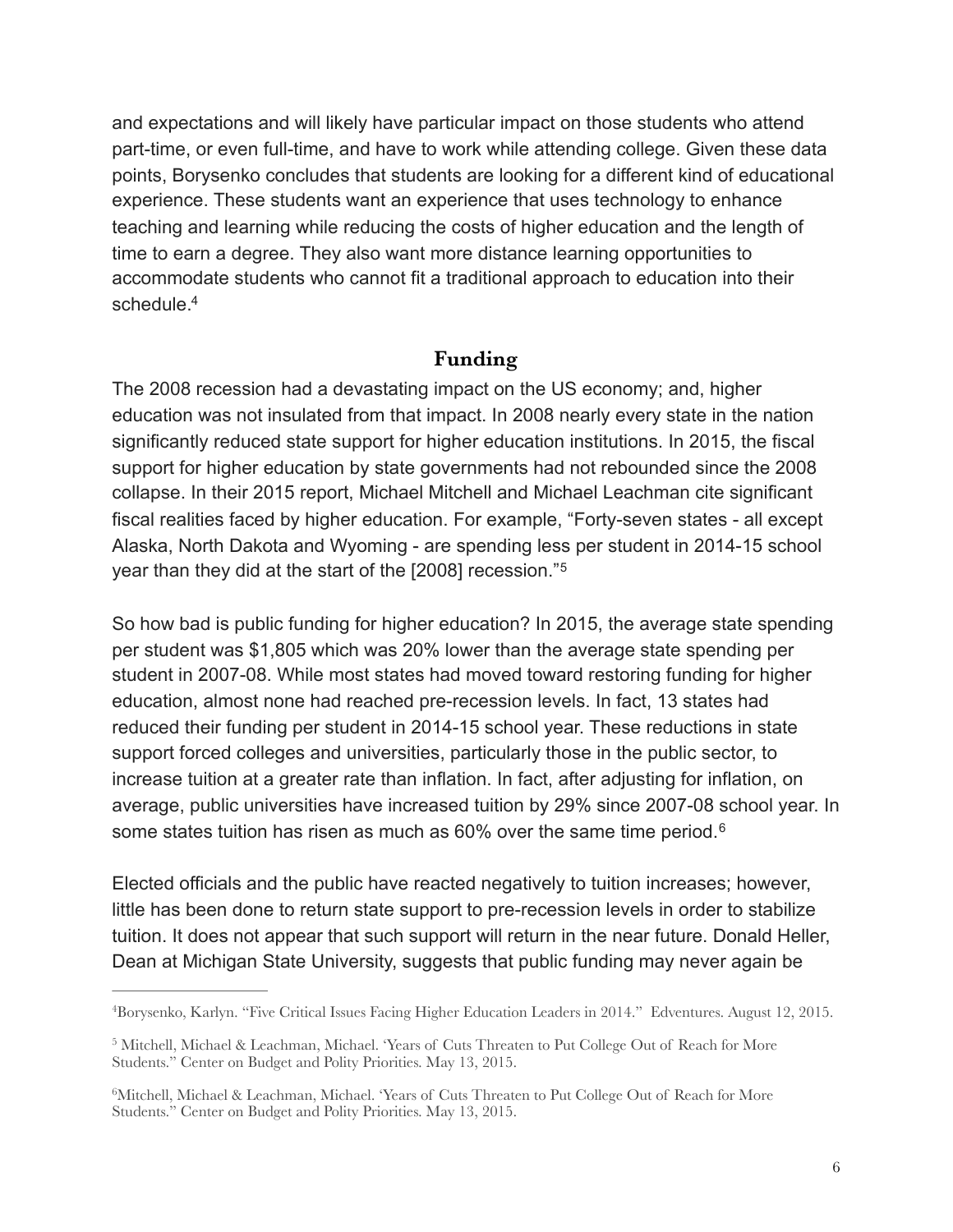what it was in the beginning of the century. He writes, "It is quite possible that state appropriations for higher education are not going to recover after this recession as they have in the past. Publicly-funded colleges and universities will have to develop innovative solutions to reduce costs, shift revenues and deliver effective programs using new models and technologies.["7](#page-6-0)

#### <span id="page-6-6"></span><span id="page-6-5"></span><span id="page-6-4"></span>**Regulations**

Higher education is experiencing a crushing growth in regulations. In 2014, the Task Force on Federal Regulations of Higher Education issued its report regarding a growing regulatory environment for colleges and universities. The report cites a tremendous increase in regulations and their negative consequences on campuses. In the report's introduction the Task Force states, "Over time, oversight of higher education by the Department of Education has expanded and evolved in ways that undermine the ability of colleges and universities to serve students and accomplish their missions. The compliance problem is exacerbated by the sheer volume of mandates."<sup>[8](#page-6-1)</sup> Additionally it states that "….official guidance to amend or clarify its rules [are issued] at a rate of more than one document per work day.["9](#page-6-2)

No one would argue that higher education should be without regulations. Certainly with the amount of federal and state funds allocated to support higher education, reasonable regulation is expected. But too much regulation is counter productive, "…regulations serve an important role in ensuring institutional accountability. But requirements that have excessive reach, or that are unnecessarily costly and difficult to implement - or worse still, that hinder student access to college and drive costs up - are counter productive."[10](#page-6-3)

<span id="page-6-7"></span>Colleges and universities have seen changes coming for some time. While change is not new for Higher Education, the severity of change and the growing attacks on higher education from so many fronts will take a toll on colleges and universities. In a 2011 article entitled *The Changing Landscape of Higher Education* its authors, David J.

<span id="page-6-0"></span><sup>&</sup>lt;sup>[7](#page-6-4)</sup> Heller, Donald. "Higher Education Under Attack, MSU Dean Argues." Michigan State University - Campus Life. April 20, 2012.

<span id="page-6-1"></span><sup>&</sup>lt;sup>[8](#page-6-5)</sup> Recalibrating Regulation of Colleges and Universities: A Report of the Task Force on Federal Regulations of Higher Education. 2014. p.1.

<span id="page-6-2"></span><sup>&</sup>lt;sup>[9](#page-6-6)</sup>Recalibrating Regulation of Colleges and Universities: A Report of the Task Force on Federal Regulations of Higher Education. 2014. p.1.

<span id="page-6-3"></span><sup>&</sup>lt;sup>10</sup>[R](#page-6-7)ecalibrating Regulation of Colleges and Universities: A Report of the Task Force on Federal Regulations of Higher Education. 2014. p.2.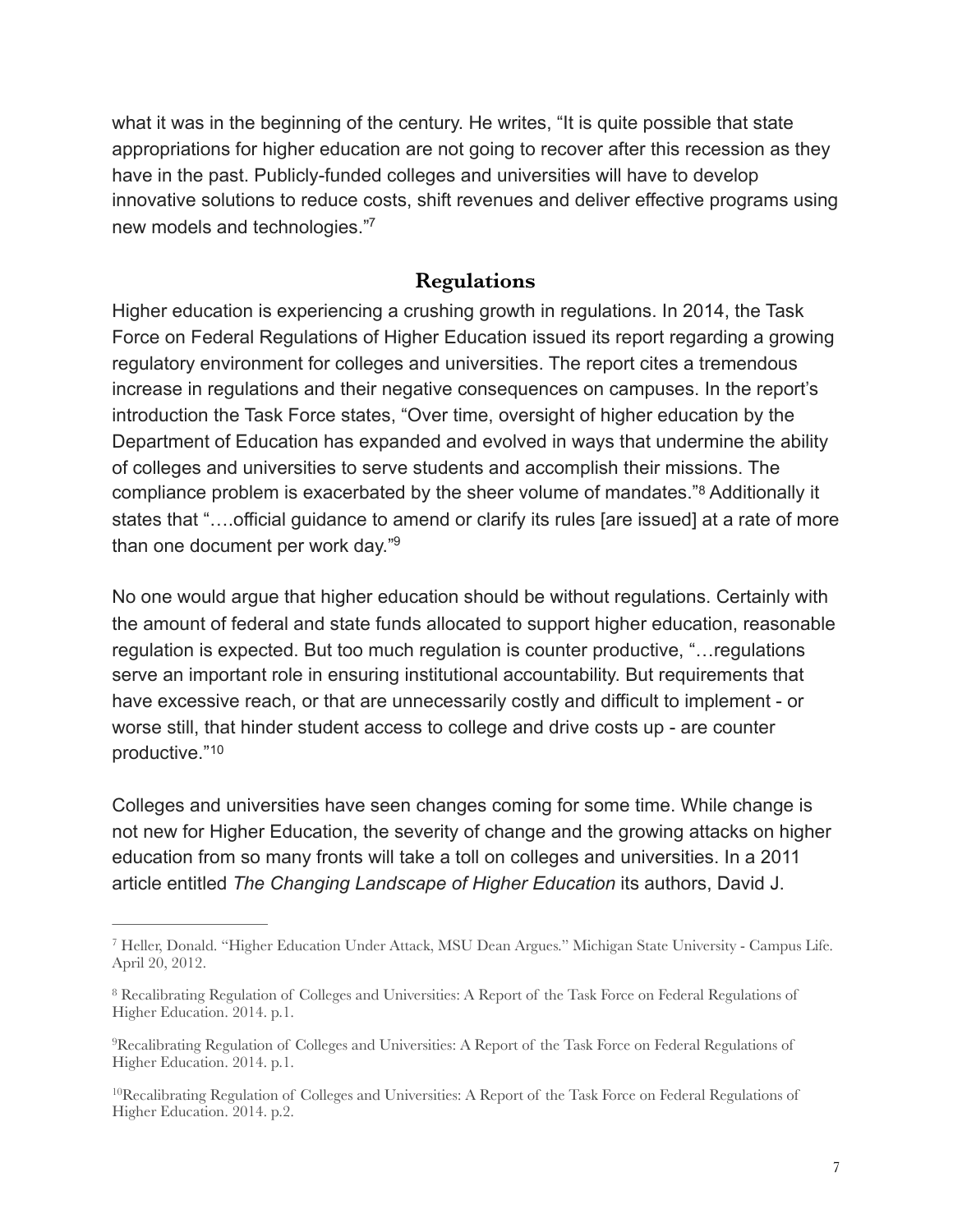Staley and Dennis A. Trinkle discuss ten trends that will have a lasting impact on higher education for decades to come. These trends are, perhaps, disruptive to the way that higher education has conducted its business for hundreds of years. Each trend is explored briefly below.[11](#page-7-0)

#### <span id="page-7-1"></span>**1. Increasing Differentiation of Higher Education**

Higher education has historically been dominated by private universities. To some extent, there is still the general aura that an educational experience offered by a private university is more prestigious than those offered at public colleges and universities. However, that trend is changing; and, students may consider a variety of options for their postsecondary education.

Today there are private elite universities, small private liberal arts colleges, public universities, community colleges, and for-profit colleges - which have grown at a rapid pace. The point is that students have choices. While a college education may have seemed out of reach for some in the past, with so many choices, college is perceived to be much more attainable regardless of one's life circumstances.

Such an array of options for a college education, coupled with a shrinking traditional college-age population, has served to make the higher education marketplace much more competitive. To address this competition, some universities are exploring diversifying themselves. That is, creating separate "lines of business" - for example a research division and an education division - in order to address the diverse missions of large research universities. Southern New Hampshire University is a tremendous example of an institution creating a new "line of business" to address new student markets. (SNHU will be studied later in this paper.)

Additionally, in order to improve their own employees and to keep them from leaving their employment, some large corporations are developing training institutions and calling them "colleges". Some are even offering college credit. "Hamburger U," a training division of McDonalds, has recently offered college credit for its management courses.

<span id="page-7-0"></span><sup>&</sup>lt;sup>[11](#page-7-1)</sup> Staley, David J. & Trinkle, Dennis A. "The Changing Landscape of Higher Education." Educause Review. Vol 46. 2011. pp. 15 - 31.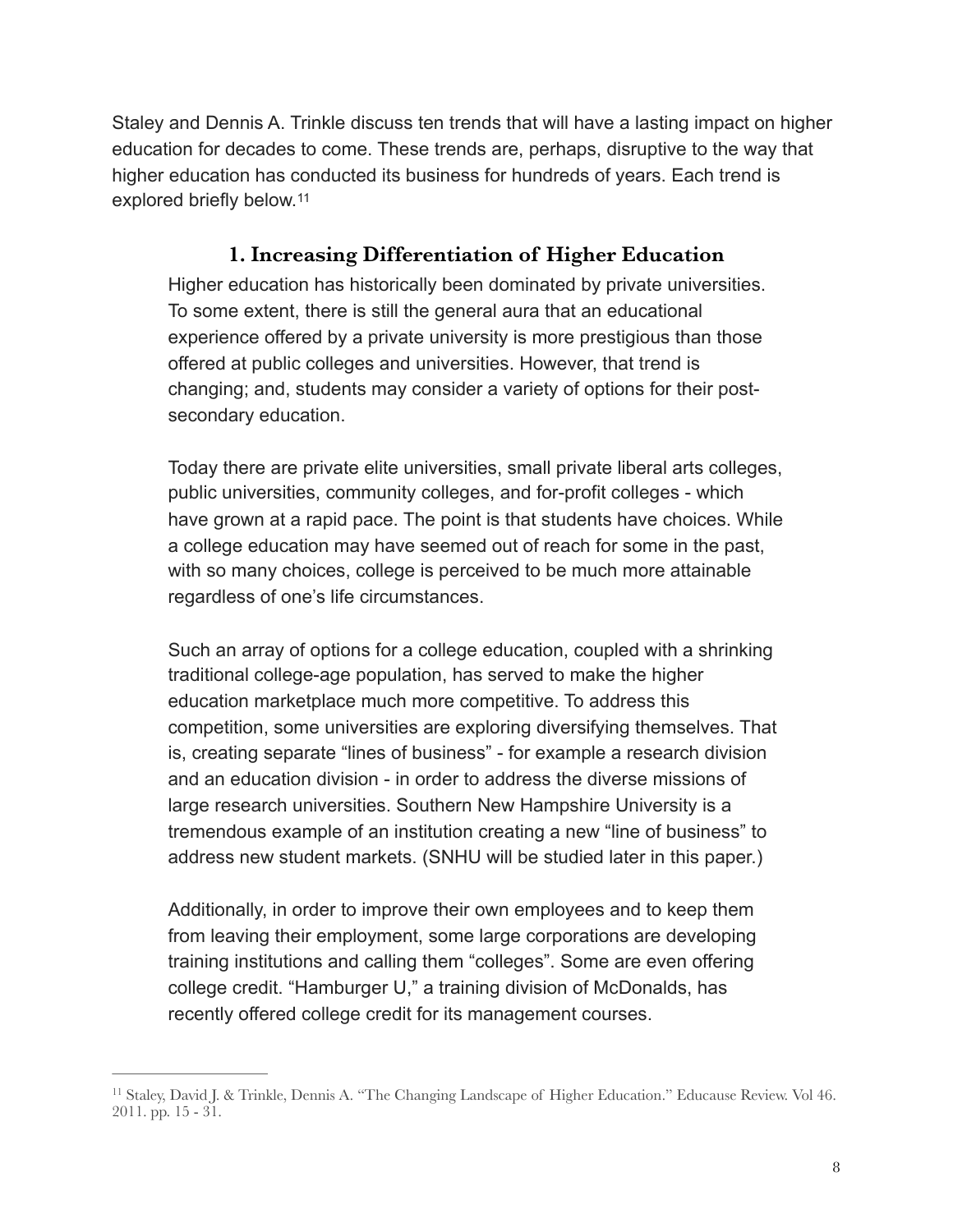#### **2. Transformation of the General Education Curriculum**

Liberal Arts as a curriculum of study is under attack. While colleges are not (and should not be) career schools, elected officials speak about a college education as if it is a "training" program for technical employment. While certainly, a college education should prepare students for a career, college should also expand each student's experience and broaden his/ her understanding of the arts, science, language, humanities, etc., while they prepare for a career.

For those in higher education who speak with employers regularly, many of the skills for which companies ask students to be prepared are developed through liberal arts programs or general education courses. Employers want to hire individuals who have well developed language skills, can write well, have a global awareness, can reason, can perform mathematical functions, can work in teams and demonstrate appropriate interpersonal skills. These skills are often embedded in the liberal arts and general education courses.

Some students may not perceive a value in liberal arts classes. They often see general education as an unnecessary cluster of classes that they must complete in order to earn a degree. Today's students are very value centric. That is, they only want to do something for which they believe they will receive a direct and immediate benefit. Therefore, higher education needs to position general education as a more valued component of higher education than it is currently viewed by many of its students and elected officials.

#### **3. Changing Faces of Faculty**

While higher education has long struggled to recruit more diverse faculty members to its campuses, there is a change that is occurring in faculty all across the country. That change is not necessarily one of diversity, rather it is the increase in the use of adjunct faculty for instruction. When examining the composition of higher education faculty, it is clear that the majority of faculty across all sectors are adjuncts. That may not mean that the majority of courses at institutions are taught by adjuncts. However, a "headcount" of faculty who teach in higher education results in many more adjuncts than full-time faculty on campus.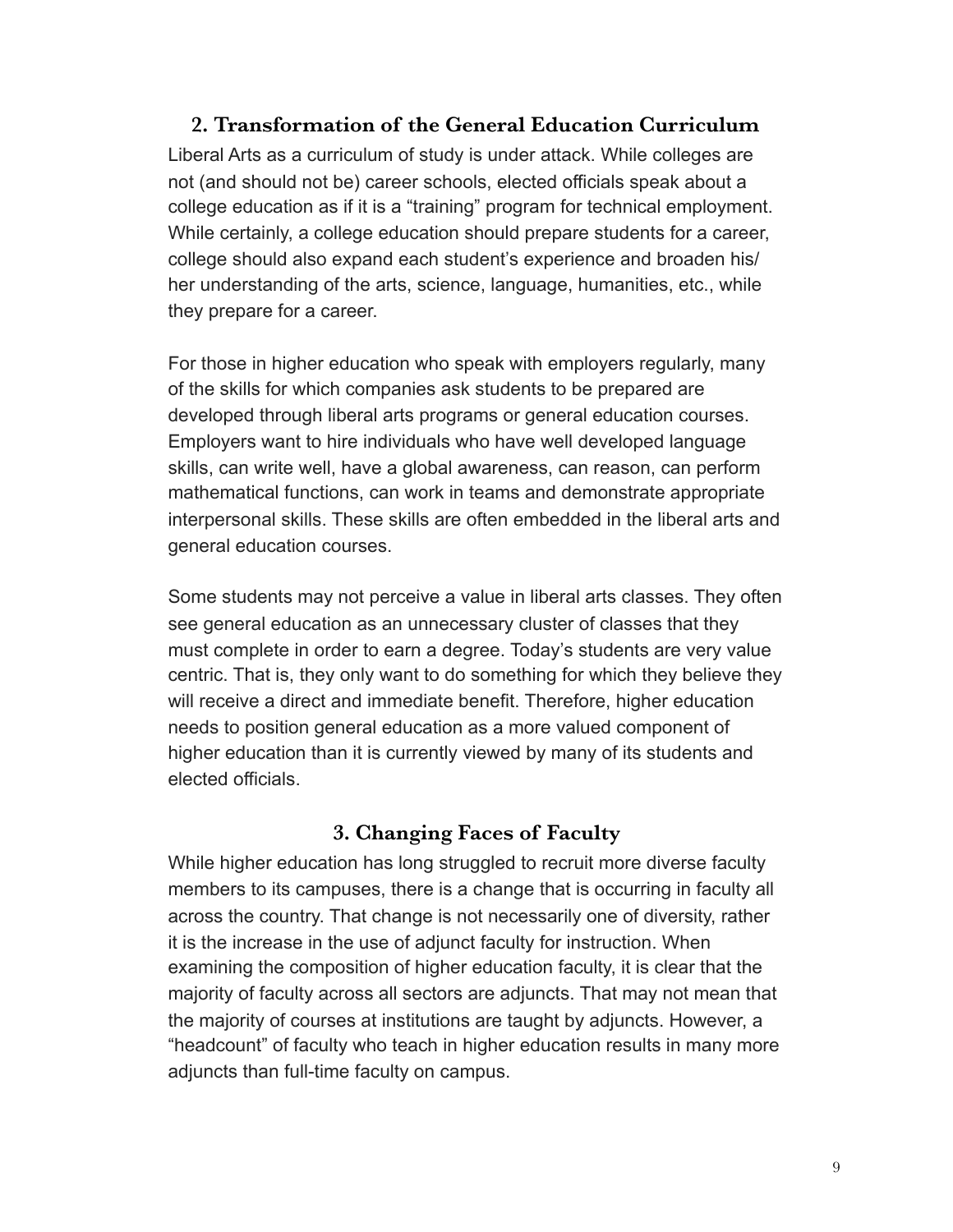While the faculty advocates that the quality of education is much higher when courses are taught by full-time faculty; and, that full-time faculty create a college culture that cannot be created by adjunct faculty (who come to campus to teach their classes and leave), parents and students may not value full-time faculty in the same way. Rightly or wrongly, some parents believe that adjuncts bring a more "real world" experience to the classroom, which is seen as more valuable for students; while full-time faculty are sometimes considered shielded from the "real world." Higher education needs to define the role of adjuncts and to help prepare them better for college teaching.

#### **4. Surge in Global Faculty and Student Mobility**

Competition in higher education is much more fierce than in the past. There are fewer traditional college-age students (18 - 24) and these students have more choices for their college education. With the technology that is available today and the anticipated technology for the future, faculty and students can select colleges and universities anywhere in the world as their preferred institution without ever stepping foot on the campus.

Such mobility has the potential to drastically change the college marketplace. For example, colleges in Asia are extremely interested in competing with universities in the United States for international students. Changes in technology may allow more international students from more countries to enroll at colleges and universities that never before participated in the international student market. Such mobility also means that students may choose to take classes from more than one institution during their studies.

Just as students have mobility, faculty too have options to teach at several institutions and may do so from their home. This trend will have a significant impact on faculty recruiting and affect the collegial interactions of faculty on campus for numerous committees, curriculum discussions, research, etc. The market is truly changing.

#### **5. The New "Invisible College"**

Related to faculty mobility, higher education is seeing the emergence of what the authors call the "invisible college." Historically, colleges served as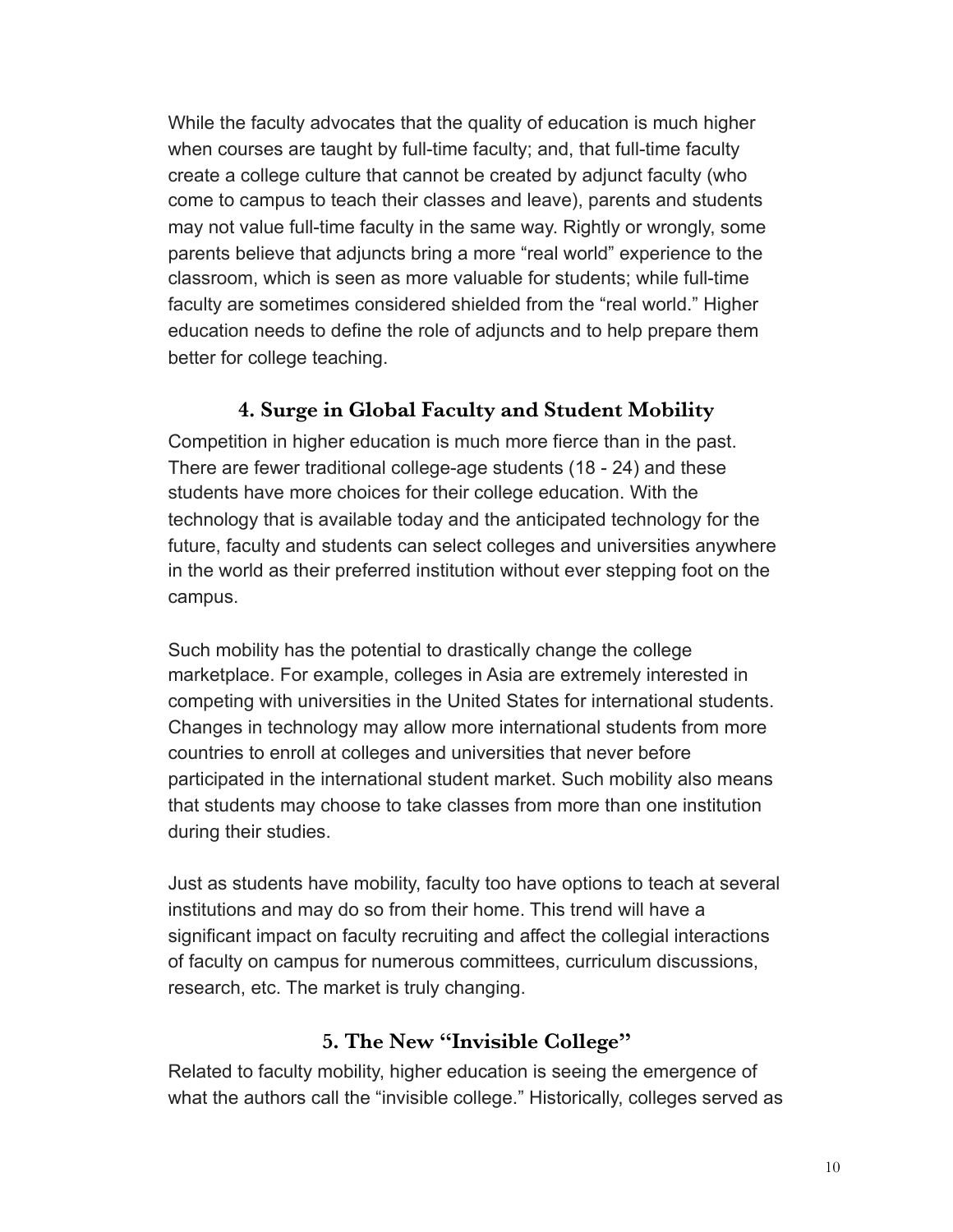repositories for information. Different colleges had particular expertise in specific academic areas based on the interest of the faculty. This expertise attracted new faculty with similar interests all of which created concentrated areas of excellence within individual universities.

Today, digital networks of information make access to data and areas of specialty ubiquitous, particularly in the scientific fields. Therefore, researchers no longer need to be in the same physical location to collaborate. This change will reduce the attractiveness of many universities for expert faculty. For example, a faculty member may choose to teach at a small institution in a rural setting, yet collaborate on research with faculty in a large urban environment.

#### **6. The Changing "Traditional" Student**

Four-year colleges and universities predominately catered to students who graduated from high school and left home to attend college. This is particularly true of private colleges and universities with traditional stone and brick campuses replete with student dormitories. Public universities too, captured this market. Those who attended college after the age of 25 were considered non-traditional students and often started their education at local community colleges.

Today, all across the country students over 25 years old are becoming the majority of the student population - 60% nationally. These students usually work full-time and often have family obligations. While historically community colleges served this population, other institutions are seeing this market as a means to supplement their shrinking traditional-aged student population. A fairly new sector to higher education, private forprofit colleges, have pursued this new student market quite enthusiastically.

#### **7. The Mounting Pressure to Demonstrate Value**

The rising cost of attending a college or university has caused the general public to question the worth of a college education. There have been several studies regarding this issue and the data conclude that those with college educations will experience higher earnings throughout their lives, will be less likely to experience lay-offs, will contribute more to their communities, and are more likely to be physically healthy. Yet, the financial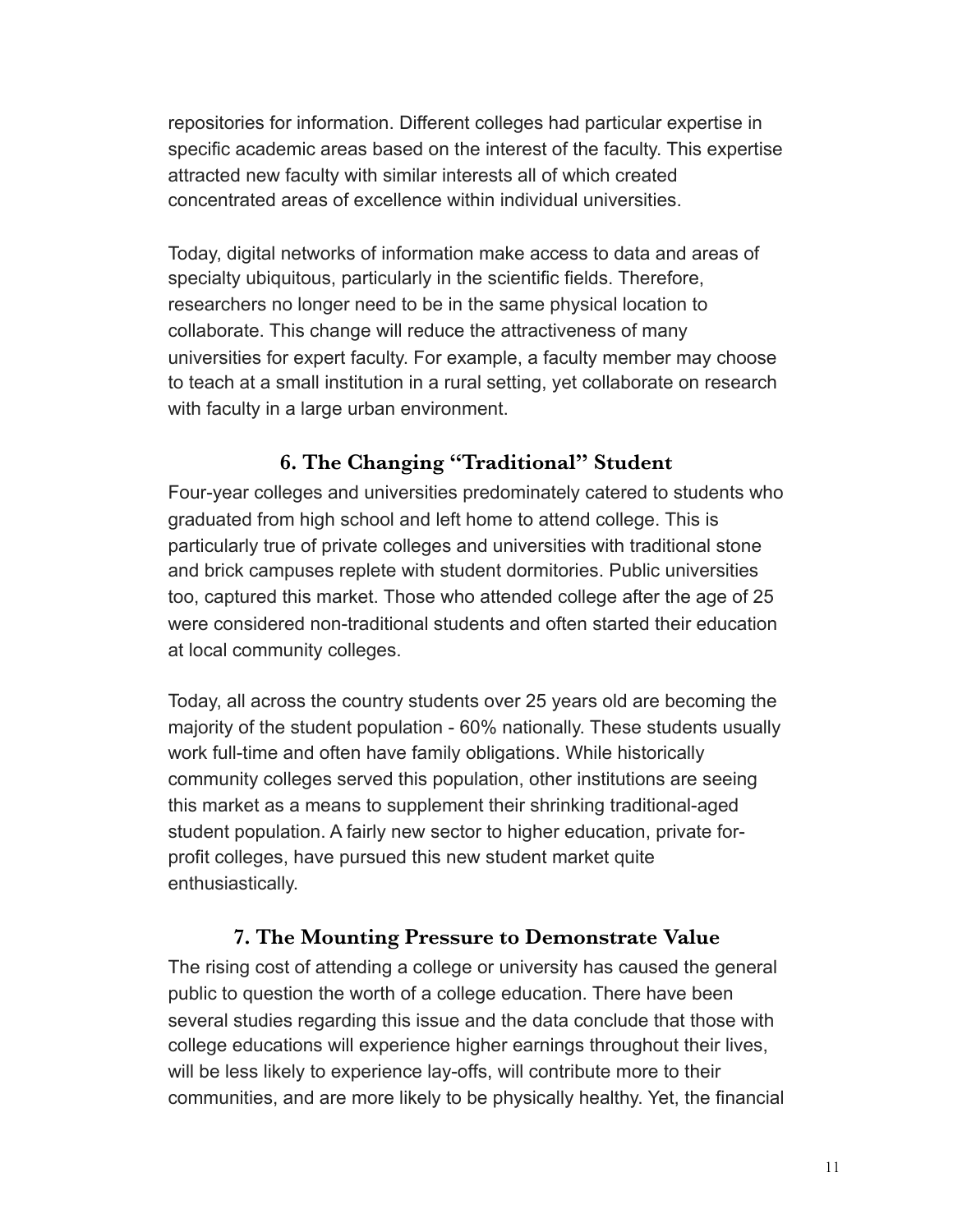outlay for many students causes families with already strained resources to question if it is worth it.

Added emphasis by the federal government on "gainful employment" statistics and loan repayment rates immediately after graduation as a measure of the quality of education from each institution can enhance this rising skepticism about college education. Higher education institutions will need to demonstrate value to the public and potential students if they are to remain viable.

#### **8. The Revolution of "Middle-Skill" Jobs**

The U.S. economy is becoming more reliant on colleges and universities to prepare students for "middle skill" jobs. These jobs often require postsecondary education but, perhaps, not a bachelor's degree. It is estimated that nearly half of all job openings within the next five years will be "middle skill" jobs. While this may be good news for community colleges, it may be bad news for the rest of the higher education industry.

Focusing on developing students for work in "middle skill" jobs means focusing on more practical skills and less on theoretical knowledge. Again, this has been a large market for community colleges. However, over the past decade, private for-profit colleges have pursued this market vigorously and grown their enrollments at a much faster rate than community colleges.

#### **9. College as a Private vs. Public Good**

Public support for higher education is waining. Some states have seen fiscal support for public higher education institutions devolve from statesupported, to state-assisted, to state-related as funding has experienced significant reductions. There are some public institutions that are considering abandoning public support altogether and becoming private institutions. Such a change would free them of "strings" attached to public funding and provide them with the flexibility they believe that they need to serve today's students and to become more entrepreneurial institutions.

Today's climate of mistrust of higher education, lack of a sense of value for college degrees, and what is sometimes viewed as excessive college spending have shifted the sense of public support from an *investment in*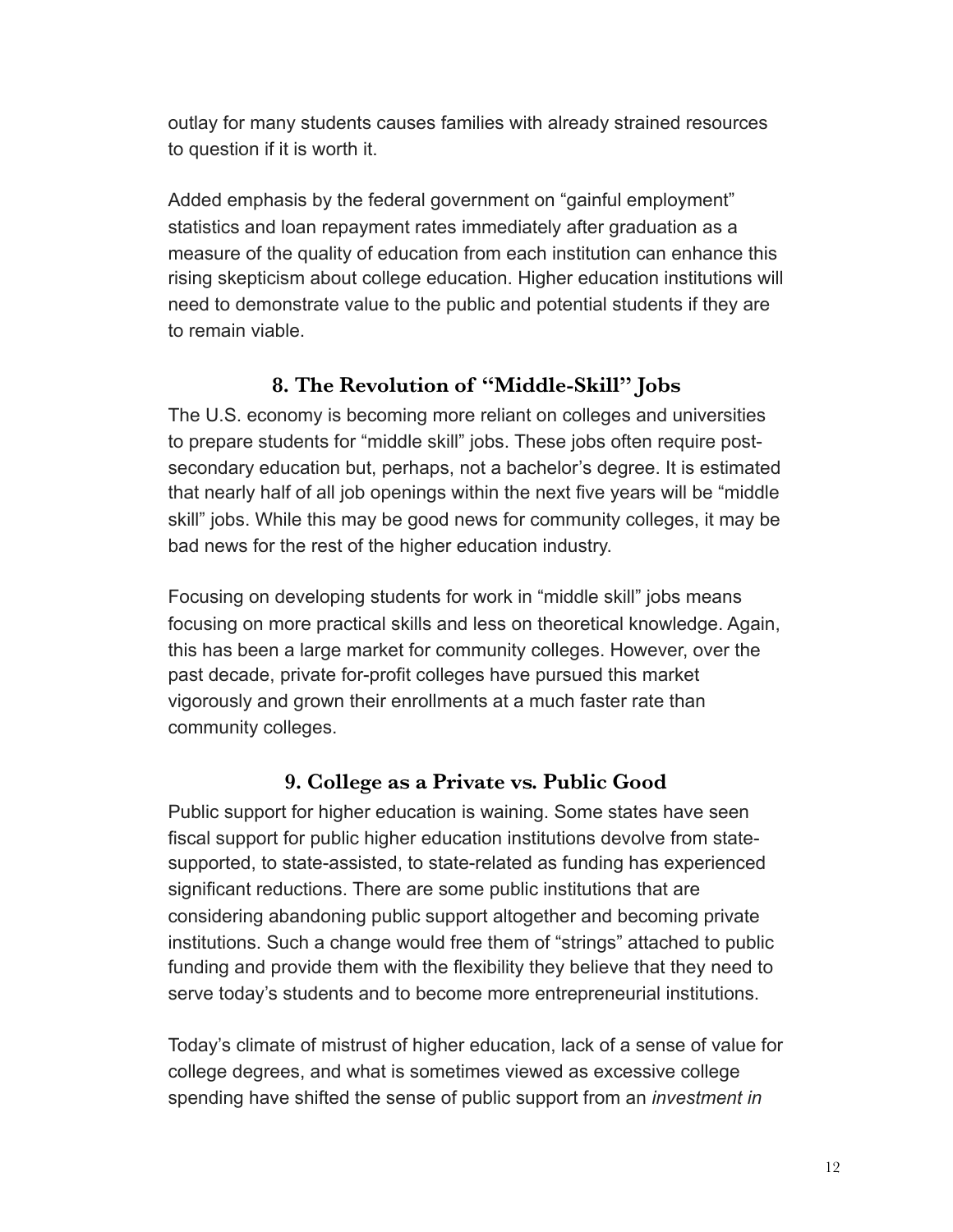*the future* to an *expense line in the budget*. This shift will cause higher education institutions to clearly define their value and reduce costs.

#### **10. Lifelong Partnerships with Students**

Many colleges and universities are beginning to explore a new approach to their students after graduation. Rather than considering them only as alumni, they are developing approaches to have former students return to their campuses on a regular basis. This effort to connect with alumni, postgraduation, is based on a desire to have graduates establish a continuous affiliation with their alma mater and to increase alumni giving.

The Wharton School of Business at the University of Pennsylvania is developing an initiative to have their graduates return every seven years for a free weekend-long professional development session. Such a weekend is marketed as a "brain exercise" and one that will keep graduates sharp and growing for the business sector. While true, it will also keep those students returning to campus as their earnings increase throughout their careers.[12](#page-12-0)

<span id="page-12-1"></span>All of these factors have created a climate for higher education unlike any seen before. It is an unusual climate where elected leaders are looking to higher education for solutions to problems (particularly economic) while chastising institutions as inefficient, costly and unwilling to change. It is a climate of intense pressure to perform and to improve student retention and graduation rates, while holding the line on costs. It is a climate of fostering continuous improvement and innovation, while imposing more regulations. It is a climate of challenge and opportunity for those who can be creative and have a vision for the future.

# The Business of Higher Education

Many career educators in higher education do not like to think of colleges and universities as a business. However, colleges are indeed businesses. Depending upon the sector (private, public, community college or for-profit) the business model may vary slightly but every institution has revenue, expenses, profit centers, loss-leaders and other characteristics that are very similar to a basic business model.

<span id="page-12-0"></span><sup>&</sup>lt;sup>12</sup>[S](#page-12-1)taley, David J. & Trinkle, Dennis A. "The Changing Landscape of Higher Education." Educause Review. Vol 46. 2011. pp 15 - 31.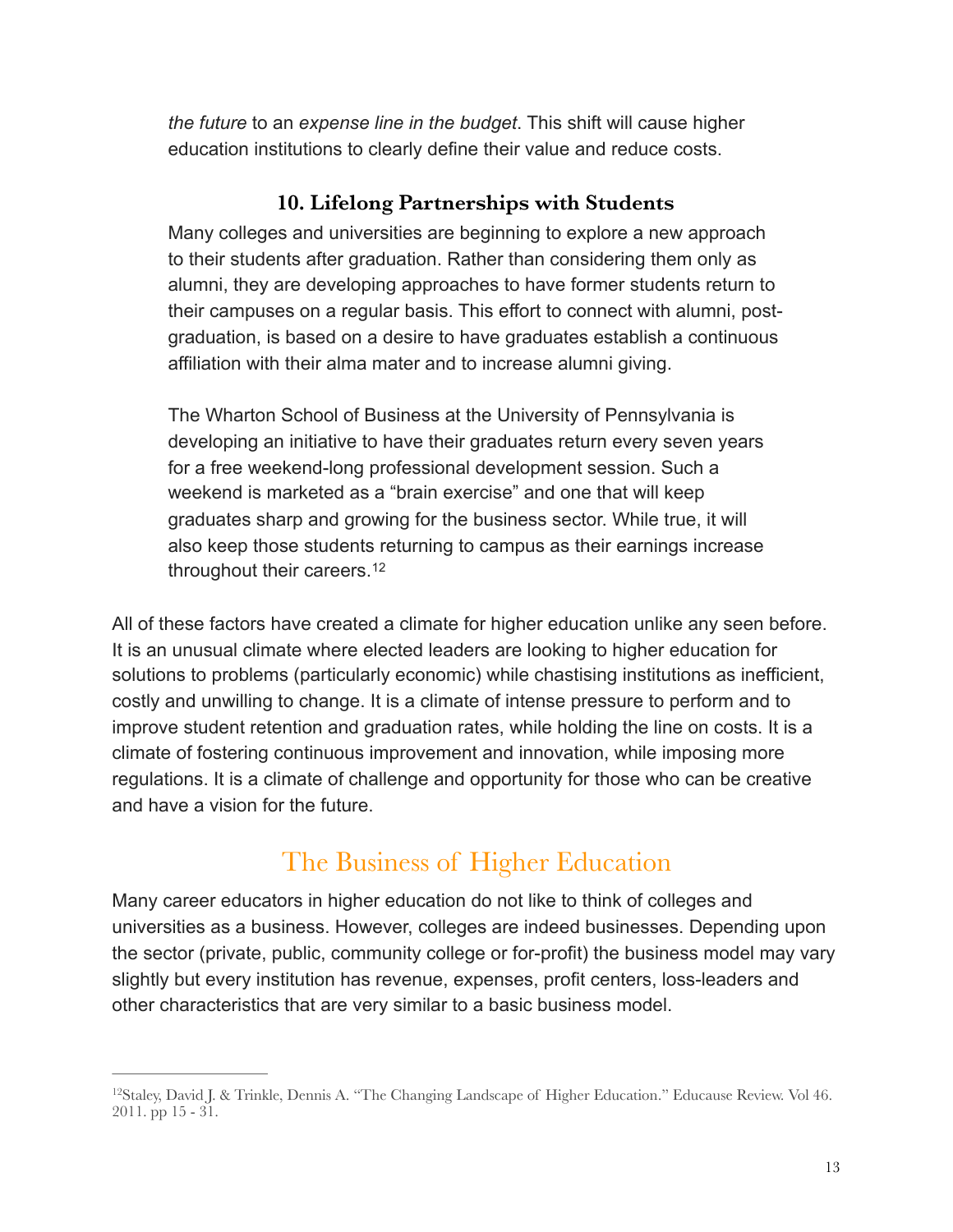In her article, *A Race to the Bottom: MOOCs and Higher Education Business Models*, Yoram Kalman applies a simple business model to higher education. She states that there are three components to a simple business model: customer value proposition; infrastructure; and financial.

*Customer value proposition* is characterized by what an organization has that those who will make purchases want. In order to assure that an organization has what is wanted, those in the organization must understand the characteristics of its customers and their needs. They must understand how those needs can be met by the organization; and, they have to create a value for the customer in order for them choose their organization over a competitor.

Applied to colleges and universities, administrators and faculty should understand the needs of students. Students are looking for a quality education provided in a manner that meets their needs. If a student is a full-time traditional student his/her needs are different from a part-time student who is a single parent working to keep food on the table and raise children while attempting to achieve an education that prepares him/her for the future. Organizations may choose to meet the needs of traditional students, non-traditional students, or both.

*Infrastructure* is comprised of resources and processes that are used to serve the customer. Buildings, lecture halls, labs, classrooms, equipment, faculty, technology and scholarships are some of the resources that colleges and universities have to help meet the needs of students (customers). Processes include how we interact with students and each other to meet these needs. Thus, processes like registration, budget controls, hiring of faculty, course approvals, application for financial aid all are processes that are used to serve students. If these processes are cumbersome or difficult, students (customers) may look elsewhere. Additionally, depending upon the customer (student) served by the college, those processes may need to be different from sector to sector or market to market.

The *financial* component of the business model consists of a number of factors including pricing, fixed and variable costs, ratios, margins, and revenue sources. These factors will determine the resources that a college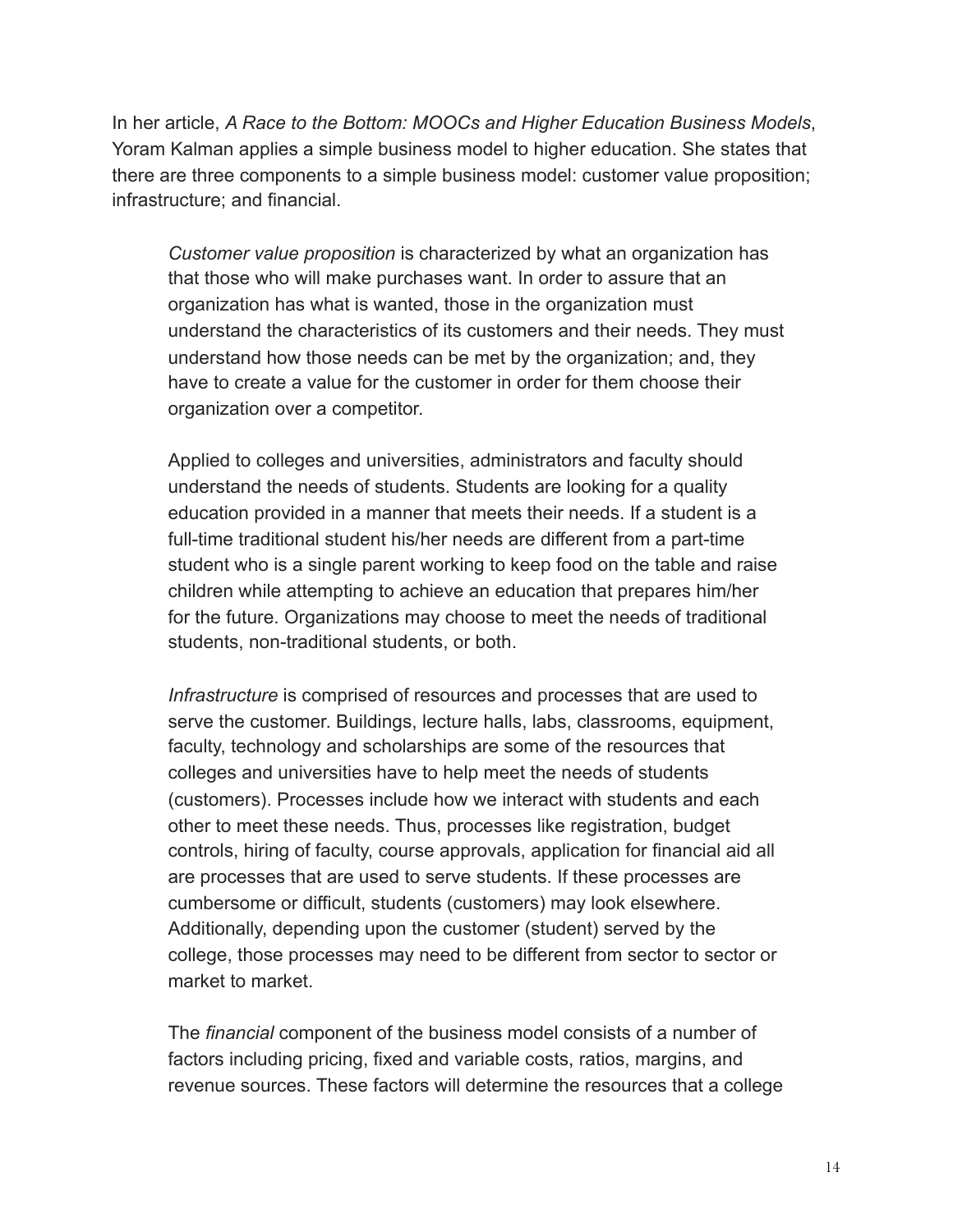<span id="page-14-4"></span>or university has to apply to the other components. Therefore, all three of the components are highly interdependent.<sup>[13](#page-14-0)</sup>

There are those who believe that the traditional business model for colleges and universities is in jeopardy. They pose that there are several factors causing a disruption in the higher education business model that will likely force college leaders to rethink their models in order to survive.

<span id="page-14-5"></span>Mark Toner suggests in his article, *The Highly Endangered Higher Education Business Model*, that "long-standing trends: declining state support for public institutions and concerns about sustainability for private colleges["](#page-14-1)<sup>[14](#page-14-1)</sup> are causing a significant disruption in the operations of many colleges and universities. In a poll conducted for the article, only 13% of the Chief Financial Officers contacted were strongly confident in the business model for their institutions over the next ten years. Citing factors like tuition increases, growing tuition discounts, the shrinking pool of high school graduates, growing student debt and lower family incomes, many CFOs believe that their institutions must find new sources of revenue and cut costs in order to survive.

<span id="page-14-6"></span>There are those who project that some colleges will not survive this disruptive change. In a September 2015 article in *Inside Higher Education*, Kellie Woodhouse reports that Moody's Investor Sector released a recent report predicting that annual college closures will triple by 2017 and mergers will double. The major cause will be lower enrollments and significant tuition discounts. While this projection only represents less than 1% of nonprofit colleges annually, it suggests a new environment for higher education.[15](#page-14-2) Looking beyond the studies, closings and consolidations are becoming real. For example, Georgia is preparing to consolidate eight of its thirty-five public colleges. New Jersey is considering an overhaul of its public university system including merging Rutgers-Camden with Rowan University[.](#page-14-3)<sup>[16](#page-14-3)</sup> The State University of New York is attempting to save costs across the system through shared services, group purchasing and shared business processes.

<span id="page-14-7"></span><span id="page-14-0"></span><sup>&</sup>lt;sup>13</sup>[K](#page-14-4)alman, Yoram M. "A Race to the bottom: MOOCs and higher education business models." Open Learning. Vol. 29 No 1. 2014

<span id="page-14-1"></span><sup>&</sup>lt;sup>[14](#page-14-5)</sup> Toner, Mark. "The Highly Endangered Higher Education Business Model." Presidency. Summer, 2015. pp.15-18.

<span id="page-14-2"></span><sup>&</sup>lt;sup>[15](#page-14-6)</sup> Woodhouse, Kellie. "Moody's predicts college closures to triple by 2017." Inside Higher Education. September 28, 2015.

<span id="page-14-3"></span><sup>&</sup>lt;sup>[16](#page-14-7)</sup> DiSalvio, Phillip. "Shifting Landscapes, Changing Assumptions Reshape Higher Education." New England Journal of Higher Education. June 11, 2012.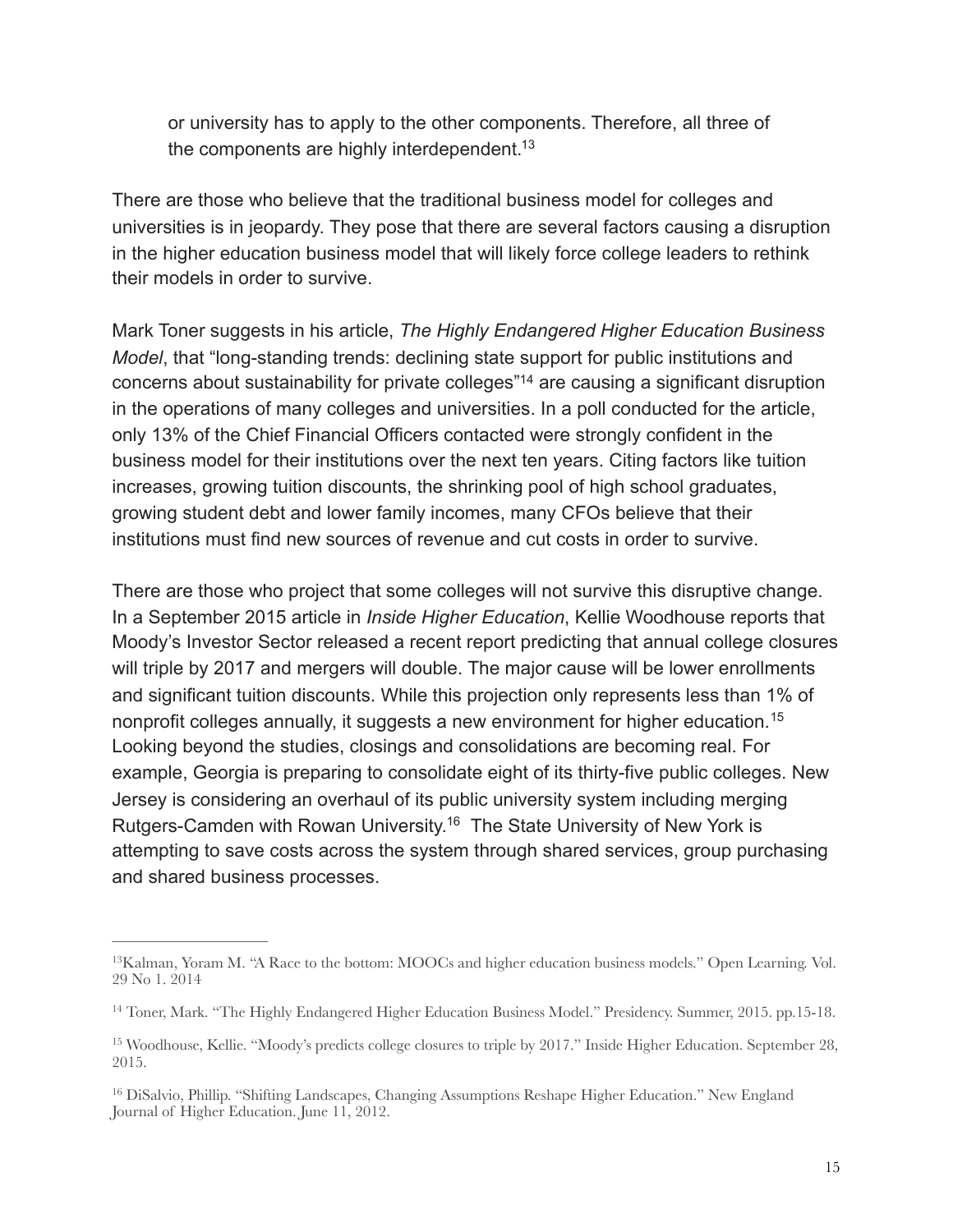In a document released by the American Council on Education (ACE) entitled *Beyond the Inflection Point: Reimagining Business Models of Higher Education*, Cathy Sandeen edited several white papers into a concise essay about the challenges facing the higher education business model. In this document, Jane Wellman, a higher education economist, states: "We've got real challenges to our value proposition. Consumers and employers are questioning whether what they're spending on us is worth it. We've got a resource problem, particularly in revenues but also in how we use faculty. We have processes that are probably not helping us make decisions. We have real problems in balancing our internal costs and revenues. We have a historic pattern of complicated cross-subsidies that require fairly substantial levels of institutional general fund subsidies that no longer exist."<sup>17</sup>

<span id="page-15-2"></span>As stated above, ACE's document cites many of the same challenges identified by other authors including a lack of public fiscal support, rising tuition levels, eroding trust in higher education, focus on quality and productivity, changing student demographics, high operating expenses, and growing competition among the colleges and sectors of higher education. However, this document also cites opportunities for higher education leaders to explore.

As more colleges and universities migrate courses to partially or fully on-line, there is an opportunity to rethink the physical space of a campus and how that space is designed. Can campuses shrink and provide similar services? Or, can facilities be used in other ways to generate income?

On-line learning itself is also causing challenges and opportunities. As more institutions, public and private, enter the on-line market it will affect several aspects of higher education. First, it will provide students with even more choices for their education. Secondly, as Burke Smith points out "as more purveyors deliver online learning, there will be a downward pressure on prices. Once the market reaches that tipping point, for example, institutions that price on-line learning like they do traditional classroom courses will find it increasingly difficult to maintain those margins.["](#page-15-1)<sup>[18](#page-15-1)</sup> College leaders will need to explore different funding models for on-line learning and perhaps define it as its own "line of business" and price it accordingly.

<span id="page-15-3"></span><span id="page-15-0"></span><sup>&</sup>lt;sup>[17](#page-15-2)</sup> Sandeen, Cathy A. editor. "Beyond the Inflection Point: Reimagining Business Models for Higher Education." American Council on Education. Center for Education Attainment and Innovation.

<span id="page-15-1"></span><sup>&</sup>lt;sup>18</sup>[S](#page-15-3)andeen, Cathy A. editor. "Beyond the Inflection Point: Reimagining Business Models for Higher Education." American Council on Education. Center for Education Attainment and Innovation.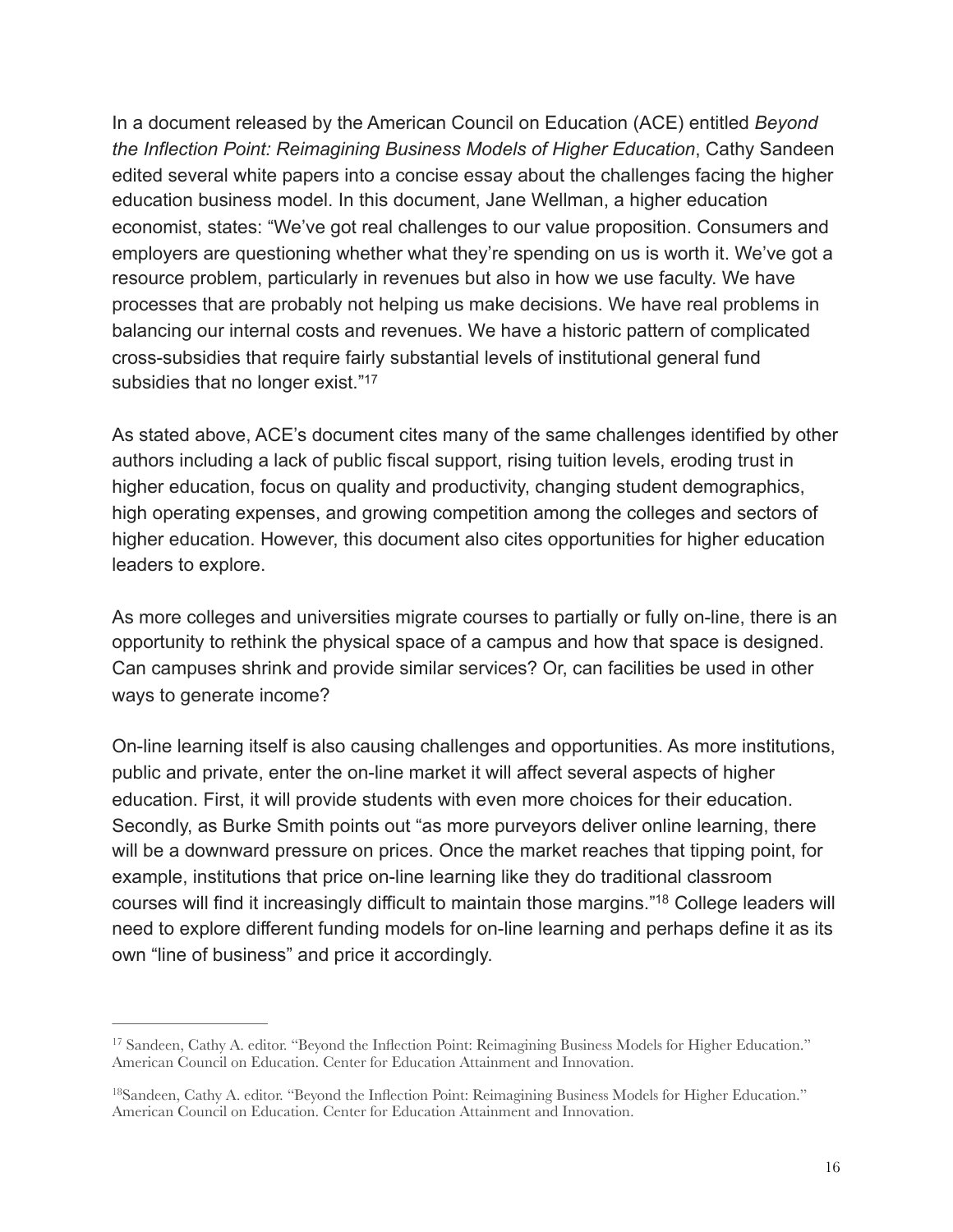Even traditional pricing will be effected. In fact, some institutions are already examining the opportunity to charge different prices for different programs on their campuses. For example, those programs that are expensive to operate - healthcare, science, engineering, etc. - may be priced significantly different than liberal arts programs that require fewer resources to operate. To some extent, colleges have accomplished a portion of this differentiation in price through lab or course fees. However, on nearly every college campus there is a cross-degree subsidy that uses excess revenues from low-cost programs to fund losses in other high-cost programs. Competition may force a rethinking of this practice.

While changes in the higher education landscape will force significant changes in operations of colleges, demand for higher education is at an all-time high. New student markets are emerging that are looking for new methods of education. To meet this demand, college leaders will need to focus on strategic priorities including academics and improving learning on their campuses. They will need to leverage technology in order to improve efficiencies. They will need to be creative in their processes, infrastructure investments and clearly define their market if they are to maintain a balance between revenues and expenses<sup>[19](#page-16-0)</sup>.

As these challenges continue to face higher education, leaders of colleges and universities will need to be more innovative. They will need to examine their business models, their consumer markets, their infrastructures and their processes in order to create a value proposition that positions their institution for a sustainable financial future. But true innovation in higher education is not easy.

## <span id="page-16-2"></span>Defining Innovation

The term "innovation" is used a great deal in advertising, in speeches and in describing one's company or organization. It certainly seems that the **term** "innovation" is used much more than the **actual** innovation that takes place. Russell Raath states in his article, *When Innovation Fails,* that "even when organizations are not necessarily doing anything ground breaking, or new, they still call it 'innovation.' Just because it just sounds grander." He continues, "These are not innovations - rather they are simply improvements."[20](#page-16-1)

<span id="page-16-3"></span><span id="page-16-0"></span><sup>&</sup>lt;sup>[19](#page-16-2)</sup>Toner, Mark. "The Highly Endangered Higher Education Business Model." Presidency. Summer, 2015. pp.15-18.

<span id="page-16-1"></span><sup>&</sup>lt;sup>[20](#page-16-3)</sup> Raath, Russell. "When Innovation Fails." Forbes. June 28, 2012.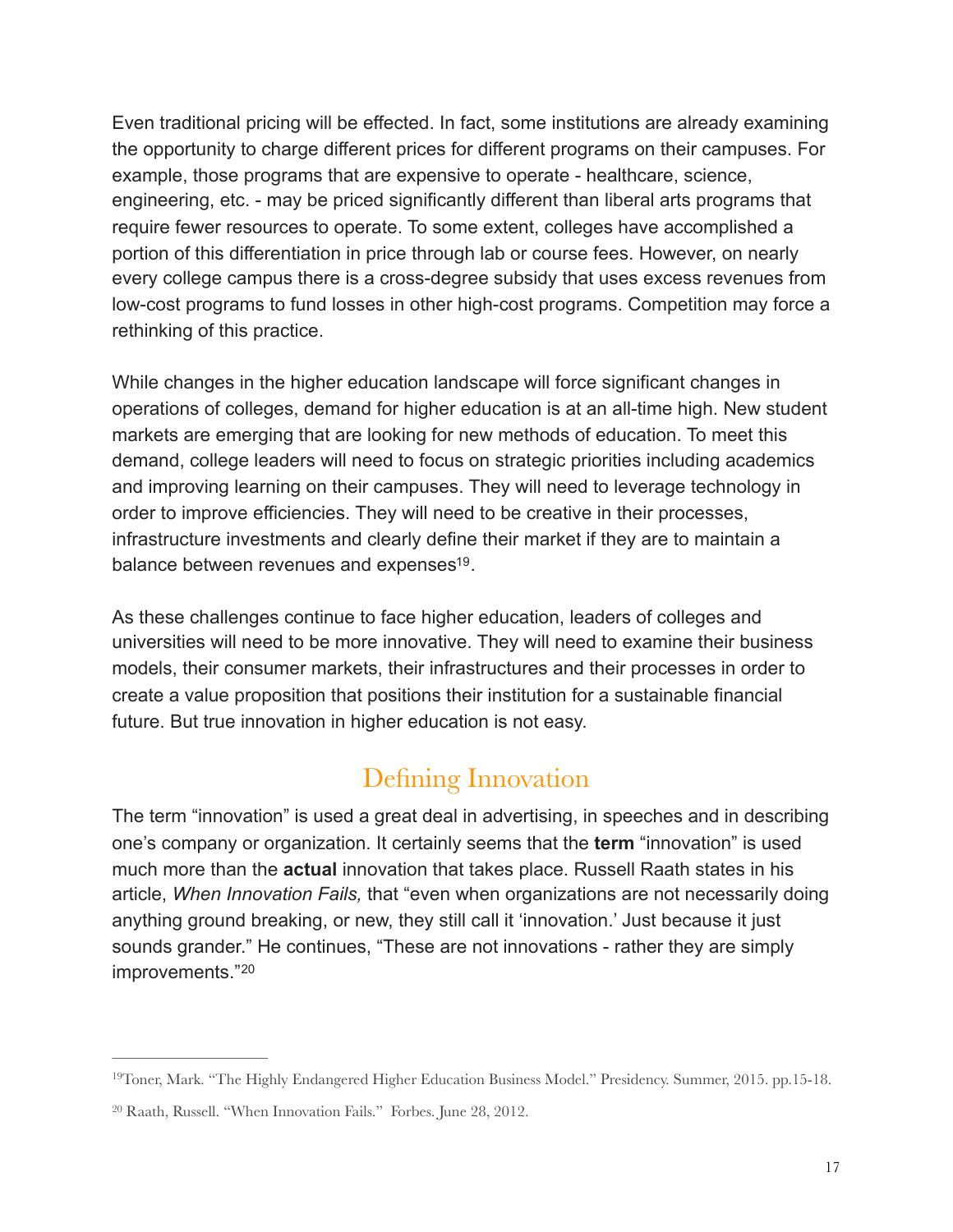So what is innovation? In order to have a discussion about innovation and innovative organizations it is important to start with a clear understanding of what it means to innovate. A recognized author on the subject of innovation is Clayton Christensen. He has been cited by presidents of higher education institutions as an inspiration for innovation on their campuses. In his book, *The Innovative University: Changing the DNA of Higher Education from Inside Out*, Christensen (along with his co-authors) defines different types of innovation.

*Sustaining Innovation* is a process, system or modification that improves an existing product or system. It may make it better, bigger, more efficient and/or more beneficial to the end user. An example of sustaining innovation is a new, updated model of a car that gets better gas mileage.

<span id="page-17-2"></span>*Disruptive Innovation* is innovation that creates significant change. This represents an innovation that "brings to market a product or service that is not as good as the best traditional offerings, but is more affordable and easier to use (particularly in the beginning)<sup>["](#page-17-0)[21](#page-17-0)</sup> of the product life. Said another way, "Disruptive innovation replaces the original complicated, expensive product with so much more affordable and simple [product] that a new population of customers….now has enough money and skills to buy and readily use the product.["22](#page-17-1)

<span id="page-17-3"></span>Two simple examples of disruptive innovation include the introduction of the home computer and Apple's development of iTunes. The home computer, while not as powerful as mainframes, brought computing to an entirely new market and customer. It put computing power onto the hands of millions, or even billions, of people who did not have (nor need) a computer-related degree to operate the product.

iTunes completely changed the music industry and how consumers purchase music. It took an industry that was struggling with sluggish sales, and rampant with illegal copying of songs and albums, and made it easy for consumers to download albums or a song conveniently and for very little cost. This innovation changed consumer behavior. Like many others, these types of innovations disrupted the status quo of their industries, changed consumer expectations and brought an entirely new market to the table.

<span id="page-17-0"></span><sup>&</sup>lt;sup>21</sup>Christensen, Clayton M. & Eyring, Henry J. The Innovation University: Changing the DNA of Higher Education From the Inside Out. Jossey-Bass 2011.

<span id="page-17-1"></span><sup>&</sup>lt;sup>[22](#page-17-3)</sup> Christensen, Clayton M., Horn, Michael B., Caldera, Louis, Soares, Louis. "Disrupting College: How Disruptive Innovation Can Deliver Quality and Affordability to Post-secondary Education." Center for American Progress. Feb. 2011.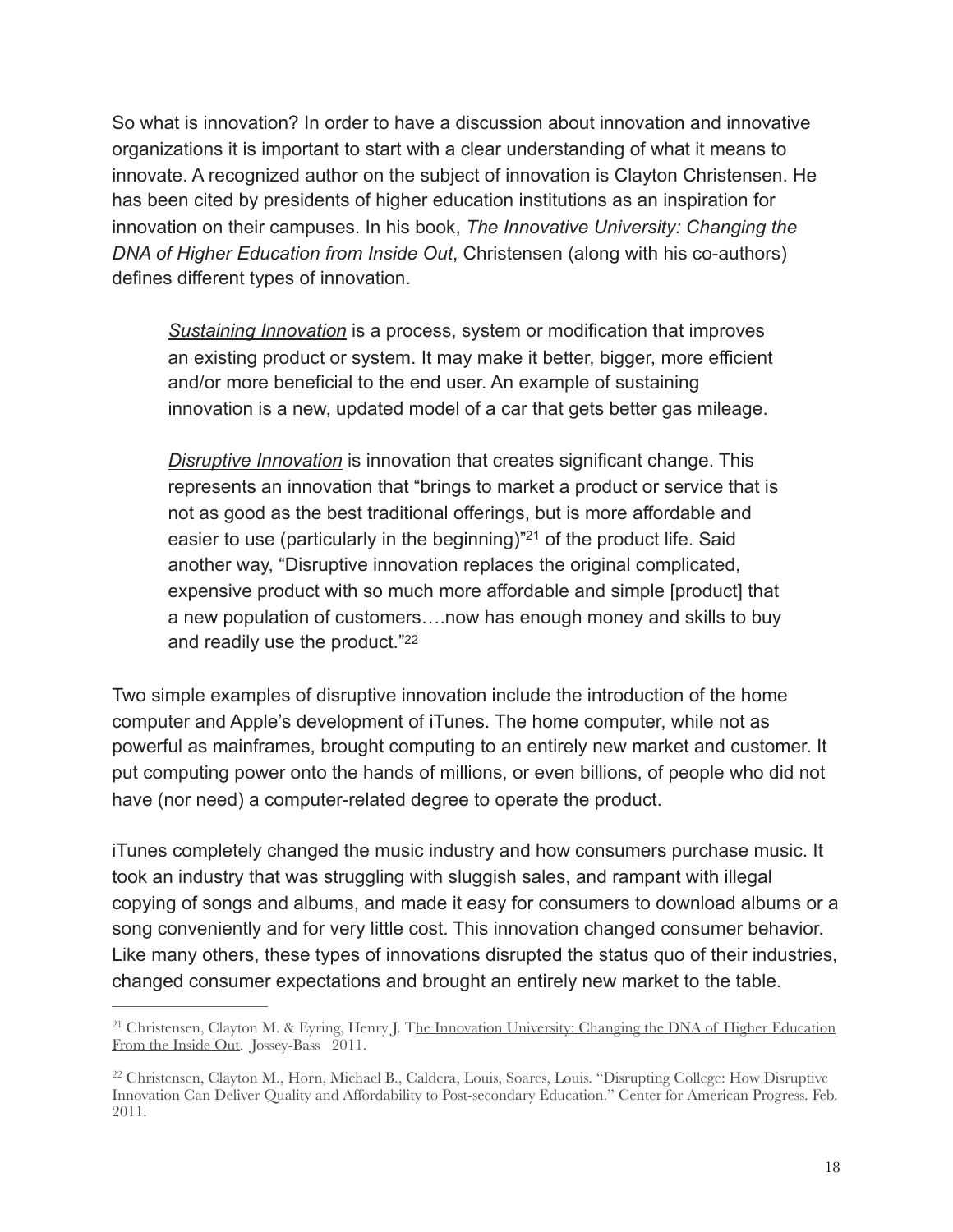#### <span id="page-18-3"></span>**Innovation by Design**

For many, the thought of being truly innovative seems an unattainable goal. Most people believe that innovation takes place in a laboratory, a research facility or in the garage of a "really smart" person. That is all true; however, innovation is a skill that can be taught and, if managed well, become the culture of an organization. Through a process called *Innovation by Design* or *Design Thinking* (often used interchangeably) any organization can develop break-through ideas and products that provide sustaining or disruptive innovation in the market.

*Design Thinking* is "…a human-centered, prototype-driven process for innovation that canbe applied to a product, service, and business design."<sup>[23](#page-18-0)</sup> Human-centered means that from the very start, the innovation team needs to understand what the customer wants at a very core level. The team may develop an understanding of the customers' wants better than the customers, themselves, know them. This understanding doesn't come from surveys and interviews; rather, it comes from observations and research. It is a very empathetic approach - and not very linear.

A prototype-driven approach can be uncomfortable. It means that the team will brainstorm many ideas that could solve the "problem" (problem being the issue that sparked a need for a new product or service). Brainstorming identifies numerous approaches to potential solutions, no matter how far-fetched they may seem. Then, the team develops inexpensive prototypes of the product, or service, to explore what works and what doesn't work. The motto for this process is "fail often, fail early, and learn from failure." If there are no failures in the process, the team is not truly innovating.

<span id="page-18-4"></span>On the website [www.innovation-by-design.org](http://www.innovation-by-design.org) the authors state that "Design Thinking creates a framework for thinking and problem-solving that can help people tackle any issue.["](#page-18-1)<sup>[24](#page-18-1)</sup> The authors identify several steps in the process (detailed below). However, the process is not linear and those who are using the process may move back and forth among the steps as they work toward the end-goal. This process develops many skills including "empathy, imagination, collaboration, communication and persistence.["25](#page-18-2)

<span id="page-18-5"></span><span id="page-18-0"></span><sup>&</sup>lt;sup>[23](#page-18-3)</sup> Cohen, Reuven. "Design Thinking: A Unified Framework For Innovation." Forbes. March 31, 2014.

<span id="page-18-1"></span> $24$ Innovation By Design website [www.innovation-by-design.org.](http://www.innovation-by-design.org)

<span id="page-18-2"></span> $25$  Ibid.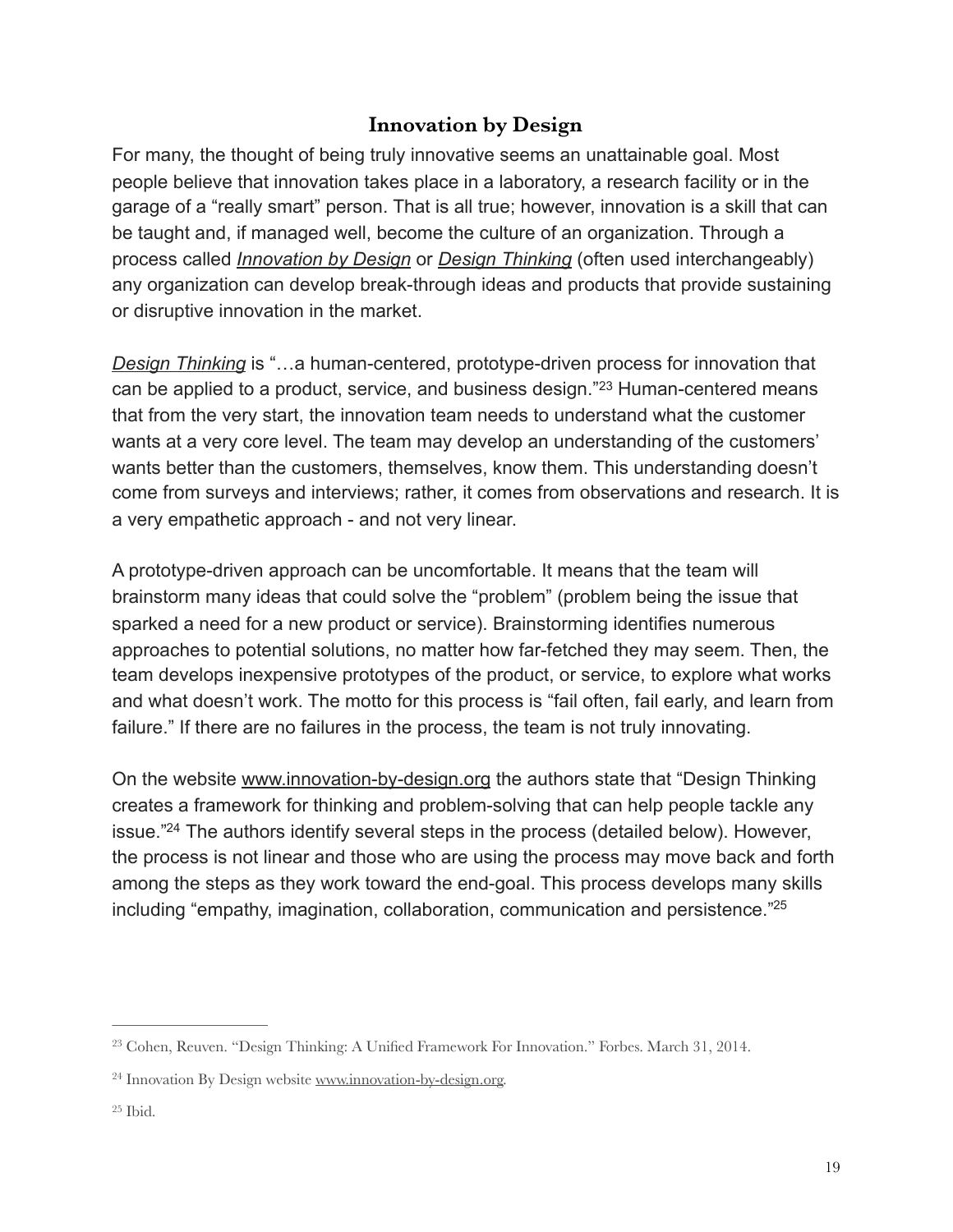The identified steps in Design Thinking are:

- EXPLORE identifying and investigating an issue
- FOCUS Narrowing the field and choosing the most effective site for intervention
- IMAGINE Brainstorming possible solutions, no matter how far-fetched
- DISTILL Analyzing ideas and choosing the most promising solutions to pursue
- EVOLVE Prototyping solutions and refining them based on feedback
- SHARE Reflecting on those experiments with experts and end-users
- BUILD Implementing the final idea and making it real<sup>26</sup>

While the above list of steps suggest a neat and orderly process, Design Thinking does not usually function in such a manner. It is dynamic and can seem chaotic. As Russell Raath states, "Innovation does not come out of a controlled situation. If you want more innovation, allow more chaos."<sup>[27](#page-19-1)</sup> Managers and leaders must encourage risk-taking and celebrate failures, as well as successes, along the way if innovation is to take place.

#### <span id="page-19-3"></span><span id="page-19-2"></span>**Examples of Innovative Organizations**

While there are numerous innovative organizations, three are identified below that stand out as organizations that embraced innovation from their very beginnings. Perhaps because of the personality of the CEO or perhaps because of the work that they chose to do, innovation became a culture that defined the organization and how they approach development. The businesses identified will immediately invoke a recognition of innovation in their industries.

#### *IDEO*

IDEO is a global design company. They are well known for their innovative approaches to problems and have been recognized as leaders in innovation. Working with companies and organizations to make significant improvements to products and services, IDEO uses a team approach to every design. They have been highlighted on CBS 60 Minutes and have been very willing to share their process with anyone interested.

IDEO's design teams are not a cadre of engineers. They include engineers, but also sociologists, designers, business analysts, psychologists, etc. Teams start by "diving deep" into an understanding of the end-user of a product or service before beginning to design anything. Tim Brown, the president and CEO states that "Design Thinking is a

<span id="page-19-0"></span> $26$  Innovation By Design website [www.innovation-by-design.org.](http://www.innovation-by-design.org)

<span id="page-19-1"></span><sup>&</sup>lt;sup>[27](#page-19-3)</sup> Raath, Russell. "When Innovation Fails." Forbes. June 28, 2012.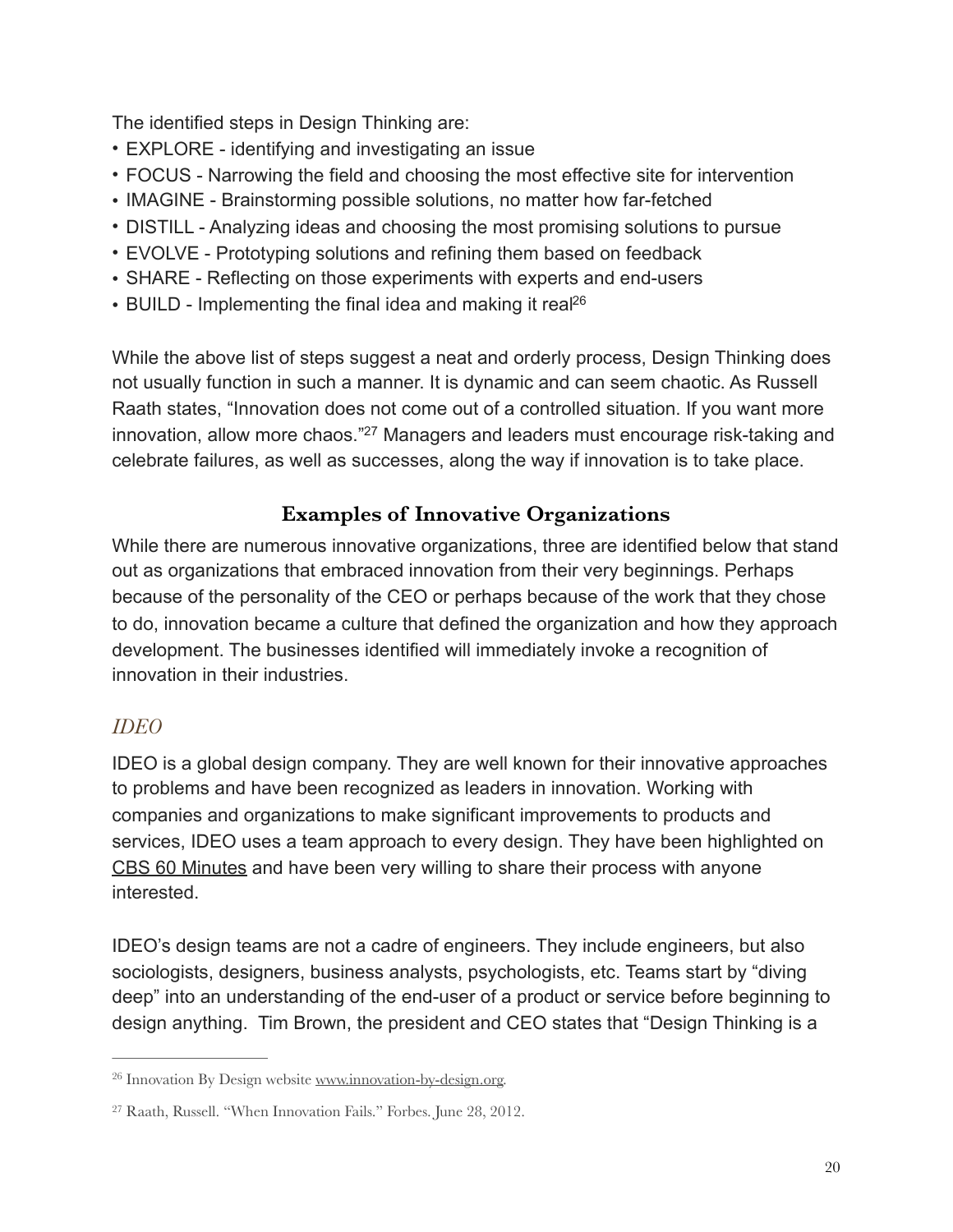<span id="page-20-2"></span>human-centered approach to innovation that draws from the designer's toolkit to integrate the needs of people, the possibilities of technology and the requirements for business success.["](#page-20-0)<sup>[28](#page-20-0)</sup> This approach brings together: what is desirable from a human perspective; what is technologically feasible; and, what is economically viable in order to craft an innovative yet practical solution.

Desirability  $\left\{\right.\right.$   $\left\{\right.\right.}$  Viability Feasibility **I** Innovation

IDEO summarizes these in a simple graph.

Further, IDEO states that for their company, Design Thinking is best thought of as overlapping spaces rather than orderly steps. These spaces, as they call them, are inspiration, ideation and implementation. *Inspiration* is the problem or opportunity that brought out the need for a solution. It is what motivates the team to innovate. *Ideation* is the process of creating potential solutions, developing and testing ideas and creating prototypes to see how these ideas might work. Finally, *implementation* is bringing the prototype from a project to a product in people's lives.[29](#page-20-1)

#### <span id="page-20-3"></span>*Apple*

Apple is known by computer users around the world as an innovative company that has created products that bring computing into homes and lives. While not possessing the largest market-share for personal computers, Apple is known for its designs, its user-

<span id="page-20-0"></span>[<sup>28</sup>](#page-20-2) [www.ideo.com](http://www.ideo.com)

<span id="page-20-1"></span>[<sup>29</sup>](#page-20-3) [www.ideo.com](http://www.ideo.com)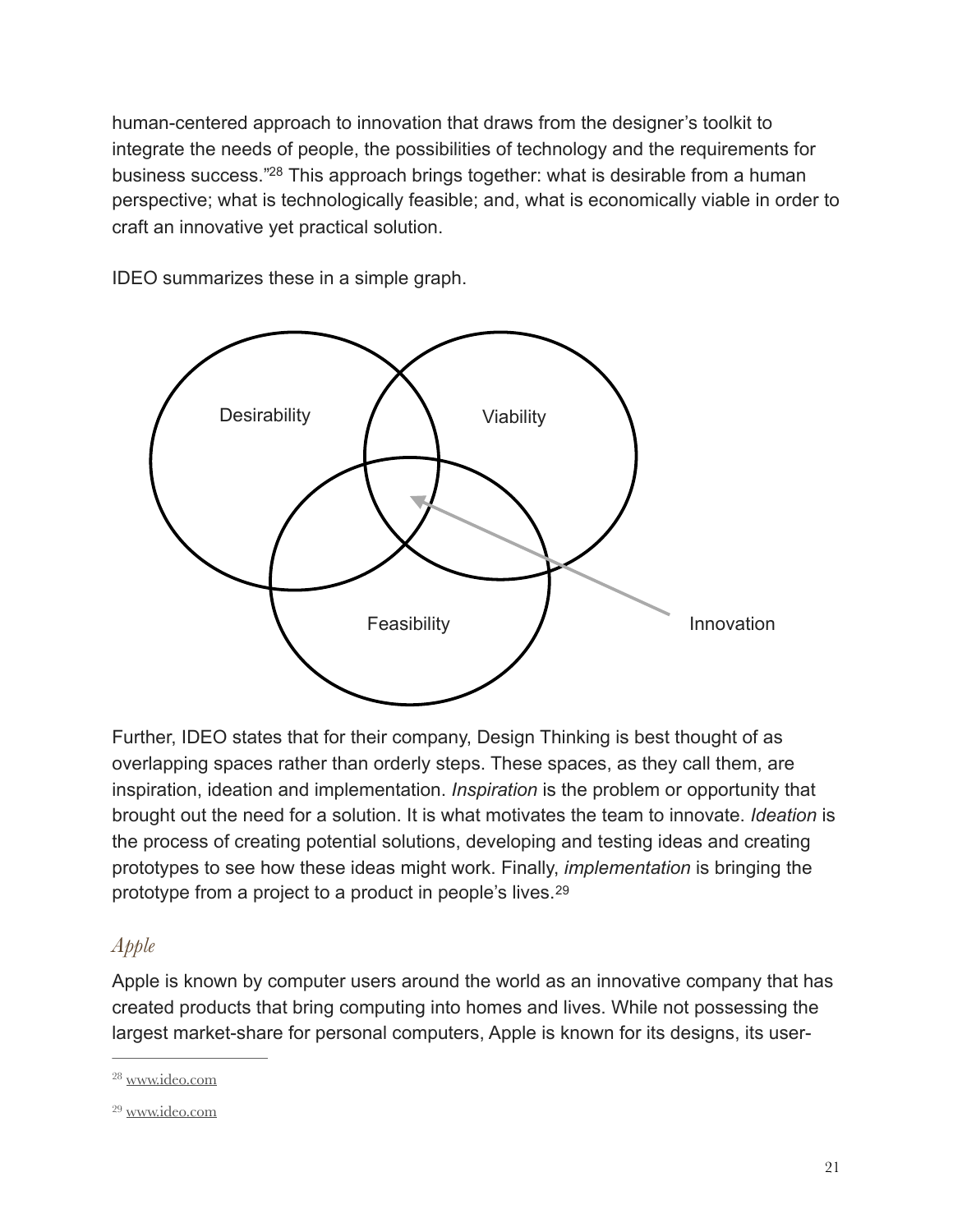friendly and intuitive interface, its creativity and for developing an almost emotional bond between consumer and product that has inspired unprecedented brand loyalty. When Apple launches a new product, consumers wait in lines or sit by their computer until the second that that they can purchase the product.

For Apple, innovation means developing products that are simple to use and beautiful in every detail. This dedication came from Apple's former CEO Steve Jobs. Mr. Jobs believed in the following six design principles and instilled them in this company:

- 1. **Craft Above All** attention to details matter, even those details that many may never notice;
- 2. **Empathy** an intimate connection with the feelings of their customer and understand them better than any other company can;
- 3. **Focus** perform well on the things that you decide to do and eliminate all of the unimportant opportunities that we didn't decide to do;
- 4. **Impute** people form an opinion about a company based on the signals it provides - even the best products will look bad if not presented well - people do judge a book by its cover;
- 5. **Friendliness** high-tech products should look friendly, not off-putting;
- <span id="page-21-1"></span>6. **Finding Simplicity for the Future in Metaphors from the Past** - make things intuitively obvious, the user interface should remind them of things they already know (folders)[.30](#page-21-0)

By having this six pillar philosophy to design and innovation, Steve Jobs parleyed his company into one of the most recognized brands in the world. More importantly, he created a culture of innovation and passion that is dedicated to designing products and services that impress customers and inspire consumer loyalty.

#### *Disney*

Another company that is a household brand and is well known for innovation in its industry is Disney. In his blog, *Brand Driven Digital,* Nick Westergaard identifies eight innovative lessons from Walt Disney that anyone could apply to his/her company. He believes that Walt Disney was an innovator and design thinker long before others were and was far ahead of his time. He identifies these lessons below:

<span id="page-21-0"></span><sup>&</sup>lt;sup>[30](#page-21-1)</sup> Kuang, Cliff. "The 6 Pillars of Steve Jobs's Design Philosophy." Blog November 7, 2011.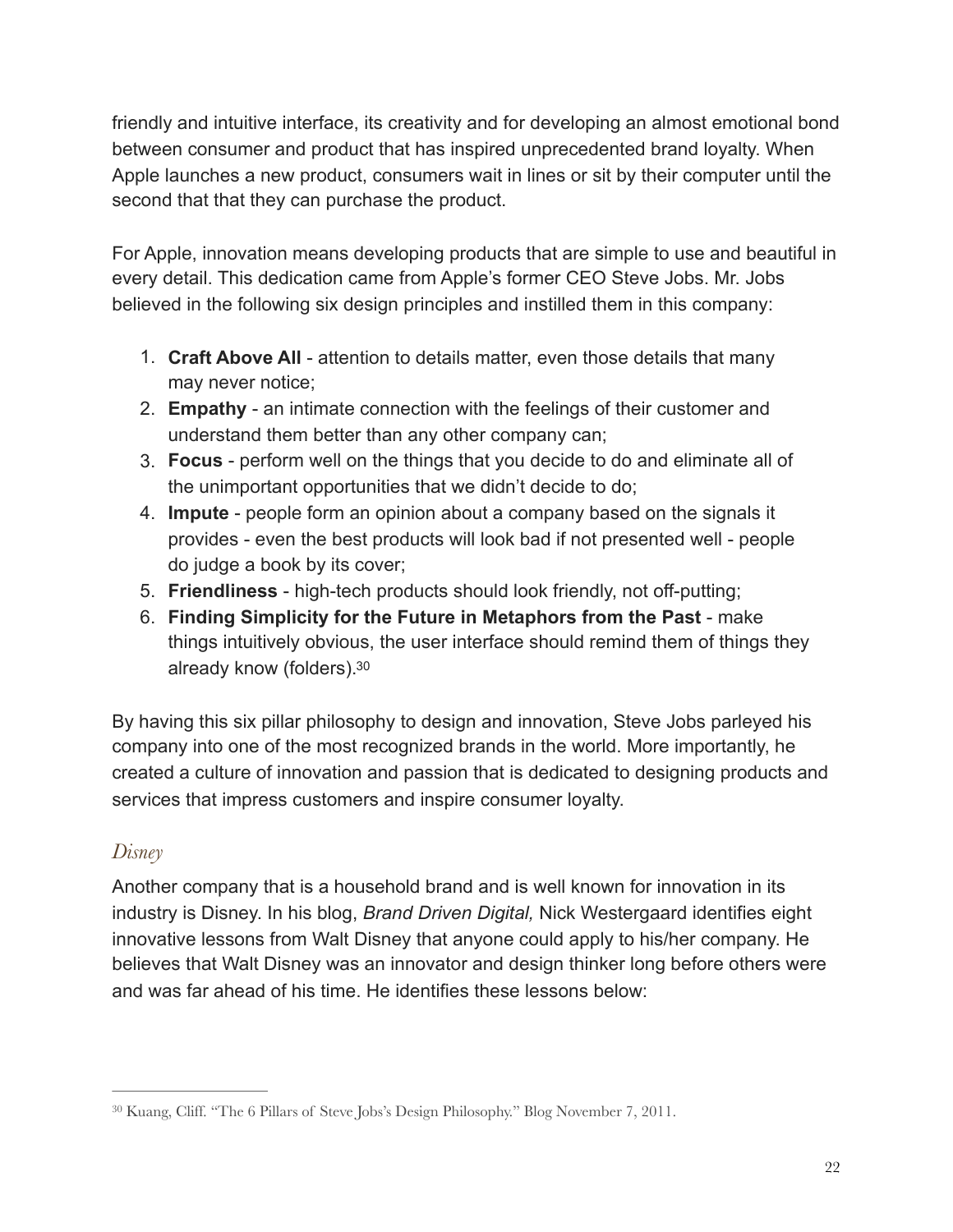- 1. **Innovation Requires Action** "if you can dream it you can do it," taking action is key and working a good idea until you get it right is well worth the time;
- 2. **Turn Convention on Its Head** sometimes reversing the norm is what was needed - the norm was putting animation into live action, Disney put live action inside of animation;
- 3. **Life's Challenges Can Open Doors** Mickey Mouse was created at one of the lowest points of the company's history - "sometimes a kick in the teeth is just what you needed";
- 4. **What's Next' Innovation** never settle keep moving forward, be curious, and explore new paths;
- 5. **Diversify!** use your brand to explore new products that are related to your core business;
- 6. **Embracing New Media/Multichannel Marketing** With the expansion of television Disney wanted to be in every home every new character hit multiple media - movies, tv, and theme parks;
- 7. **Connecting Online and Offline Engagement** again hit new markets Disney used online (movies and tv) and extended into offline - toys, stuffed animals, and theme parks;
- <span id="page-22-1"></span>8. **Nothing Matters More Than the Community You Serve** - never lose sight of who you're doing this for - "We're not trying to entertain the critics…I'll take my chances with the public."[31](#page-22-0)

These CEO's worked in different times and different types of companies - design consultants, high-technology, entertainment - but each fostered a spirit of innovation. That spirit included knowing your customer as intimately as you can; paying attention to details; thinking about what is next; trying things that may fail; and, exploring new opportunities. These companies did not always have it easy. Both Apple and Disney went through dark periods when they nearly went bankrupt. However, dedication to innovation brought them back stronger than before they were failing.

External factors caused these companies, and others, to be at their most innovative. Higher education has never before faced so many external factors that will force college leaders to think differently about their students (customers), stakeholders (elected officials, government agencies, boards) and employees (faculty, staff, administration) and embrace innovation for the future.

<span id="page-22-0"></span><sup>&</sup>lt;sup>31</sup>Westergaard, Nick. [www.branddrivendigital.com/author/admin/](http://www.branddrivendigital.com/author/admin/) June 13, 2011.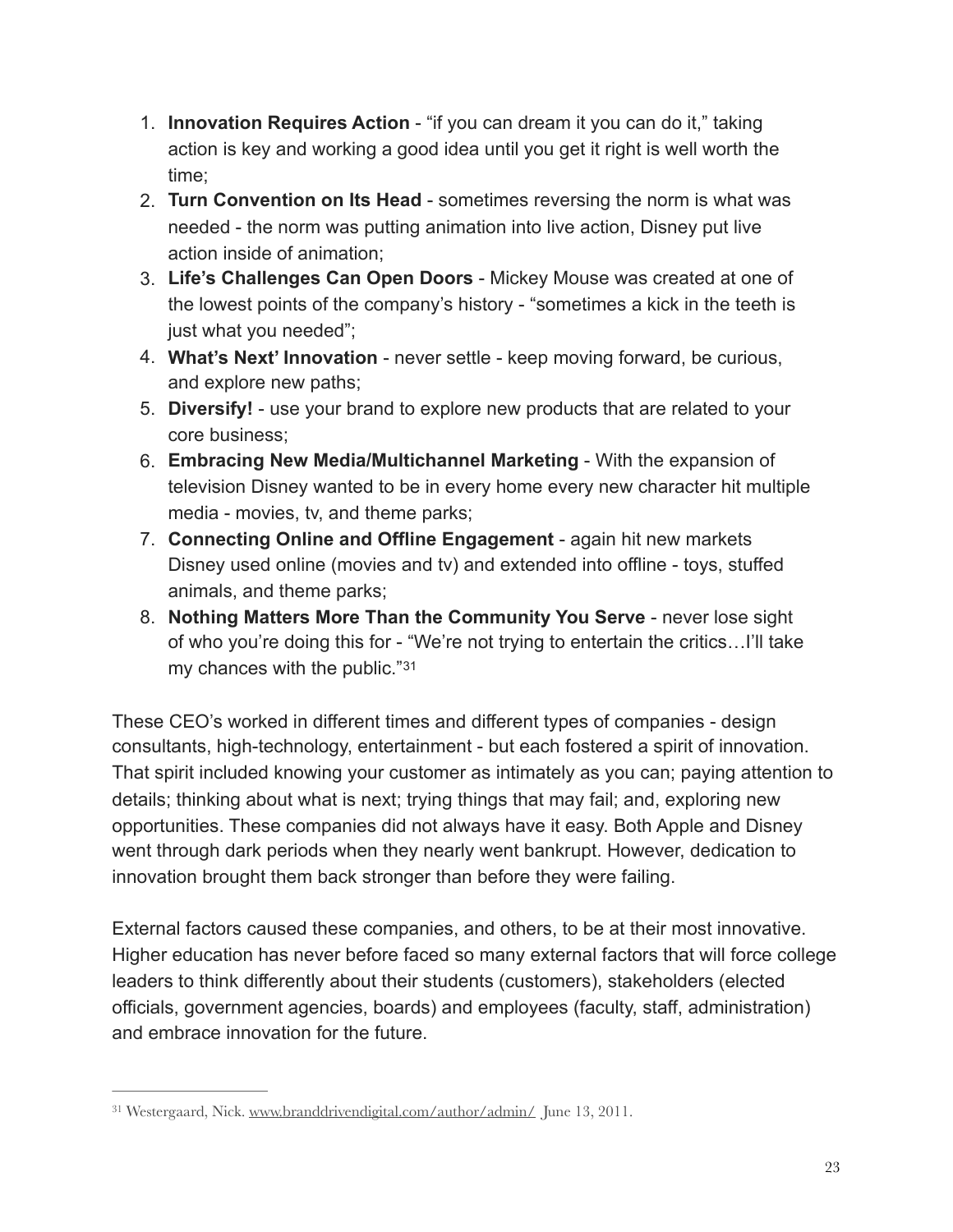# <span id="page-23-2"></span>Challenges to Innovation in Higher Education

Change is difficult in any organization; people are resistant to change. As Lloyd Armstrong writes, "Individuals generally are wary of changes that challenge old assumptions and require new skills to succeed. Organizations are collections of individuals, and thus reflect individual concerns.["32](#page-23-0)

Higher education institutions are filled with highly educated people who hold advanced degrees; many of whom are seen as national experts in their fields of study. Additionally, through research at colleges and universities, many of the innovations that we see in thousands of products that are used around the world, were made possible by creative faculty in research labs. These individuals are innovative.

It would stand to reason that with so many creative and highly educated people, colleges and universities would be institutions of innovation. They would have cultures of creativity and disruptive innovation that would establish new standards for education around the world. However, largely, institutions are not innovative.

While college and university presidents all across the country tout the advancements of their institutions, give presentations at conferences, write papers, etc. it appears that much of this innovation on campuses is sustaining innovation at best (small improvements).

<span id="page-23-3"></span>In her article, "*Innovations in Higher Education? Hah!"*, Ann Kirschner states that "….when observed from the 20,000-foot level, the basic building blocks of higher education - its priorities, governance, instructional design, and cost structure - have hardly budged.["](#page-23-1)<sup>[33](#page-23-1)</sup> She suggests that this lack of innovation and change in higher education is hurting the United States in its standing around the world as related to educating its population. At one time in its history, the United States was number one in college degrees held by 25 - 34 year olds. However, in 2010 the United States ranked 12th among 36 developed countries in degrees held by this same age group. While its standing in the percentage of graduates has declined, U.S. college graduates and those who attended college without completing a degree are carrying a whopping \$1 trillion in student debt.

<span id="page-23-0"></span><sup>&</sup>lt;sup>32</sup> [Armstrong, Lloyd. "Barriers to Innovation and Change in Higher Education." TIAA-CREF Institute. www.tiaa](http://www.tiaa-crefinstitute.org) crefinstitute.org.

<span id="page-23-1"></span><sup>&</sup>lt;sup>[33](#page-23-3)</sup> Kirschner, Ann. "Innovations in Higher Education? Hah!". The Chronicle of Higher Education. April 8, 2012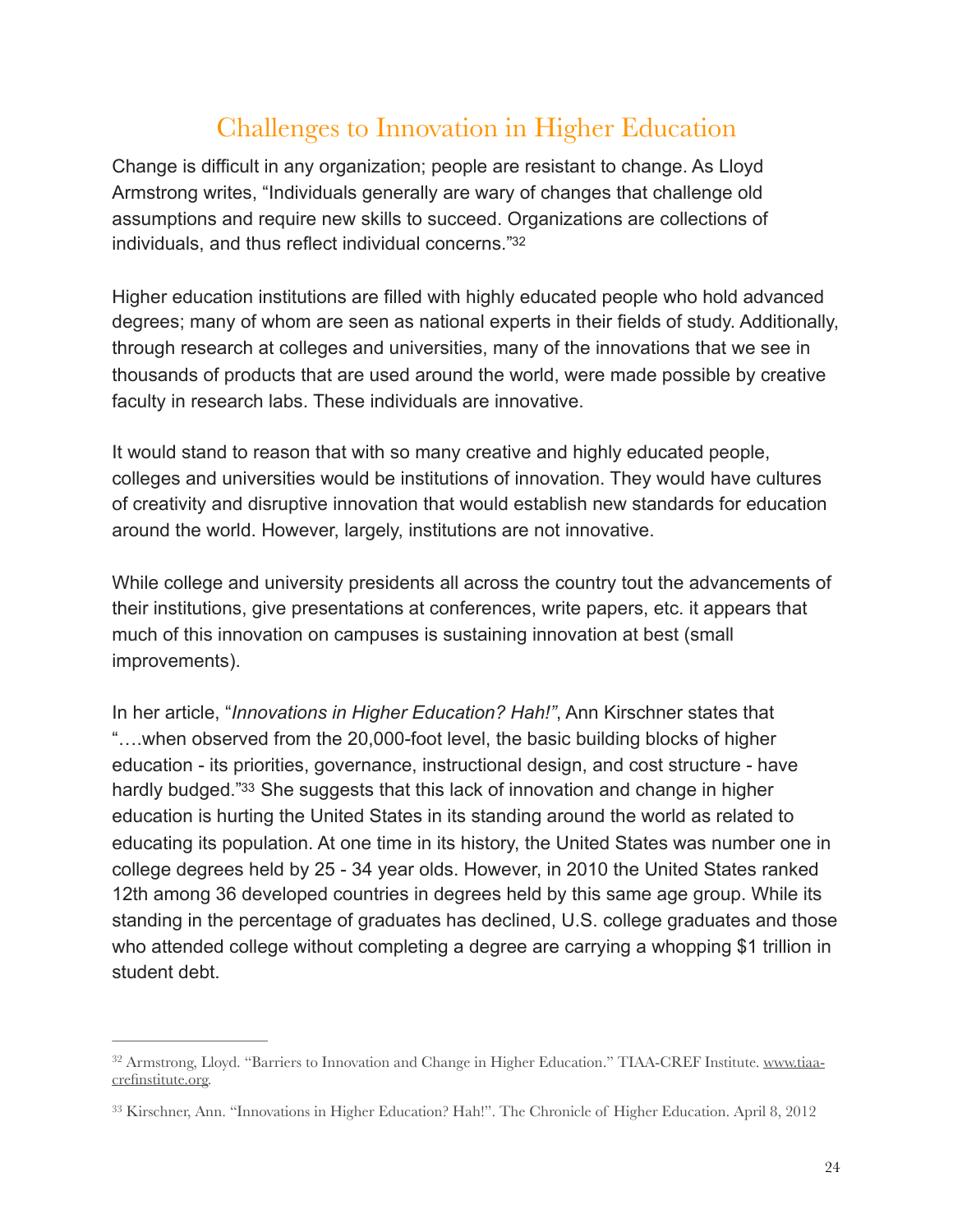To make matters worse, there are those who argue that attending college has no appreciable benefit for students when related to their knowledge and skill levels. While academics highly criticized the book, *Academically Adrift* (Aram & Roksa), it quickly garnered the attention of many elected officials, corporate executives and parents all across the country. In the book, the authors suggest that after four-years of college education, one-third of the students did not improve their skill levels in writing, critical thinking, or analytical thinking. $34$  This assertion, along with other data that has been cited about student completion rates and skill levels, has led to stakeholders asking many questions about the effectiveness of U.S. colleges and universities.

<span id="page-24-2"></span>Such questioning of the current US system of higher education and its effectiveness has resulted in additional regulations, more accountability, pressure on accrediting bodies and a call for institutions to be more innovative in their approaches to education and student completion. Yet on many campuses, as stated above, innovation - true innovation - has been slow coming and difficult to encourage. Why? With so many educated people on college campuses, why has innovating the operations of the university lagged? There seem to be several factors.

#### **Tradition**

In order for innovation to take place, there must first be a perceived need for change. An inspiration - that belief that there is a problem to solve - must be the first step in a Design for Innovation process. A challenge for innovation in colleges and universities is that for many in higher education, there is nothing wrong. That is, for decades, the United States' higher education system has been identified as the global model for universities. Indeed, for many countries, attaining a degree from a U.S. college or university is still held in higher regard than a degree from a university within their own country.

<span id="page-24-3"></span>Regardless of any external pressure for change, many within the academy of higher education continue to rest on the reputation of their institutions. Ann Kirschner writes, "Universities have been protected by the prestige of their brands and lack of any real competition."<sup>35</sup>Such dedication to one's own brand and reputation is not unique to U.S. colleges. In the *Turkish On-line Journal of Distance Education*, Gail and Donald Caruth write that "A historical strength of higher education has been its success in preserving the traditions, culture, values and customs. This coupled with the character of

<span id="page-24-0"></span><sup>&</sup>lt;sup>34</sup>Kirschner, Ann. "Innovations in Higher Education? Hah!" The Chronicle of Higher Education. April 8, 2012.

<span id="page-24-1"></span><sup>&</sup>lt;sup>[35](#page-24-3)</sup>Kirschner, Ann. "Innovations in Higher Education? Hah!" The Chronicle of Higher Education. April 8, 2012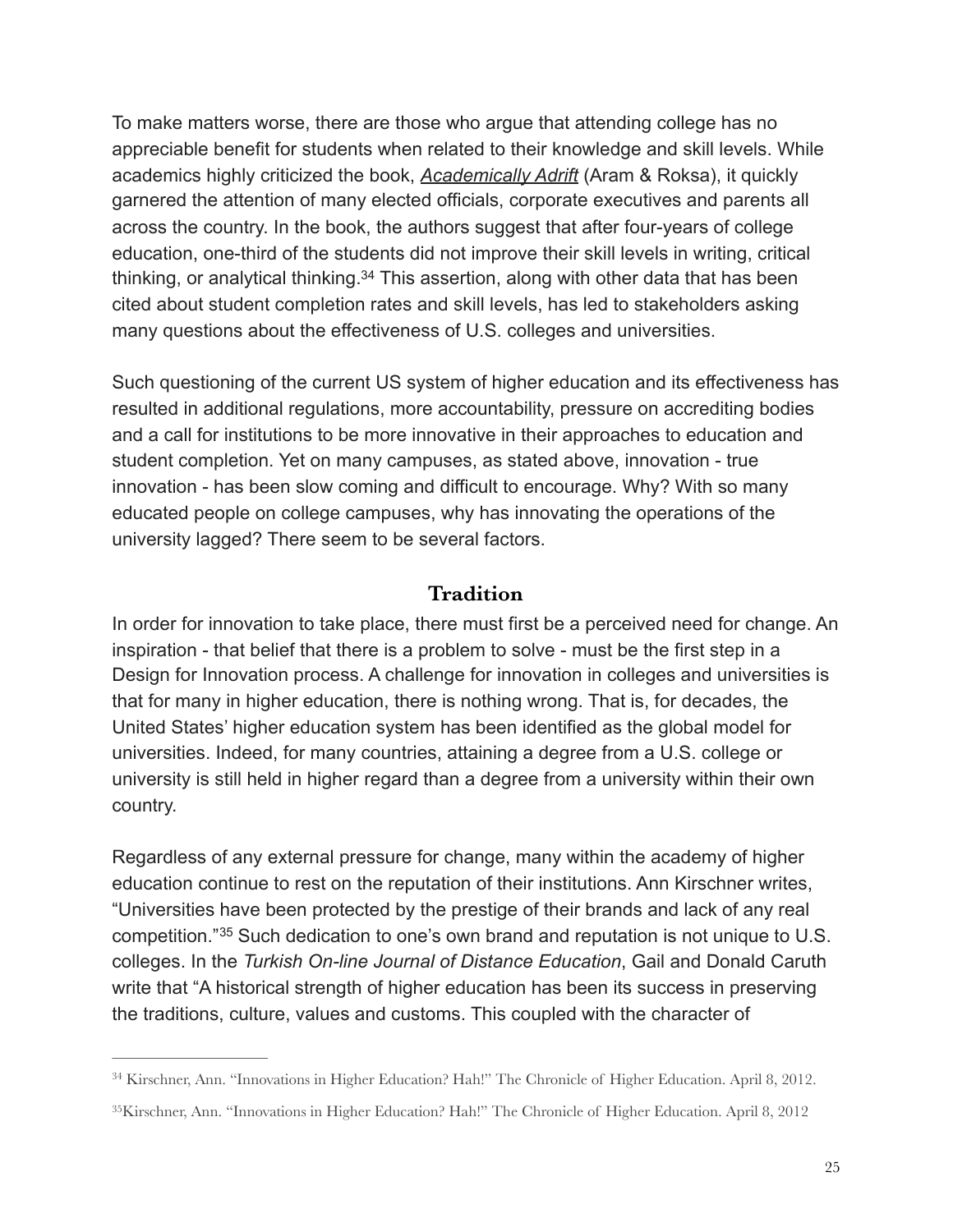conservatism, when it comes to management, resists change.["](#page-25-0)<sup>[36](#page-25-0)</sup> They continue by suggesting that perhaps institutions suffer from change overload as well. "Universities and colleges are asked to confront change on many fronts - technology, diverse students, competition, financial burdens, globalization, etc. Traditional models of management are too slow and too inefficient to keep up."[37](#page-25-1)

#### <span id="page-25-7"></span><span id="page-25-6"></span><span id="page-25-5"></span>**Structure**

The very structure of colleges and universities may create a resistance to innovation on campuses. Unlike most corporate models with a more singular management structure: "College and universities tend to be loosely coupled systems. Minor changes may come easilywhile major changes are much more of a challenge."<sup>[38](#page-25-2)</sup> These loosely associated systems may be as vast as separate "colleges" within a university or as small as separate academic departments within a college that may or may not interact with other departments in the institution. These separations create numerous pockets of autonomy within the academy on campuses.

The structure of traditional college governance on campuses can also create resistance to innovation. Unlike nearly any other organization, the concept of "shared governance" is engrained in the culture of higher education. Shared governance is a system, or culture, that "…attempts to balance maximum participation in decision making with clear accountability.["](#page-25-3)<sup>[39](#page-25-3)</sup> While shared governance provides members of the academy an opportunity for input into decisions made on the university campus, it can also cloud the decision making process and slow down innovation.

<span id="page-25-8"></span>Confusion about shared governance can lead to stagnation with regard to innovation. Some faculty believe that shared governance means that "…faculty have the primary role of governing the university and that administrators are appointed to spare them fromthe more distasteful managerial labor<sup>"[40](#page-25-4)</sup> required to operate the organization. Not managed well, poorly run shared governance models can establish an adversarial relationship between faculty and administration which stagnates an institution.

<span id="page-25-9"></span><span id="page-25-0"></span><sup>&</sup>lt;sup>[36](#page-25-5)</sup> Caruth, Gail. & Caruth, Donald. "Understanding Resistance to Change: A Challenge for Universities." Turkish Online Journal of Distance Education. April, 2013. Vol. 14, No. 2. pp.12 - 21.

<span id="page-25-1"></span><sup>&</sup>lt;sup>37</sup> [C](#page-25-6)aruth, Gail. & Caruth, Donald. "Understanding Resistance to Change: A Challenge for Universities." Turkish Online Journal of Distance Education. April, 2013. Vol. 14, No. 2. pp.12 - 21.

<span id="page-25-2"></span><sup>&</sup>lt;sup>38</sup> [C](#page-25-7)aruth, Gail. & Caruth, Donald. "Understanding Resistance to Change: A Challenge for Universities." Turkish Online Journal of Distance Education. April, 2013. Vol. 14, No. 2. pp.12 - 21.

<span id="page-25-4"></span><span id="page-25-3"></span><sup>&</sup>lt;sup>[39](#page-25-8)</sup> Olson, Gary, A. "Exactly What is Shared Governance?" The Chronicle of Higher Education. July 23, 2009.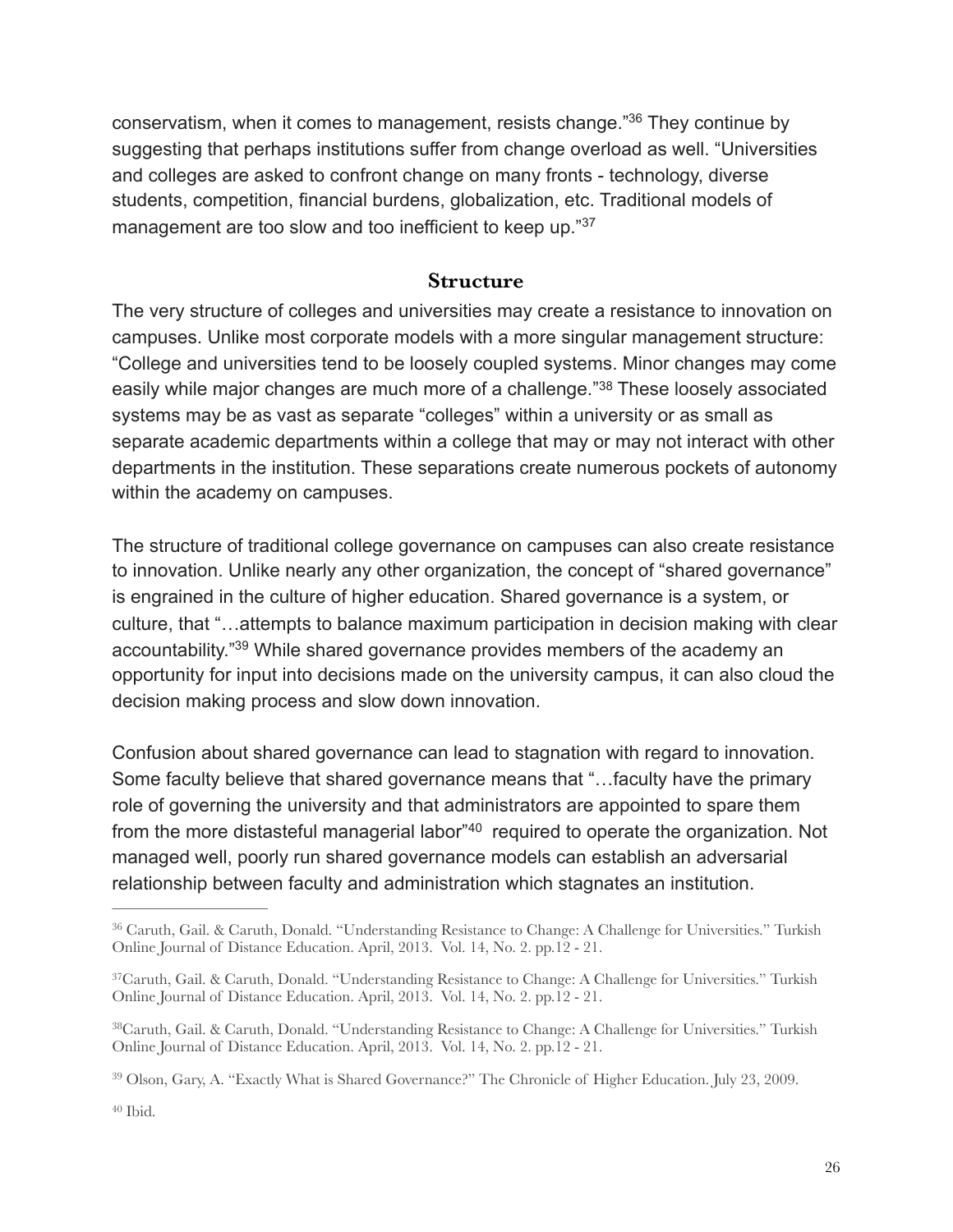John Tagg suggests that the functioning of shared governance within its own organization (College Senate) may not lend itself to innovation either. Often when a discussion of major change is broached, a task force or committee is formed to conduct research, discuss it and bring back recommendations to the larger body. That committee reads about the change, benchmarks institutions that may have made the change and presents thoughtful recommendations to the body. Those who spent no time on the matter vigorously object to the discussion, sometimes based on procedures and sometimes based on substantive information. The committee members making the recommendations are upset by the reaction of their colleagues. The objectors question the motives of the committee and, perhaps, accuse them of being "puppets" of the administration. Hard feelings are formed on both sides and those not involved find the whole exchange disgraceful. Thus, few want to participate in discussions of change anytime in the future.<sup>[41](#page-26-0)</sup> This exchange within the College Senate structure may, intentionally or unintentionally, serve to maintain the status quo.

<span id="page-26-2"></span>Additionally, the campus itself may hinder innovation. Colleges and universities have made significant investments in the infrastructure needed for a traditional campus setting. Such infrastructures include: buildings, dorms, classrooms, athletic facilities, fields, technology, etc.; that create significant overhead in the business model. It has become clear through various research projects that "…when an innovation in resources or processes that could be used in making the product appears on the scene, it is likely to be adopted only if doing so won't change the business model; that is, it is highly unlikely to be adopted if doing so would unbalance and thus force a significant change in the business model"[.](#page-26-1)<sup>[42](#page-26-1)</sup> So whatever changes or innovations are sought, dealing with the costs of the current infrastructure remain a challenge.

#### <span id="page-26-3"></span>**Funding**

Financial support for higher education is in its most conflicting position in recent history. The federal government has increased its support through PELL grants, veterans' benefits and student loans to an unprecedented \$150-plus billion annually. However, during the 2008 recession, state support for higher education, particularly public colleges and universities, decreased at an alarming rate. Since that time, many states have again increased their public support. However, for many states, it has not yet

<span id="page-26-0"></span><sup>&</sup>lt;sup>[41](#page-26-2)</sup> Tagg, John. "Why Does the Faculty Resist Change?" Change: The Magazine of Higher Learning. January -February, 2012.

<span id="page-26-1"></span><sup>&</sup>lt;sup>42</sup> [Armstrong, Lloyd. "Barriers to Innovation and Change in Higher Education." TIAA-CREF Institute. www.tiaa](http://www.tiaa-crefinstitute.org) crefinstitute.org.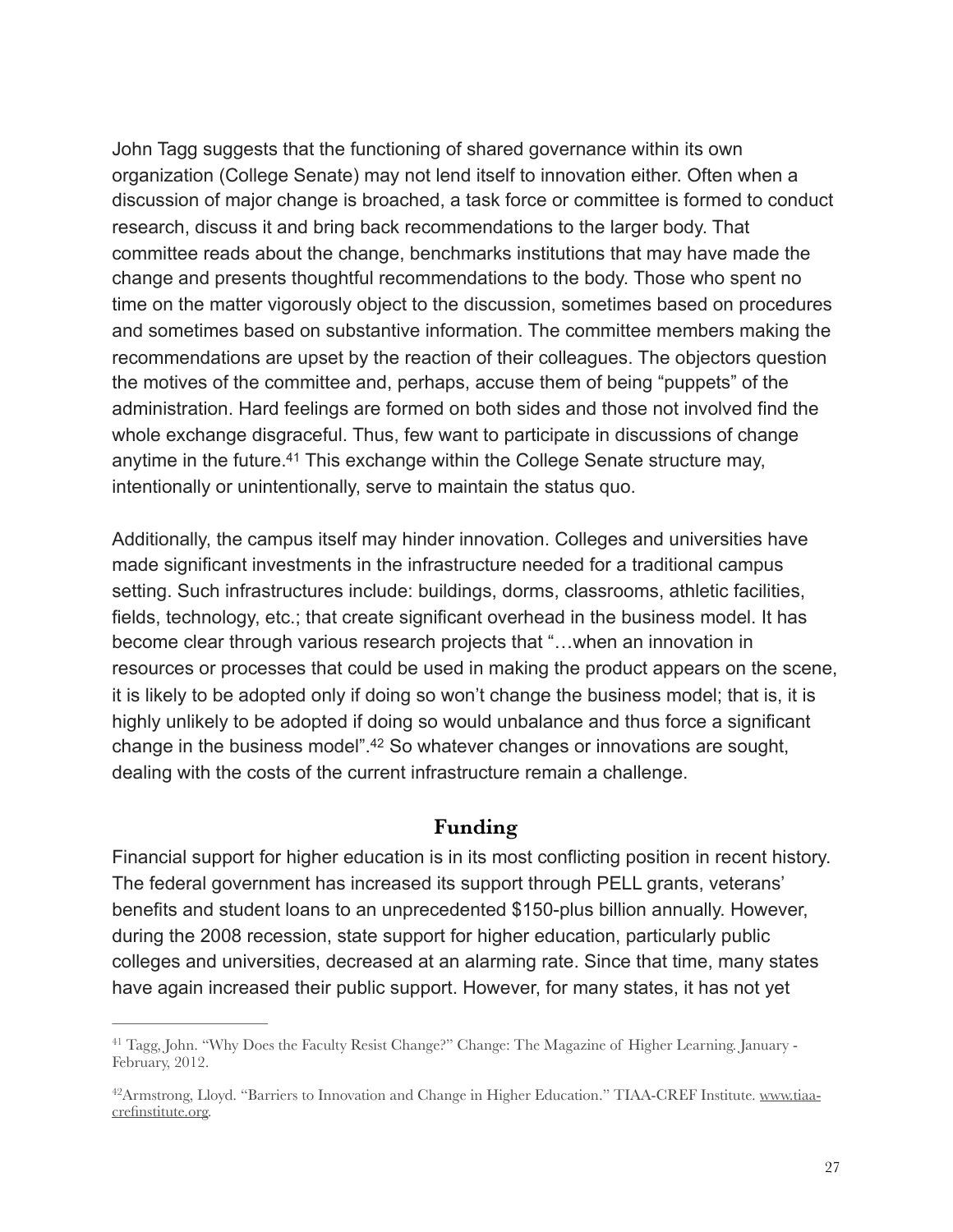<span id="page-27-3"></span>reached pre-2008 levels and many believe that it is not likely to increase significantly in the near future  $43$ 

While more funding is not always the answer to every question, innovation in higher education cannot be meaningful without changes in the funding *structure* of higher education. Federal funding for students, primarily in the form of PELL grants and student loans, remains very traditional in its approach to higher education. Katrina Reichert, in a 2012 Policy Bulletin on federal financial aid writes, "The evidence is clear that the traditional approach taken by colleges - semester length courses, a focus on seat time, and long, sequential coursework - does not produce the desired student outcomes." She continues, "However, federal financial aid rules and processes are built on the old assumptions of traditional courses and semesters, so some of the structural changes[that are needed] clash with those rules."<sup>[44](#page-27-1)</sup> Colleges and universities cannot risk funding in order to innovate, but must innovate if they are to thrive long-term. This is truly a conundrum for the entire higher education industry.

Stated another way, the allegiance to the traditional way of funding students enrolled in colleges and universities quells innovation. Those institutions that do attempt innovations find themselves developing "work-arounds" to the rules in order to serve students. These work-arounds can include developing "shell courses" that house short instructional modules through which students can move at their own pace, creating manual processes that are labor intensive for the administration, or customized reports that are outside the normal tracking system for students. Such work-arounds can often confuse students and place them in jeopardy when they do not fully understand the choices that they are making in order to gain the aid they need for these unique approaches to learning[.](#page-27-2) [45](#page-27-2)

#### <span id="page-27-5"></span><span id="page-27-4"></span>**Faculty**

Like shared governance, faculty of any institution can propel the institution forward or hold it back. As stated above, the overall process of higher education has not changed in hundreds of years. It is well recognized that without the faculty of an institution firmly committed to innovation at a college or university, any efforts to significantly change the institution are likely to fail. Sometimes getting faculty buy-in to innovation can be

<span id="page-27-0"></span><sup>&</sup>lt;sup>43</sup>[K](#page-27-3)irschner, Ann. "Innovations in Higher Education? Hah!". The Chronicle of Higher Education. April 8, 2012.

<span id="page-27-1"></span><sup>&</sup>lt;sup>[44](#page-27-4)</sup> Reichert, Katrina. "Aid and Innovation: How Federal Financial Aid Policy Impacts Students and How State Can Respond." Policy Bulletin. June 2012.

<span id="page-27-2"></span><sup>&</sup>lt;sup>45</sup> [R](#page-27-5)eichert, Katrina. "Aid and Innovation: How Federal Financial Aid Policy Impacts Students and How State Can Respond." Policy Bulletin. June 2012.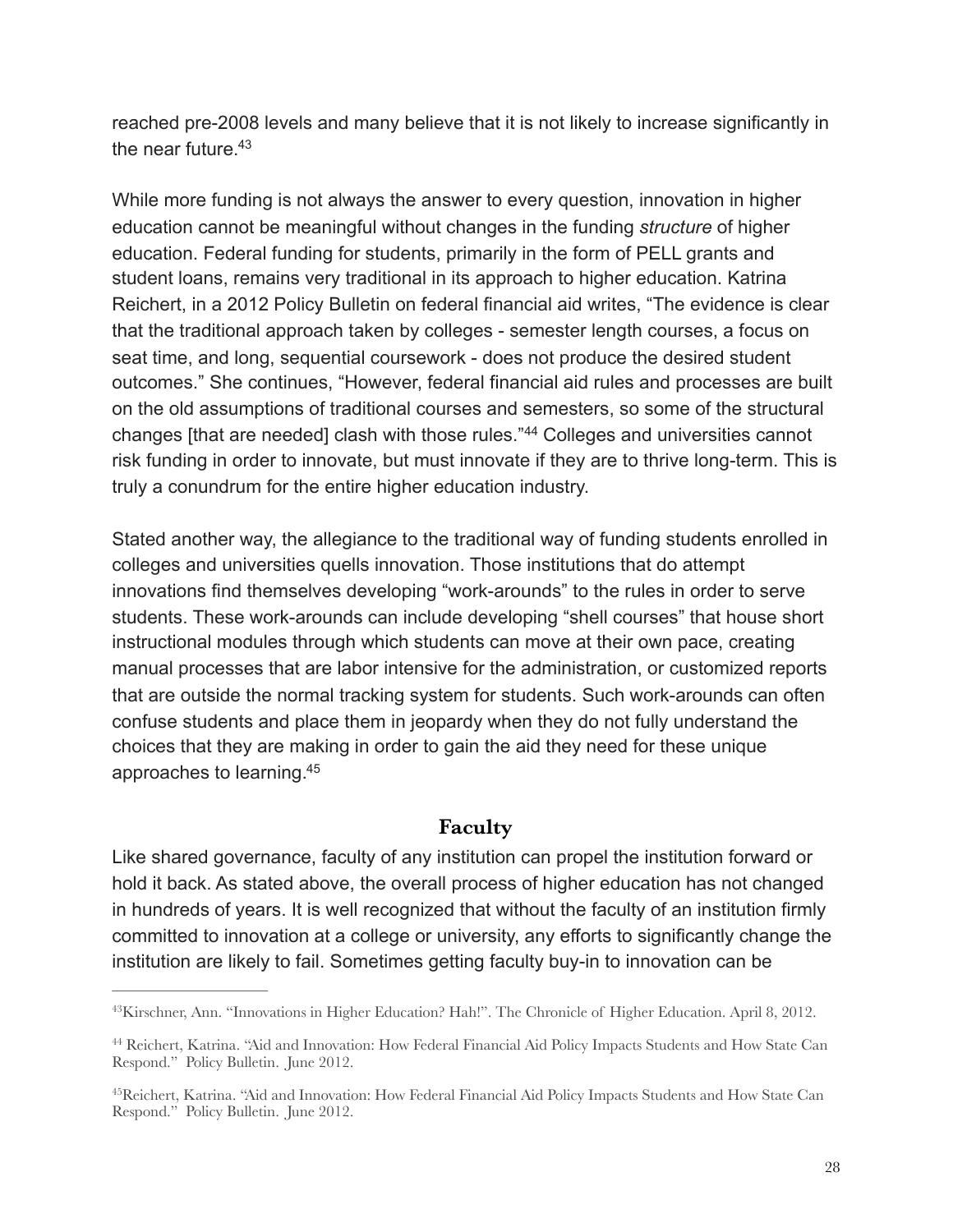difficult. John Tagg explores faculty resistance to change in his article "*Why Does the Faculty Resist Change?*".

Tagg is quick to point out that rather than attribute such resistance to change as a flaw in the faculty members, it is important to explore the structure of faculty work and not the personalities of faculty in order to gain a better understanding of the issues. The structures of higher education, as it relates to faculty, may foster a sense of status quo rather than innovation.

There is a dichotomy in many faculty positions in higher education and it reflects the dual purpose of many institutions. That dichotomy is the balance (or imbalance) between research and teaching. While much of the current criticism about higher education would reflect the teaching role of faculty, most of the current reward systems in higher education (particularly big name universities) are based in research. Tagg cites a nationwide study of faculty salaries conducted by James Fairweather, of the Pennsylvania State University, in which this is very clearly exemplified. He found that those who spent more time on research and published the most, received higher salaries than their colleagues who were focused on teaching - regardless of the program area[.](#page-28-0) $46$  It is no wonder then that faculty attitudes reflect the perception that research is much more valued in higher education, even at institutions with strong teaching histories.[47](#page-28-1)

<span id="page-28-5"></span><span id="page-28-4"></span><span id="page-28-3"></span>Faculty have and value their autonomy within the structure of the college and university environment. The Fairweather study also found that faculty believe that they are "safer" if they keep to themselves and maintain the status quo. He found that "…faculty believe that assistant professors who devote time to teaching and curricular reform are at risk. Department chairs consistently warned assistant professors to stay out of coalition activities in spite of the commitment by deans<sup>["](#page-28-2)[48](#page-28-2)</sup> to improve curriculum and pedagogy. This suggests that faculty have a stronger affiliation with their discipline and department than with the college or university (a finding in numerous studies of faculty life) which keeps them from participation in college-wide innovations.

<span id="page-28-0"></span><sup>&</sup>lt;sup>[46](#page-28-3)</sup> Tagg, John. "Why Does the Faculty Resist Change?" Change: The Magazine of Higher Learning. January -February, 2012.

<span id="page-28-1"></span> $47$  Ibid.

<span id="page-28-2"></span><sup>&</sup>lt;sup>48</sup>Tagg, John. "Why Does the Faculty Resist Change?" Change: The Magazine of Higher Learning. January -February, 2012. .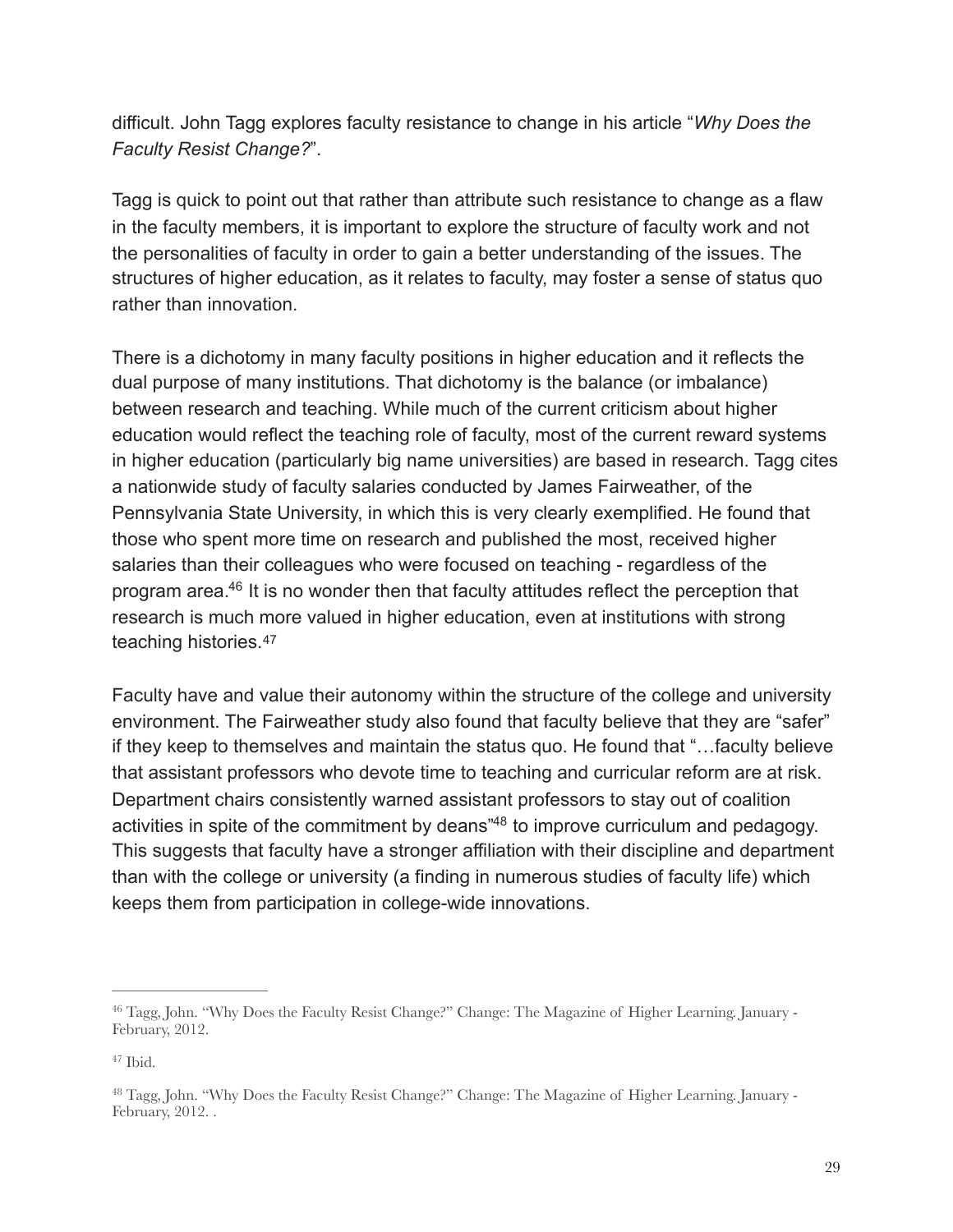Even in community colleges where there is little-to-no emphasis on research, there is a tremendous value placed on autonomy by the faculty "….teaching at most community colleges creates an environment in which autonomy itself becomes the reward, a form of control, an endowment."<sup>[49](#page-29-0)</sup> Teaching in higher education can become a highly personalized and individual sense of self. The privacy of the classroom and the interaction with students inside the classroom can become a means of control and eventually a personal entitlement for a faculty member. Therefore, talk of innovation and change in the very structure of how education is delivered can be perceived as an attack on the quality of a faculty members personal work. They may fear a loss; although they may not be able to articulate what that loss might be.<sup>[50](#page-29-1)</sup>

#### <span id="page-29-4"></span><span id="page-29-3"></span>**Accreditation**

In the United States, institutions of higher education are accredited by regional (or occasionally sector) accrediting agencies. The process of accreditation is essentially a peer review process and accreditation is considered voluntary. However, without accreditation, institutions are not eligible for federal financial aid for students which places a great deal of pressure on colleges and universities to comply. Over the past two decades or more the federal government has questioned the rigor of a "peer review" process and thus, accreditation has been placed under tremendous pressure to increase its regulatory responsibility and improve its monitoring of colleges and universities.

<span id="page-29-5"></span>Some even argue that the accreditation process is completely broken. Senator Macro Rubio (R-FL) stated that "We have a broken accreditation system that favors established institutions while blocking out new, innovative and more affordable competitors.["](#page-29-2)<sup>[51](#page-29-2)</sup> (The competitors to which Senator Rubio refers are the for-profit institutions that have entered the higher education market and have been strong contributors to the Senator's campaigns.) None-the-less, there is a sentiment that accrediting bodies focus on processes and traditional structures, rather than outcomes and impact. They suggest that this focus keeps institutions from being innovative in their approaches to education and learning in order to remain in compliance with accreditation standards.

<span id="page-29-0"></span><sup>&</sup>lt;sup>49</sup>[T](#page-29-3)agg, John. "Why Does the Faculty Resist Change?". Change: The Magazine of Higher Learning. January -February, 2012.

<span id="page-29-1"></span><sup>&</sup>lt;sup>50</sup>Tagg, John. "Why Does the Faculty Resist Change?" Change: The Magazine of Higher Learning. January -February, 2012.

<span id="page-29-2"></span><sup>&</sup>lt;sup>[51](#page-29-5)</sup> Higher Education Accreditation Concepts and Proposals. Senate Committee on Health, Education and Labor & Pensions. U.S. Senate. p. 5.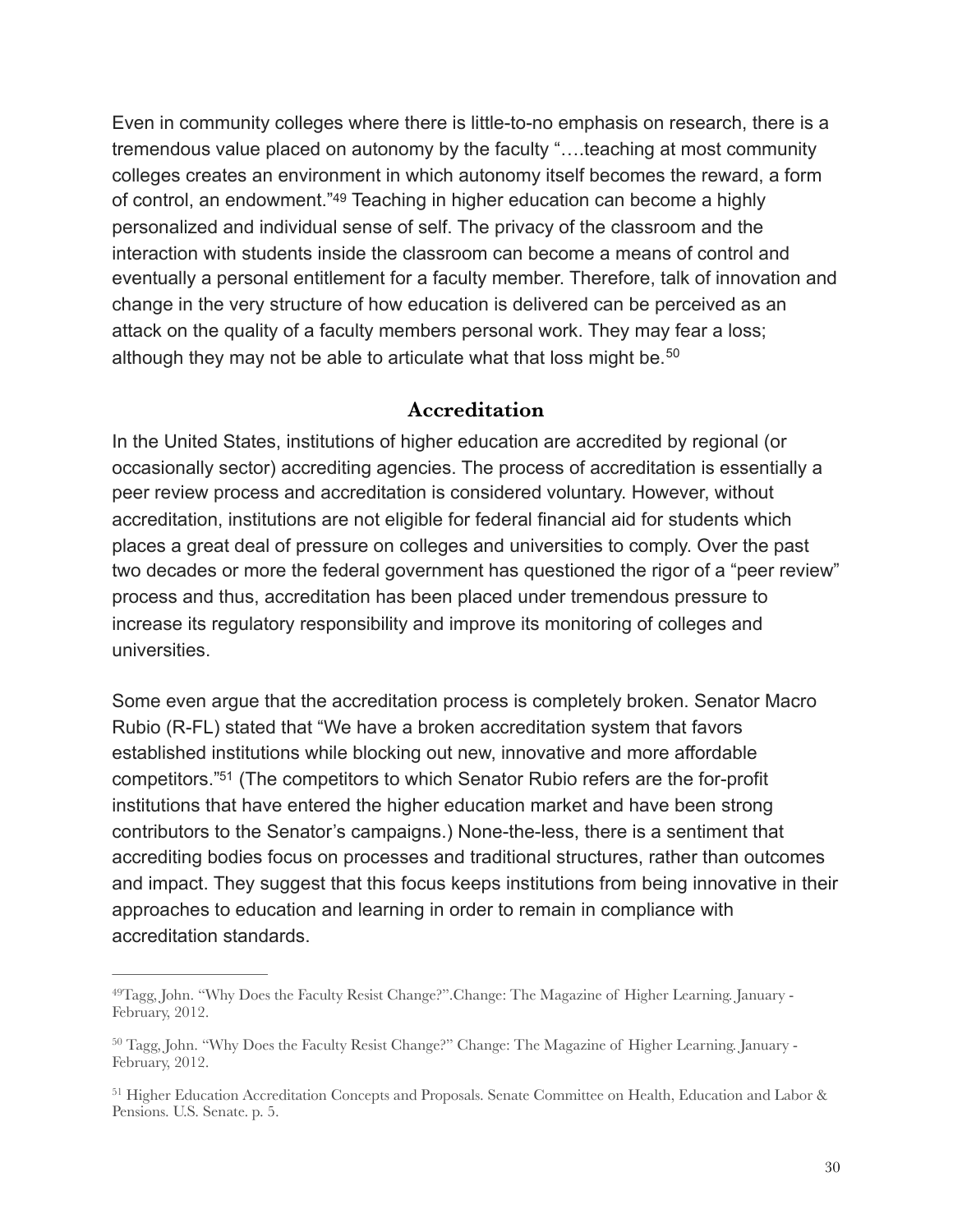There is also a concern with the existing structure of accrediting bodies themselves. The specific accrediting organization that accredits institutions within a region is solely based on geography. Such a geographic approach leads to tremendous diversity of institutions under one organization. For example, the Higher Learning Commission of the North Central Association is responsible for the accreditation of close to 1,000 institutions from 19 different states. These institutions range from large to small, from community colleges to research institutions, and from public to private colleges. Therefore, standards are broadly written to serve a diverse group of institutions. Some argue that such an approach leads to diluted standards that focus on processes and not outcomes which may deter innovation[.52](#page-30-0)

#### <span id="page-30-2"></span>**Government**

As with funding and accreditation, government, itself, may be an impediment to innovation in higher education. Colleges and universities have many "masters." Institutions are responsible to their governing boards, to the state education department in which they are located, to a system administration office (where applicable), to their accrediting organizations and to the federal education department. Each of these organizations, governments and authorities has expectations, regulations, reporting requirements, directives, policies, laws and advisories regarding the operation of colleges within their jurisdiction. As Lloyd Armstrong put it, "The first thing to remember about government is that it is all about politics and power. These attributes tend not to be favorable to innovation."[53](#page-30-1)

<span id="page-30-3"></span>While accrediting organizations provide colleges and universities their accreditation and therefore access to federal funds, states provide approvals to operate within their borders, approval of curriculum, state funds and may set standards for faculty. Also, state regulators often oversee issues of competition within their states. For example, community colleges in New York State have service delivery areas in which they may operate their programs. A desire to reach new student markets may have a community college attempting to operate outside of its designated service delivery area. The political climate will push them back into their home market rather quickly.

<span id="page-30-0"></span><sup>&</sup>lt;sup>52</sup>[H](#page-30-2)igher Education Accreditation Concepts and Proposals. Senate Committee on Health, Education and Labor & Pensions. U.S. Senate. p. 7.

<span id="page-30-1"></span><sup>&</sup>lt;sup>53</sup> [Armstrong, Lloyd. "Barriers to Innovation and Change in Higher Education." TIAA-CREF Institute. www.tiaa](http://www.tiaa-crefinstitute.org) crefinstitute.org. p.9.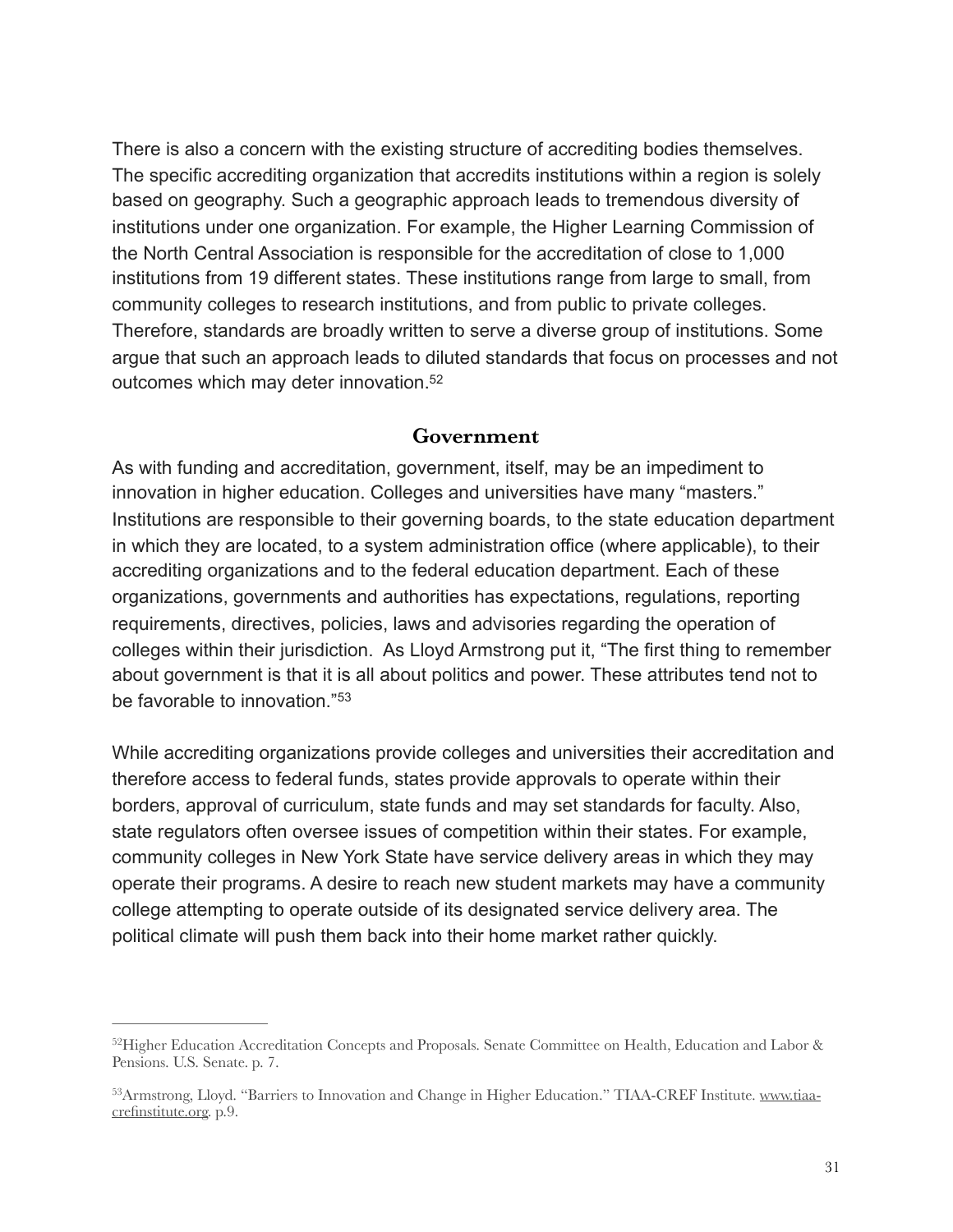There is also an influential role played through politics in higher education as it relates to competition, funding, grants, sometimes student admission to certain programs, and college personnel to be hired. Two recent examples of political influence relate to San Francisco City College and Bristol University.

In 2014, the accrediting organization for the SFCC, Western Association of Schools and Colleges Accrediting Commission of Community and Junior Colleges, voted to revoke SFCC's accreditation due to a number of concerns the agency had regarding its operations. Such action would remove SFCC's eligibility for federal financial aid and leave close to 80,000 students without the ability to continue their studies. As one might expect, calls were made to elected officials and there was significant political backlash. Ultimately the California Supreme Court determined that it will not overturn the Commission's decision. However, it did determine that the Commission broke the law in the composition of the visiting teams as they "had too few academics" on them; and, that the 19 member Commission itself may be in question since it has members "who should not have been on the Commission" because they were selected under an old process[.](#page-31-0) [54](#page-31-0)

<span id="page-31-2"></span>Similarly, in December, 2015 the Accrediting Council for Independent Colleges and Schools (which primarily addresses the for-profit education market) attempted to impose its most significant sanction, denying reaccreditation, to Bristol University - a small forprofit institution in Anaheim, California - based on its finding of 24 deficiencies. Bristol offers certificates, bachelor's and master's degrees. In May, 2016 a federal judge blocked the ACICS's attempted action based upon the institution's enrollment of "underserved, low-income and underperforming students who have been unable to obtain admission to other institutions of higher learning."<sup>[55](#page-31-1)</sup> The court said such action would cause "irreparable harm" to the institution.

<span id="page-31-3"></span>While politics saved SFCC and Bristol University from closing, when political interests are involved, innovation is difficult. Innovation requires the opportunity for failure. Failure may reflect poorly on elected officials and cost votes; therefore, keeping with tradition is a safer path for colleges and universities. Saving SFCC and Bristol may have helped thousands of students have a place to go; but it may also have reinforced the belief that the status quo is working and dampen any desire for innovation.

<span id="page-31-0"></span>Egelko, Bob. & Asimov, Nannette. "City College of S.F. accrediting commission broke the law, judge says." [54](#page-31-2) SFGATE. January 16, 2015.

<span id="page-31-1"></span><sup>&</sup>lt;sup>[55](#page-31-3)</sup> Fain, Paul. "Controversial accreditor ACICA tries to shut down a for-profit but was blocked by judge." Inside Higher Education. May 4, 2016.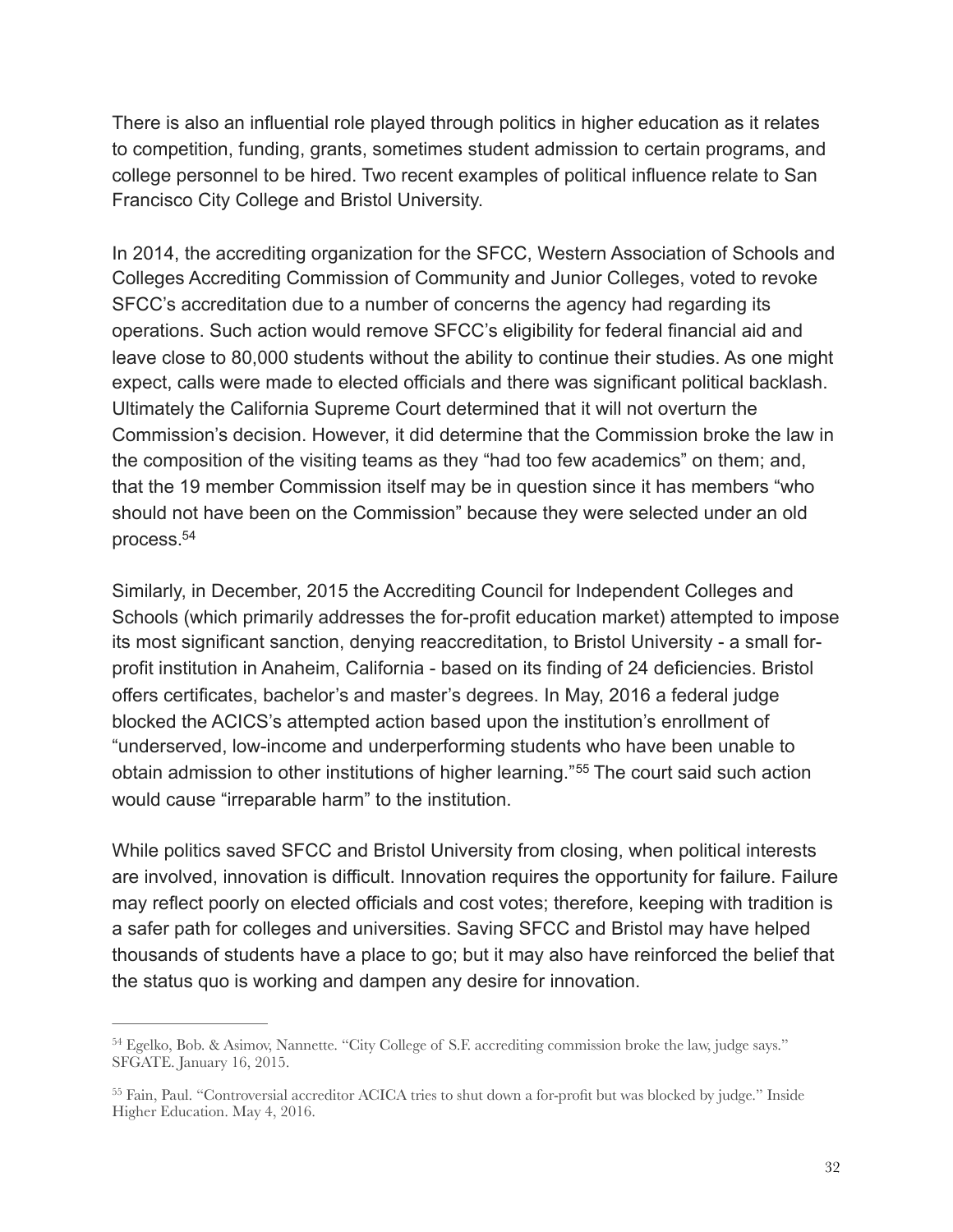#### <span id="page-32-3"></span>**Regulations**

As the federal government has increased student aid to its current levels - over \$150 billion - so, too, has it increased regulations on higher education. A recent governmental report states that, "Over time, oversight of higher education by the Department of Education has expanded and evolved in ways that undermine the ability of colleges and universities to serve students and accomplish their missions. The compliance problem is exacerbated by the sheer volume of mandates.["](#page-32-0)<sup>[56](#page-32-0)</sup> The plethora of regulations and the rate at which guidance memos are issued serve to force colleges and universities away from a culture of innovation, toward a culture of compliance.

While government officials cry out for colleges and universities to be more innovative in their approach to education, to be creative in addressing student completion and to experiment with practices that improve student learning, regulations stifle much of that innovation. Jonah Goldberg summarizes it as follows: "In Silicon Valley, where government touch is light, we can see the rapidity of innovation at work. In healthcare, education, and other areas where the government's hand is heavy, we see stakeholders holding on for dear life.["57](#page-32-1)

<span id="page-32-4"></span>Moreover, complying with regulations is not only detrimental to innovation, it is expensive. The time, staff hours, reporting costs, audits, and, in some cases, consultants needed to comply with all of the regulations can cost institutions millions of dollars. Jack Preston states that, "….compliance costs money. But then how can positive change be driven forward when creative ideas are checked at every stage and notgiven a fair chance to flourish?"<sup>[58](#page-32-2)</sup> While Mr. Preston is writing about the private sector and the challenges facing innovation (Bitcoin vs Financial Regulations; Airbnb vs. Hotel Taxes; Tesia vs. State of NJ; Uber vs Taxi Commission; 23andMe vs US Government) the concept can be applied to higher education as well.

<span id="page-32-5"></span>That is not to say that higher education should have no rules. The Task Force on Federal Regulations of Higher Education noted that, "Regulations serve an important role in ensuring institutional accountability. But requirements that have excessive reach,

<span id="page-32-0"></span><sup>&</sup>lt;sup>[56](#page-32-3)</sup> "Recalibrating Regulation of College and Universities." Report of the Task Force on Federal Regulations of Higher Education. 2014. p. 1.

<span id="page-32-1"></span><sup>&</sup>lt;sup>[57](#page-32-4)</sup> Goldberg, Jonah. "Innovation vs. Regulation: When entrenched interests face competition, wealth and opportunity can skyrocket." National Review. February 26, 2014.

<span id="page-32-2"></span><sup>&</sup>lt;sup>58</sup>Preston, Jack. "Regulation vs. innovation: five key battlegrounds." [virgin.com.](http://virgin.com) April 10, 2014.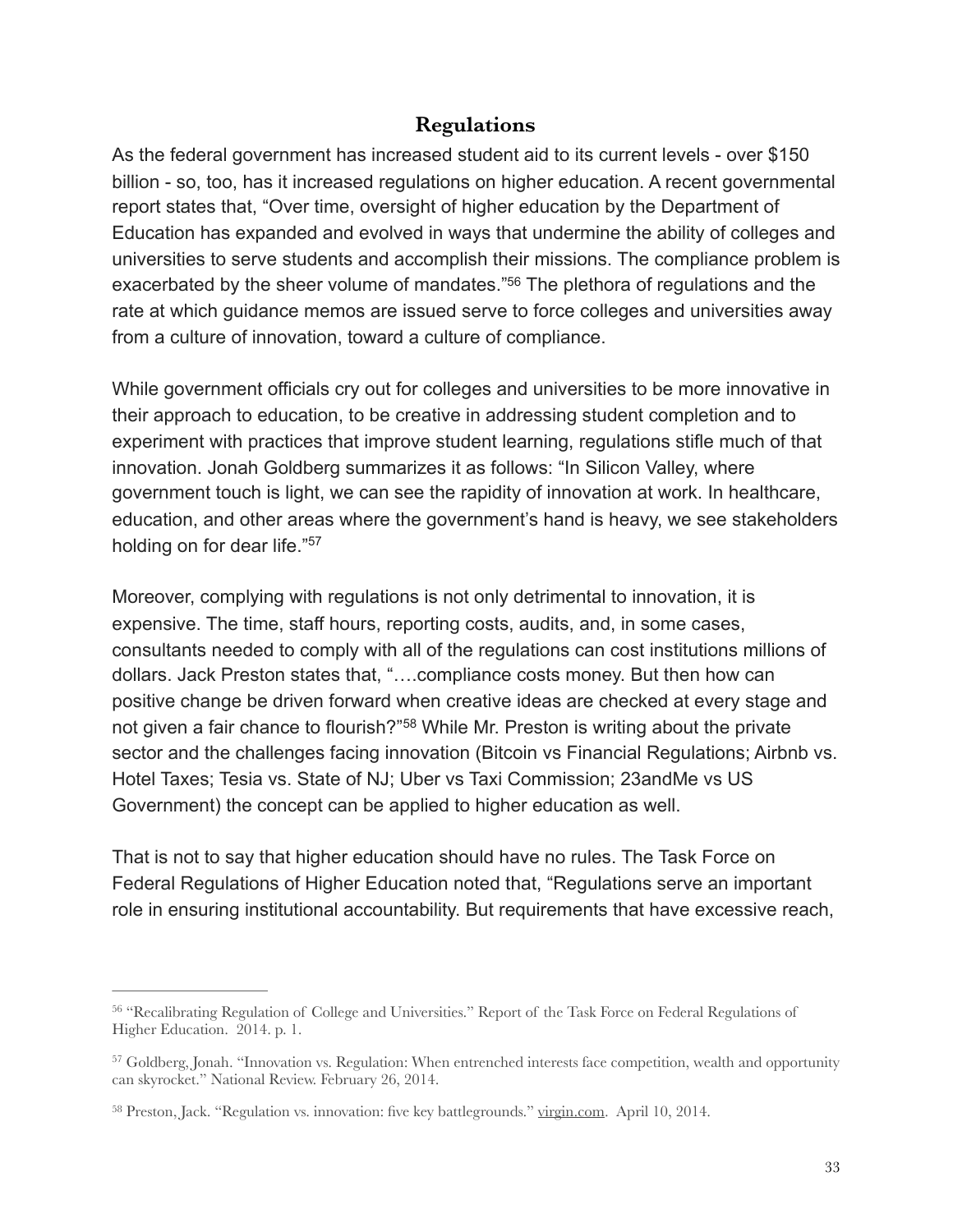or that are unnecessarily costly and difficult to implement - or worse still, that hinder student access to college and drive costs up - are counter productive."[59](#page-33-0)

#### <span id="page-33-4"></span><span id="page-33-3"></span>**Performance Funding**

Interrelated to funding and regulations is the notion of performance funding. There is a movement in the United States to link funding of higher education institutions, particularly public sector, to performance measures. Because many of the outcomes of higher education may be hard to measure in a meaningful way, the proposed (and in many states implemented) measures tend to be traditional measurements of things like graduation rates, retention rates, job placement rates, student loan default rates and other factors that may, or may not, reflect the quality of education at any given college or university. They are, however, measures that the general public can understand. Thus, with little political downside, performance funding is growing in popularity among elected officials.

A 2014 article in the Journal of Higher Education stated that, "While performance funding is a popular policy instrument that has support from many high profile national higher education advocacy groups and political entrepreneurs, there is little evidence thisis an effective strategy for improving college completion." $60$  More states are adopting these measures and allocating a portion of state appropriations to them. Tennessee was the first to adopt performance funding in some manner in 1979; yet, there is little evidence that the state has advanced in its higher education standing.

While some argue that only through these types of performance standards will higher education graduation rates improve, research does not support this assertion. In a 2014 study of a performance-based funding model enacted in Pennsylvania the results again indicated a weak correlation between funding and performance measures. "While state officials expected the program to have a positive impact on completions, results from this study indicated that these outcomes were not achieved."[61](#page-33-2)

<span id="page-33-5"></span>Performance funding, accreditation, government, regulations, funding, tradition and structure - all combined - work against creating culture of innovation on college and

<span id="page-33-0"></span><sup>&</sup>lt;sup>594</sup> Recalibrating Regulation of College and Universities.["](#page-33-3) Report of the Task Force on Federal Regulations of Higher Education. 2014. p. 2.

<span id="page-33-2"></span><span id="page-33-1"></span><sup>&</sup>lt;sup>[60](#page-33-4)</sup> Hillman, Nicholas W., Tandberg, David A., Gross, Jacob P.K. "Performance Funding in Higher Education: Do Financial Incentives Impact College Completions?" Journal of Higher Education. Vol 85, No. 6. (Nov. - Dec. 2014). p. 850.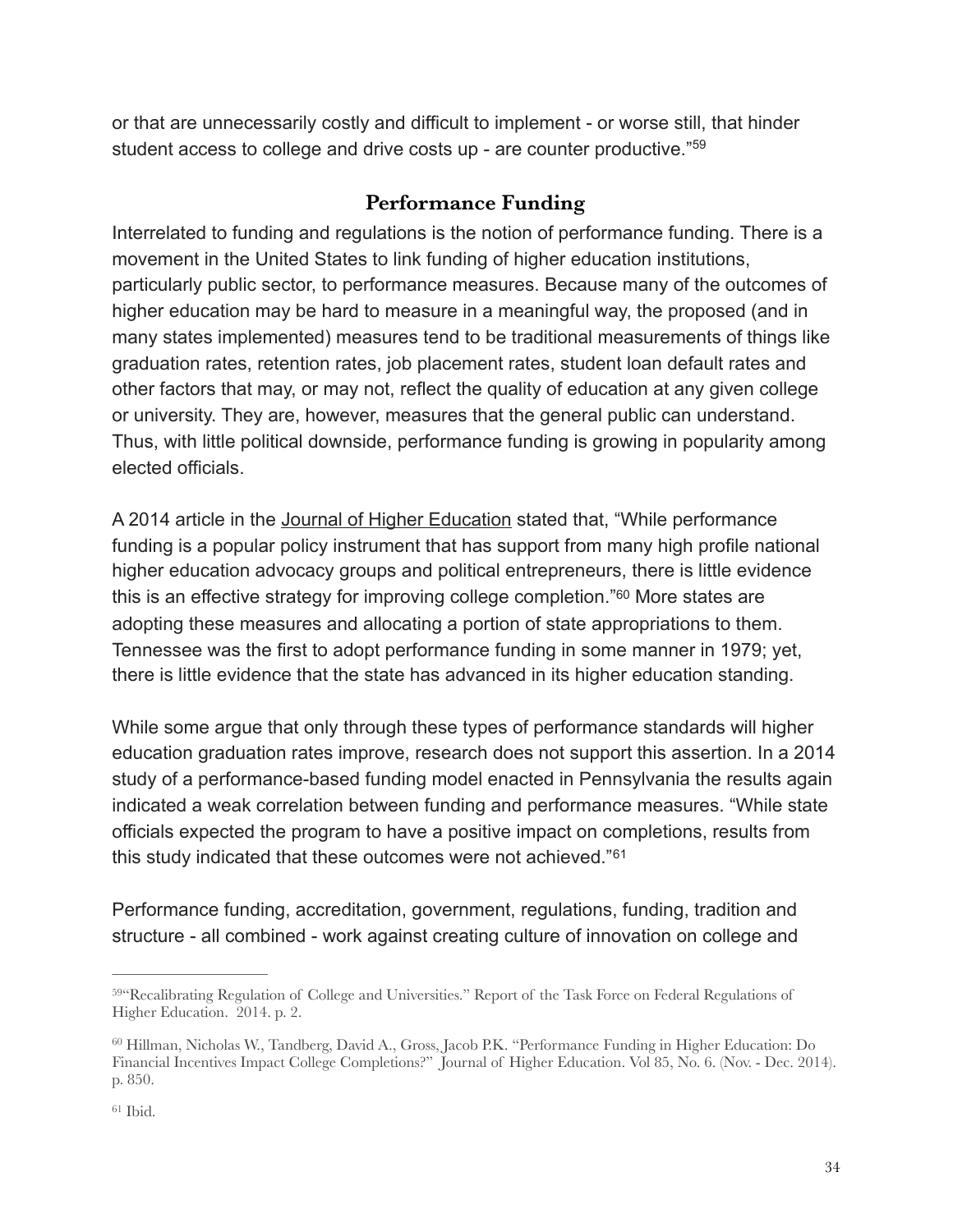university campuses. While higher education touts its creativity, innovation and new approaches to learning have not taken place in the current environment.

# Innovative Colleges and Universities

Despite all of the influences working against real innovation in colleges and universities, there are some institutions that have been recognized as innovative. However, it is important to understand how the authors defined innovation when discussing the institutions selected. Were the "innovations" truly disruptive or were they improvements within the existing system that enhanced student learning? Did they have anything to do with improving college operations? While improving student learning is always a good thing, it may or may not be the type of innovation that transforms higher education models in a disruptive manner. That is, it may not have provided a new product, process or service that made higher education available to markets that were heretofore unserved.

In its September 16, 2015 issue of *U.S. News and World Report*, Delece Smith-Barrow cites the "Top 10 Most Innovative National Universities." Each of these universities demonstrated terrific achievements. However, **none** of these achievements were related to student learning, effective operations or improvements in approaches to higher education. These achievements were primarily research related. They are as follows:

- Drexel University (PA) created "LiveNote" and application that provides concert goers with historical and musical data;
- Harvard (MA) developed a new study on cell phone data that can use information to track the transmission of infectious diseases;
- University of Ann Arbor (MI) developing technology that allows cars to "talk" to each other;
- Duke University (NC) an algae study that will drive down the cost of extracting oil from plants;
- Northeastern University (MA) national security research;
- Georgia State University (GA) developed a new survey to better follow the prevalence of sexual assaults on campus;
- University of Maryland Baltimore (MD) developed a virtual reality system for research in biology, math, engineering, visual arts, and digital humanities;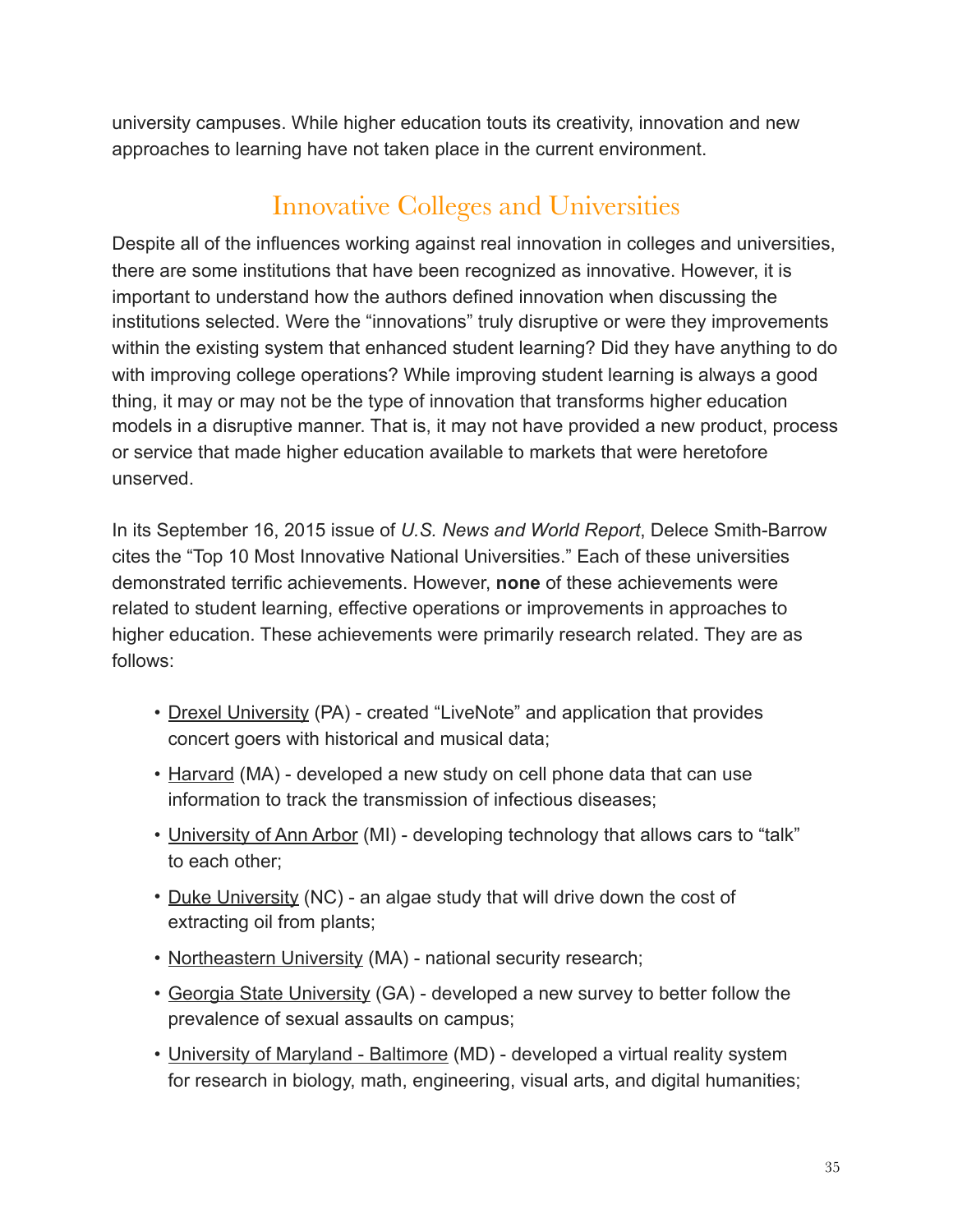- Massachusetts Institute of Technology (MA) developed a more user-friendly 3-D printer;
- Stanford University (CA) creating objects for everyday use;
- <span id="page-35-3"></span>• Arizona State - Tempe (AZ) - a study on how refugee camps, military camps, and neighborhoods form; a study of domestic violence, and research that affects our daily lives.<sup>62</sup>

Again, the above listed innovations are very interesting. They advance technologies, influence our lives, provide a better understanding of the human condition and perhaps keep us safer. However, they do not transform higher education. Such a list illustrates the point that components of institutions of higher education, and the people that work within them, are innovative. However, that innovation tends to be externally focused.

That is not to say that colleges and universities never innovate for the betterment of students. Matt Connolly highlights several innovations at institutions across the country in an article entitled "*America's Ten Most Innovative College Presidents*." He states that innovation can be difficult; "Unfortunately, most of them [college presidents] like most humans, tend to accept whatever definition of success their tribe and surroundings tell them.<sup>"[63](#page-35-1)</sup> However, some presidents resist accepting the current performance of their institutions as the best that can be achieved. Connolly recognizes the importance of the role of the president in leading such innovations. He states that, "…presidents are hugely important actors because their visions - and ability to carry out their visions determine whose interests really get served."[64](#page-35-2)

<span id="page-35-4"></span>Mr. Connolly cites the following presidents, and their institutions, as truly innovative:

<span id="page-35-5"></span>• Mark Becker - Georgia State University - Used "big data" to greatly increase the success of racial minorities, low-income, and first-generation college students. He increased the six-year graduation rate from 32% to 53% while eliminating the gap between students of different races through proactive advisement;

<span id="page-35-0"></span>[<sup>62</sup>](#page-35-3) Smith-Barrow, Delece. "Top 10 Most Innovative National Universities." U.S. News & World Report. September 16, 2015.

<span id="page-35-1"></span><sup>&</sup>lt;sup>[63](#page-35-4)</sup> Connolly, Matt. "America's Ten Most Innovative College Presidents." Washington Monthly. Sept/Oct, 2015.

<span id="page-35-2"></span> $64$ Ibid.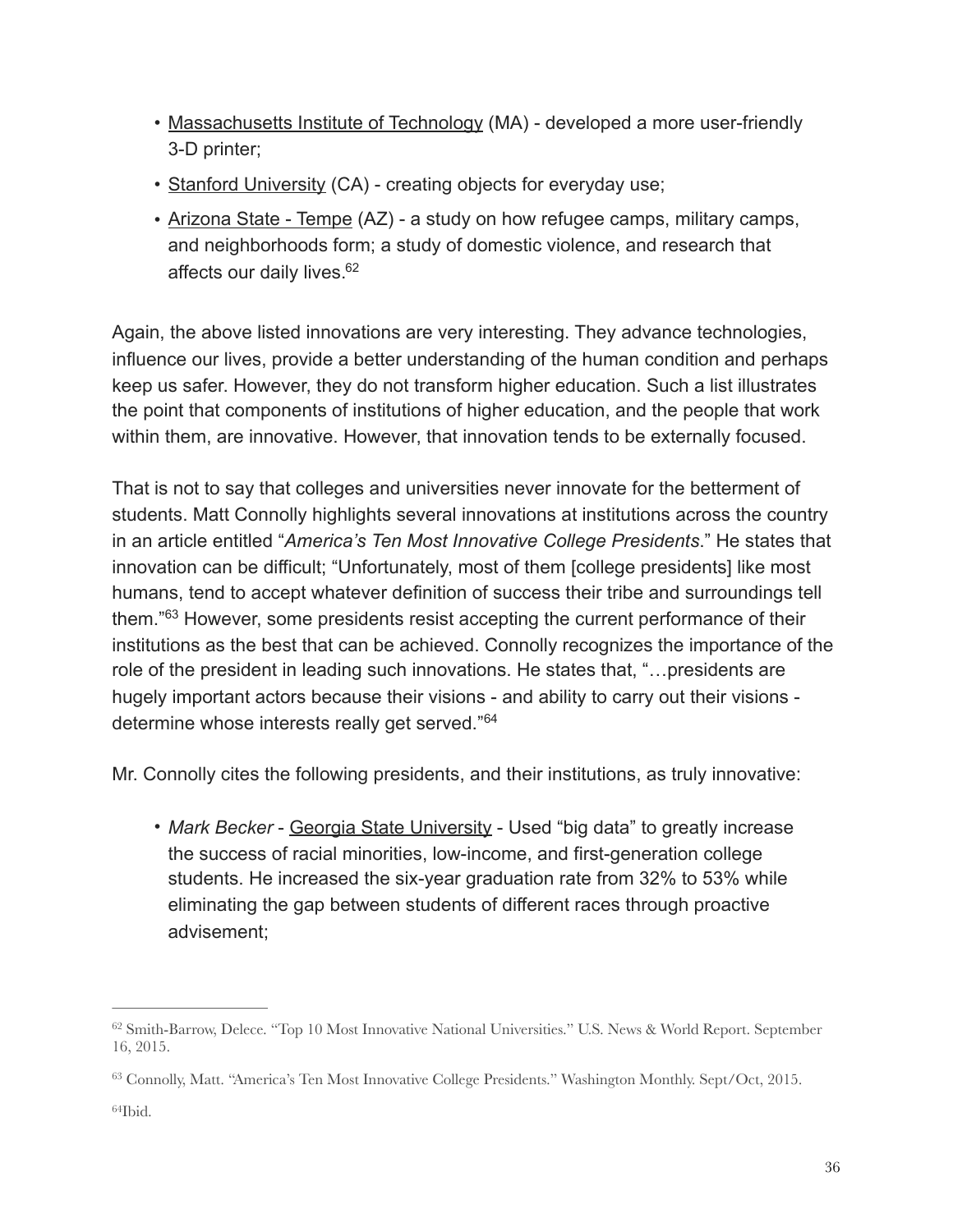- *Maria Klawe* Harvey Mudd College Bridged the gender gap in technology from 1 in 10 girls in computer science classes to 4 in 10. She encouraged girls to take computer science as a major or minor and hired women faculty so that 6 of the 15 computer science faculty are women;
- *Diana Natalicio* University of Texas El Paso Grew research funding at the institution from \$6 million to \$84 million. She improved student outcomes at the institution while increasing the participation of Hispanic students from 55% of the student population to 80%;
- *Michael Crow Arizona State University Grew ASU to 80,000 students while* increasing the graduation rate. The institution also enrolled more students below the poverty line than before his arrival;
- *Catharine Bond Hall* Vassar College Focused on providing access to an elite college by shifting the student population from 40% financially aided students to 60%. She also increased students of color from 20% to 40% of the student population;
- *Paul LeBlanc* Southern New Hampshire University Grew the institution tremendously while creating a non-traditional system of education that provides a great deal of student support. Students may complete a bachelor's degree for around \$10,000;
- *Michael Sorrell* **Paul Quinn College** Took this 150 year old, historically black institution from the brink of closing to successful operations. He disbanded the football team to focus on academics and student success. He turned the football field into a farm where students work (for pay) and grow produce that is sold to local grocery stores and restaurants. Students learn farming and business skills while earning income for college. He lowered the tuition from \$23,800 per year to \$14,275;
- *John Hitt* University of Central Florida Grew his institution to 60,000 students while increasing minority enrollments. He created a system called "Direct Connect" that guarantees admission to those students who earned an associates degree;
- *Sandy Shugart* Valencia College (community college) Eliminated late enrollments in order to "recapture" the first two weeks of instruction. Students are required to develop a graduation plan during their first semester of study;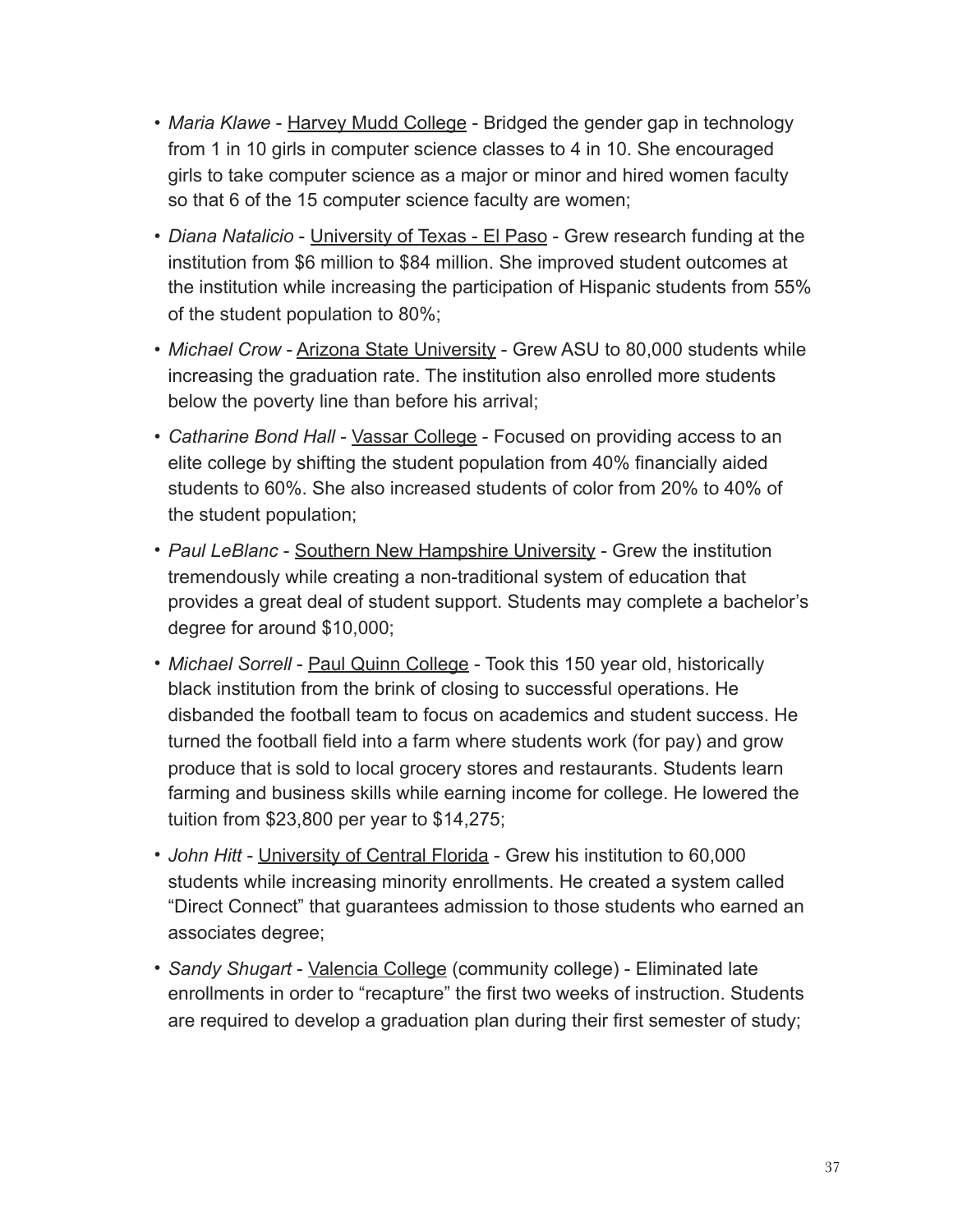<span id="page-37-2"></span>• *Cheryl Hyman* - City College of Chicago - Focused the institution on career programs and placing graduates in jobs and nearly doubled its graduation rate which was 7%[.65](#page-37-0)

The above serve as good examples of how presidents can improve the performance of their institutions. These presidents examined the performance of their institutions and implemented programs to address student learning, graduation rates, cost of education and the improvement of minority and first-generation college students at their institutions. These improvements have been successful and are impressive in their impact on each institution. However, only a few of them were truly disruptive.

Four institutions of higher education rise to the top of innovative colleges and universities. Their approaches to serving students, their educational models to improve student success and their approach to access to higher education for students are, or have the potential to be, disruptive innovation in the higher education industry.

An interesting point to make about these four institutions of higher education is that each found its own path to innovation. Each used its own culture and strengths to determine how it would shape its future and become a unique institution. There is not a singular approach to innovation in higher education and learning.

#### <span id="page-37-3"></span>**University of California: Stanford**

Stanford University has developed a reputation for excellence in innovation, liberal arts and research. Looking more deeply, one can see that Stanford University has developed a culture of innovation and entrepreneurship that is not likely to be matched by any other university. Stanford's ability to help graduates launch new businesses is unparalleled. Beth McMurtrie writes that closely tied with Silicon Valley, it is estimated that some 39,900 active companies have been started by graduates from Stanford. $66$ 

In a time when governments are looking to higher education to spark and advance the economy, Stanford seems to be an institution that embodies that spirit of innovation. Unlike institutions that conceal themselves from the "outside world" in order to protect an academic environment, Stanford welcomes the interaction with the business world. In fact, Stanford offers faculty members opportunities to take a two-year leave in order to work in industry or start a venture company. The belief is that those faculty will bring

<span id="page-37-0"></span><sup>&</sup>lt;sup>65</sup>[C](#page-37-2)onnolly, Matt. "America's Ten Most Innovative College Presidents." Washington Monthly. Sept/Oct, 2015.

<span id="page-37-1"></span><sup>&</sup>lt;sup>[66](#page-37-3)</sup> McMurtrie, Beth. "Inside StartupU: How Stanford Develops Entrepreneurial Students." The Chronicle of Higher Education. October 30, 2015. A30 - A34.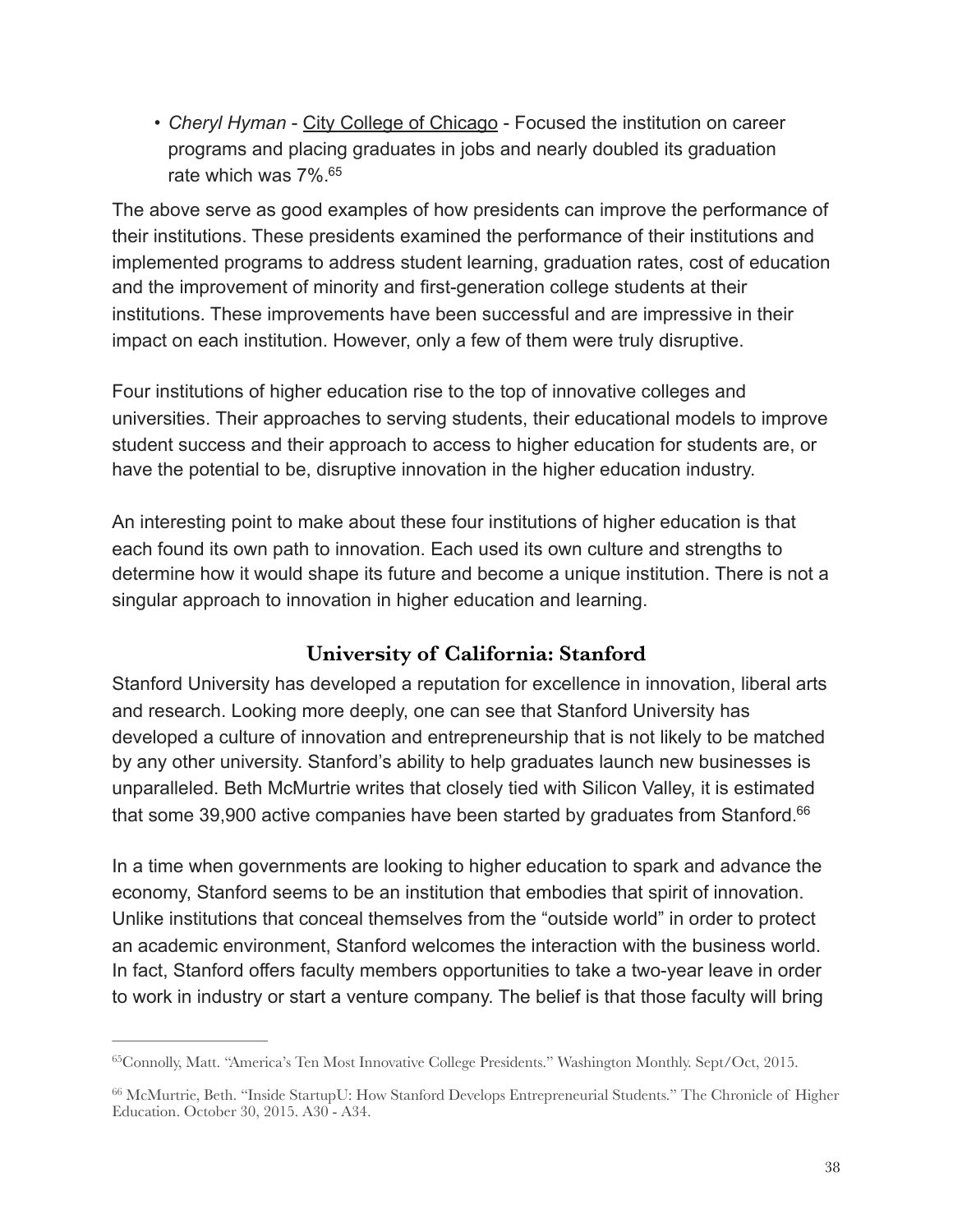back to the classroom these corporate experiences and be better equipped to help students understand real-world applications to the lessons provided on campus. However, when a faculty member returns to campus, he/she must relinquish all day-today operations of any company that they may have started and focus their attention on their responsibilities at the University.

Faculty are also allowed the equivalent of one day per week to participate in consulting activities. This too, is designed to keep faculty with an anchor in the "real-world". They may not, however, split their time between Stanford and another employer. They must be dedicated to the mission and operations of the University.

When asked the question of technical education or liberal arts, Stanford's answer seems to be both. The faculty at Stanford have developed a culture that brings technical education and liberal arts together in such a way that students value both. Through a deep-seeded dedication to teaching problem solving and critical thinking, every student at Stanford is immersed in interdisciplinary studies that combines technical education with liberal arts and humanities.

The University's focus on entrepreneurship is not just technical in nature. Graduates of Stanford have also started numerous not-for-profit organizations to help communities. But overall, students state that "the most value they've gotten from their education at Stanford has come from interdisciplinary work.["67](#page-38-0)

<span id="page-38-2"></span>To strengthen its dedication to the teaching of innovation and entrepreneurship, Stanford started the Hasso Plattner Institute of Design at Stanford. Focusing on teaching Design Thinking, this Institute (also known as *the d.school)* is a center for innovators and those who want to think like innovators. Students and faculty from medicine, engineering, law, business, sciences, humanities and education come together to learn innovative thinking and how to solve real-world problems through a human-centered approach. *The d.school* is open to Stanford students and any others who wish to learn innovation through a variety of continuing education courses. It also offers a two-year master's degree through the Department of Mechanical Engineering.[68](#page-38-1)

<span id="page-38-3"></span><span id="page-38-0"></span><sup>&</sup>lt;sup>67</sup>McMurtrie, Beth. "Inside StartupU: How Stanford Develops Entrepreneurial Students." The Chronicle of Higher Education. October 30, 2015. A30 - A34..

<span id="page-38-1"></span><sup>&</sup>lt;sup>68</sup> Website - [dschool.stanford.edu](http://dschool.stanford.edu)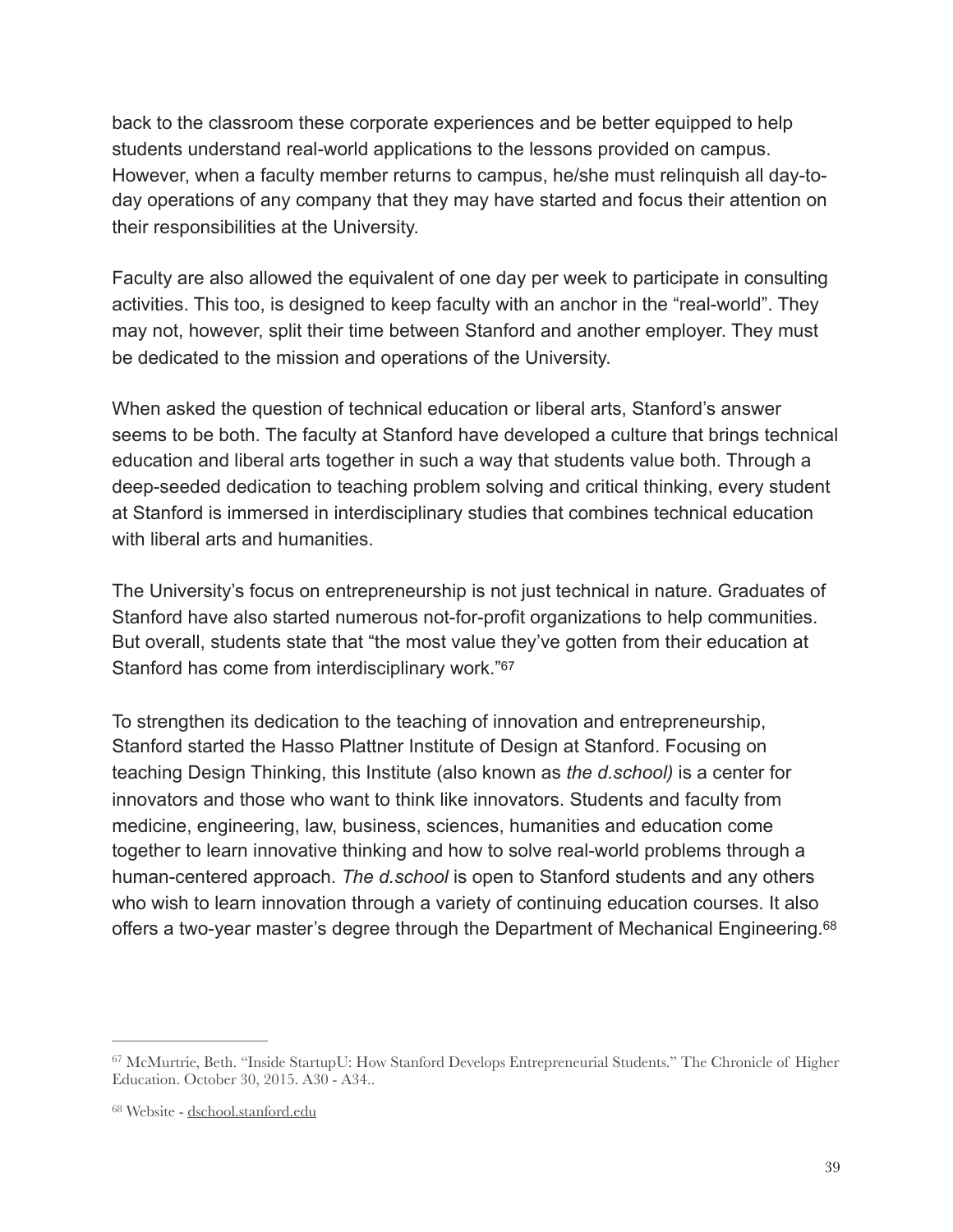#### <span id="page-39-3"></span>**Southern New Hampshire University**

Led by President Paul LeBlanc, Southern New Hampshire University went from a small 2,000 student private college with declining enrollments, poor name recognition and struggling finances in 2007 to a 34,000 student institution with national name recognition in 2014. All of this was accomplished by rethinking the design of higher education. President LeBlanc has stated that, "…the business models implicit in higher education are broken.["69](#page-39-0)

Recognizing that transforming the core of an institution is extremely difficult, President LeBlanc found a new path. He created the College of Online and Continuing Education at SNHU. This new College was designed to work within the University, but outside of the traditional structure. While leaving the core of the small institution in tact, this new College has a very different business-model approach to higher education.

Although all courses are approved by the University's governing body, implementing these courses, once approved, takes a very nontraditional path. All courses for the College of Online and Continuing Education are designed by a production team. The College holds a 2 - 3 day workshop with subject matter experts, academic stakeholders, and team members to create the curriculum. Then, focusing on on-line courses, the production team creates a "master course" which is then copied in order to offer the number of sections required for any given semester. Faculty who will teach the course sections are provided the materials three weeks before the classes start in order to prepare their lessons and approaches with students[.70](#page-39-1)

<span id="page-39-4"></span>Staffing for the College of Online and Continuing Education is an innovative model as well. Offering 180 programs to 34,000 students, the focus of the College is on customer service. The College has 160 admissions counselors who staff the phones seven days per week. They have designed a website that allows students to conduct their entire interactions with the College on-line. Students who click on the website to request more information receive a phone call, generally within 9 minutes. If the potential student has attended a college before, SNHU will track down any transcripts from other institutions and pay to have them sent to SNHU.<sup>71</sup>

<span id="page-39-5"></span><span id="page-39-0"></span> $^{69}$  $^{69}$  $^{69}$  Kahn, Gabriel. "The Amazon of Higher Education: How tiny, struggling SNHU has become a behemoth." The Slate. January 2, 2014.

<span id="page-39-1"></span><sup>&</sup>lt;sup>70</sup>Raths, David. "How Southern New Hampshire University Develops 650-Plus Online Courses Per Year." Online Learning. Campus Technology. December, 2014.

<span id="page-39-2"></span><sup>&</sup>lt;sup>71</sup>[K](#page-39-5)ahn, Gabriel. "The Amazon of Higher Education: How tiny, struggling SNHU has become a behemoth." The Slate. January 2, 2014.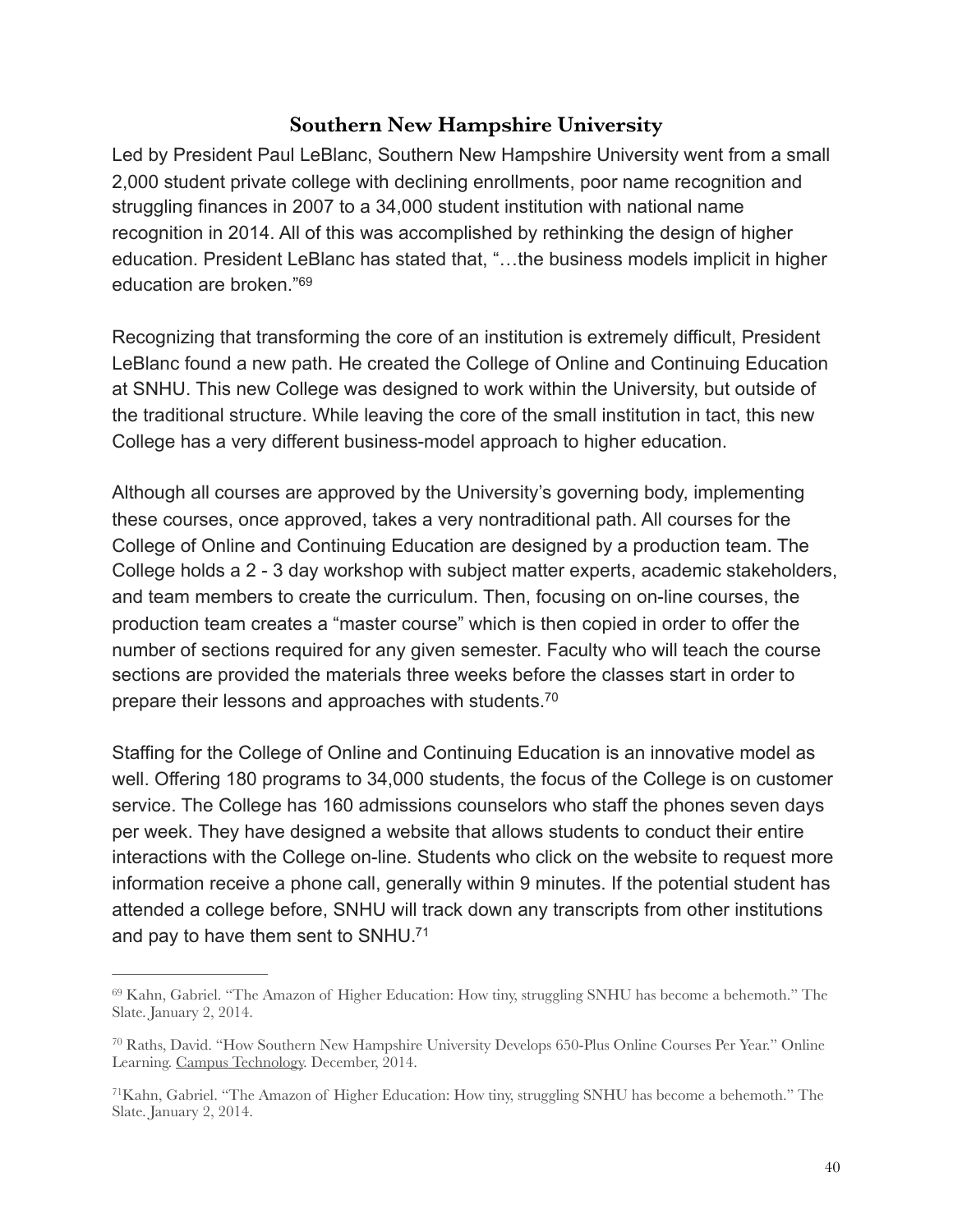Courses are eight weeks, rather than the traditional fifteen in order to keep students moving through their programs at a faster pace. Students who have not logged on in the first week of class are flagged for the instructor to call and speak with them personally. While almost all courses are taught by adjunct faculty members (2,700 of them), SNHU is experimenting with creating new full-time positions starting in 2015.

SNHU's approach to full-time faculty positions in the College of Online and Continuing Education is also innovative. The College is experimenting with this new full-time model in an effort to determine if student performance and retention improves. These new fulltime faculty will teach 20 courses per year; four at at time for five eight-week terms. They will grade assignments and provide feedback to students for which they will be paid \$55,000. They will do all of their work from their home. There are no committee assignments, no research requirements, no faculty meetings, and no tenure for these new faculty positions[.72](#page-40-0)

<span id="page-40-4"></span><span id="page-40-3"></span>SNHU is also experimenting with competency based education; an approach it calls "College for America." This approach requires no courses and no faculty. Rather, students must demonstrate competency in subject matters through a variety of evaluations of each competency. Students must pass 120 competencies to earn an Associates Degree.<sup>[73](#page-40-1)</sup> While competency based education has been around for sometime, it has been extremely difficult to gain approval to offer such an approach. Approval must be granted by the Secretary of Education and the institution's accrediting body. SNHU was endorsed by the U.S. Department of Education and seems to be leading the development of this approach.<sup>[74](#page-40-2)</sup>

<span id="page-40-5"></span>The SNHU model demonstrates a disruptive innovation and is truly fast-paced. It has changed the notoriety of SNHU across the country and brought to the institution a market that it never before served. It could be a model for several small colleges to explore.

<span id="page-40-0"></span> $^{72}$  $^{72}$  $^{72}$  Kolowich, Steve. "Southern New Hampshire University Designs a New Template for Online Faculty Jobs." Chronicle of Higher Education. Vol. 60, Issue 35. May 16, 2014.

<span id="page-40-1"></span> $^{73}$  $^{73}$  $^{73}$ [K](#page-40-4)ahn, Gabriel. "The Amazon of Higher Education: How tiny, struggling SNHU has become a behemoth." The Slate. January 2, 2014.

<span id="page-40-2"></span><sup>&</sup>lt;sup>[74](#page-40-5)</sup> Gomez, Cynthia. "Competency-based education gains momentum despite complex regulations." Recruiting and Retaining Adult Learners. Vol. 16, Issue 9. June, 2014.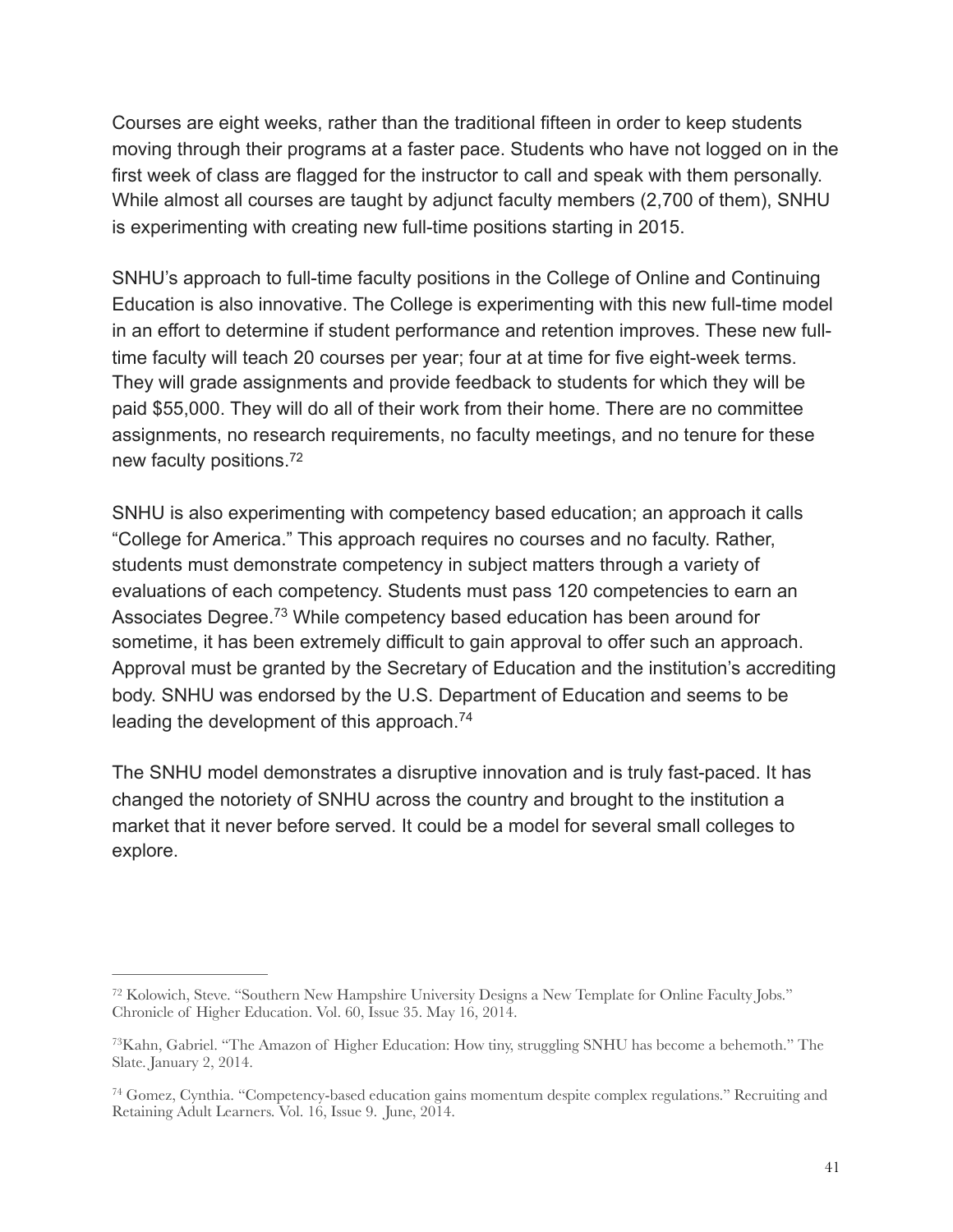#### <span id="page-41-2"></span>**University of Phoenix**

The University of Phoenix is almost synonymous with "for-profit college" and was started by a man who hated the traditional higher education system. Its presence has been a disruptive innovation in higher education; and, to understand the University, it is important to understand its founder. John Sperling had a difficult life as a child of a very poor family. Despite that extremely rough start, Sperling was able to earn a bachelor's degree from Reed College and a PhD from Cambridge. After graduation he became a faculty member at San Jose State in California. Sperling wrote about being a professor as "all that education prepared him for was life as a professor."<sup>[75](#page-41-0)</sup> He hated it.

A socialist, Sperling was passionate about the faculty union at San Jose State and became its president. In 1968, he organized a faculty strike that ultimately failed; very few faculty were willing to participate in any strike. That experience codified his hatred of the higher education establishment. He wrote that the experience served as "one of themost liberating experiences of my life."[76](#page-41-1) He decided he no longer cared what anyone in higher education thought of him.

<span id="page-41-3"></span>In 1970, he decided that adults, particularly working adults, needed a new way to gain a college degree. Traditional colleges and universities were not interested in working adults. He believed that adults lacked access to higher education because of the way that courses were scheduled as well as the colleges' approach to learning. Courses were targeted to kids fresh out of high school delivered by faculty who wanted to lecture in 1, 2 or 3 hour blocks. Because of the rigidity of this model it could take working adults 6 - 10 years (or longer) to complete a degree. He felt there was a better way.

He approached San Jose State administrators with a new model for college education. He was dismissed. He then approached struggling colleges and universities who were hungry for more students. This strategy was successful and he began The Institute for Professional Development. The Institute was focused on real-world problems, using students' experiences and group work to learn. Everything was focused on what working adults needed to succeed - scheduling, support, group work, etc. - all geared toward a less rigid, more friendly approach to education. Eventually, the accrediting body in California (Western Association of Schools and Colleges) opposed Sperling's methods and he was forced to quit.

<span id="page-41-0"></span><sup>&</sup>lt;sup>75</sup>Hanford, Emily. "The Story of the University of Phoenix." [americanredioworks.publicradio.org.](http://americanredioworks.publicradio.org)

<span id="page-41-1"></span> $76$  Ibid.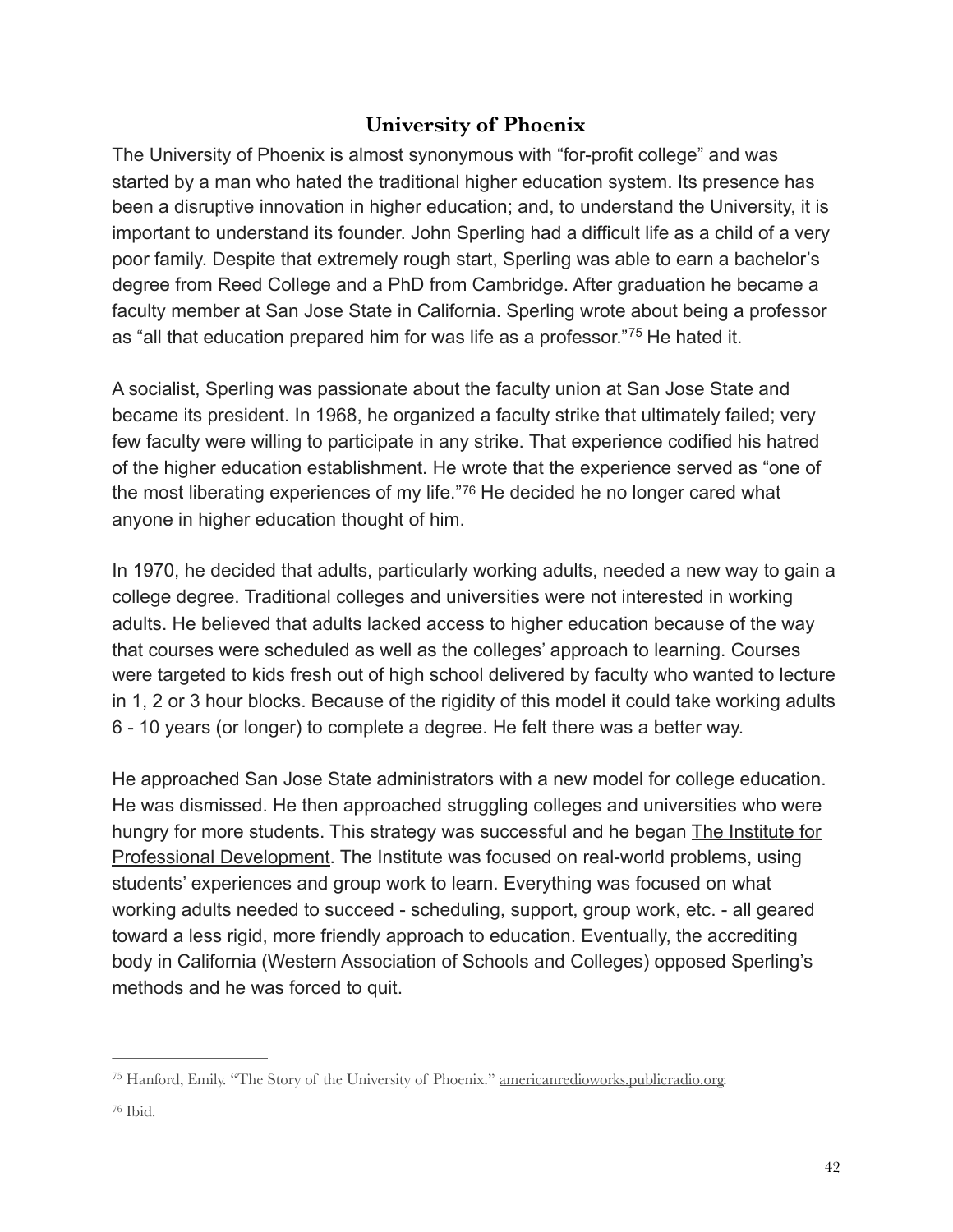However, Sperling moved to Arizona and began the University of Phoenix with eight students in a rented union hall. Again, focused on working adults, using group work, credit for experience, and schedules that fit busy professionals. In ten years, the University of Phoenix would grow to have 6,000 students. In 1989, the University entered the distance learning market, long before many other institutions, and within a short time had 200,000 requests for information.

<span id="page-42-3"></span>In 1994, the Apollo Group (the University's parent company) went public. That public offering provided the capital for the University to grow to over 100,000 students within fiveyears.<sup>[77](#page-42-0)</sup> Focusing on the working adult market nationwide, the University of Phoenix grew to its peak enrollment in 2010 of 475,000 degree seeking students.[78](#page-42-1)

<span id="page-42-4"></span>While the University of Phoenix has had some difficulties recently, this for-profit university has demonstrated a new model of education for working adults. Despite critics of for-profit higher education; despite accusations of enrollment over quality; despite political attacks from Washington D.C.; Phoenix continues to enroll around 328,000 students who are looking to better their lives, improve their careers and earn a college degree.

After a failed attempt to recruit and serve traditional-aged students, Phoenix has returned to its roots in the last few years, abandoning the traditional college-aged market and again focusing on working adults over the age of 24. This refocusing will undoubtably make University of Phoenix a significant competitor as more traditional institutions pursue the adult market due to a shrinking of the traditional college student population.

This relatively new model of college (for-profit) was truly disruptive to the higher education establishment and has gone from an unwanted entity to holding a place in the higher education landscape where its toughest critic, Senator Tom Harkin (D- Iowa), now states, "Their success is in the national interest.["79](#page-42-2)

#### <span id="page-42-5"></span>**Rio Salado Community College**

Rio Salado Community College is a part of the Maricopa Community College District in the Greater Phoenix Area. Over the past few years, Arizona has cut state support to

<span id="page-42-0"></span><sup>&</sup>lt;sup>77</sup> [H](#page-42-3)anford, Emily. "The Story of the University of Phoenix." [americanredioworks.publicradio.org.](http://americanredioworks.publicradio.org)

<span id="page-42-1"></span><sup>&</sup>lt;sup>[78](#page-42-4)</sup> Fain, Paul. "University of Phoenix is down but not out." Inside Higher Education. October 26, 2012.

<span id="page-42-2"></span><sup>&</sup>lt;sup>[79](#page-42-5)</sup> Fain, Paul. "University of Phoenix is down but not out." Inside Higher Education. October 26, 2012..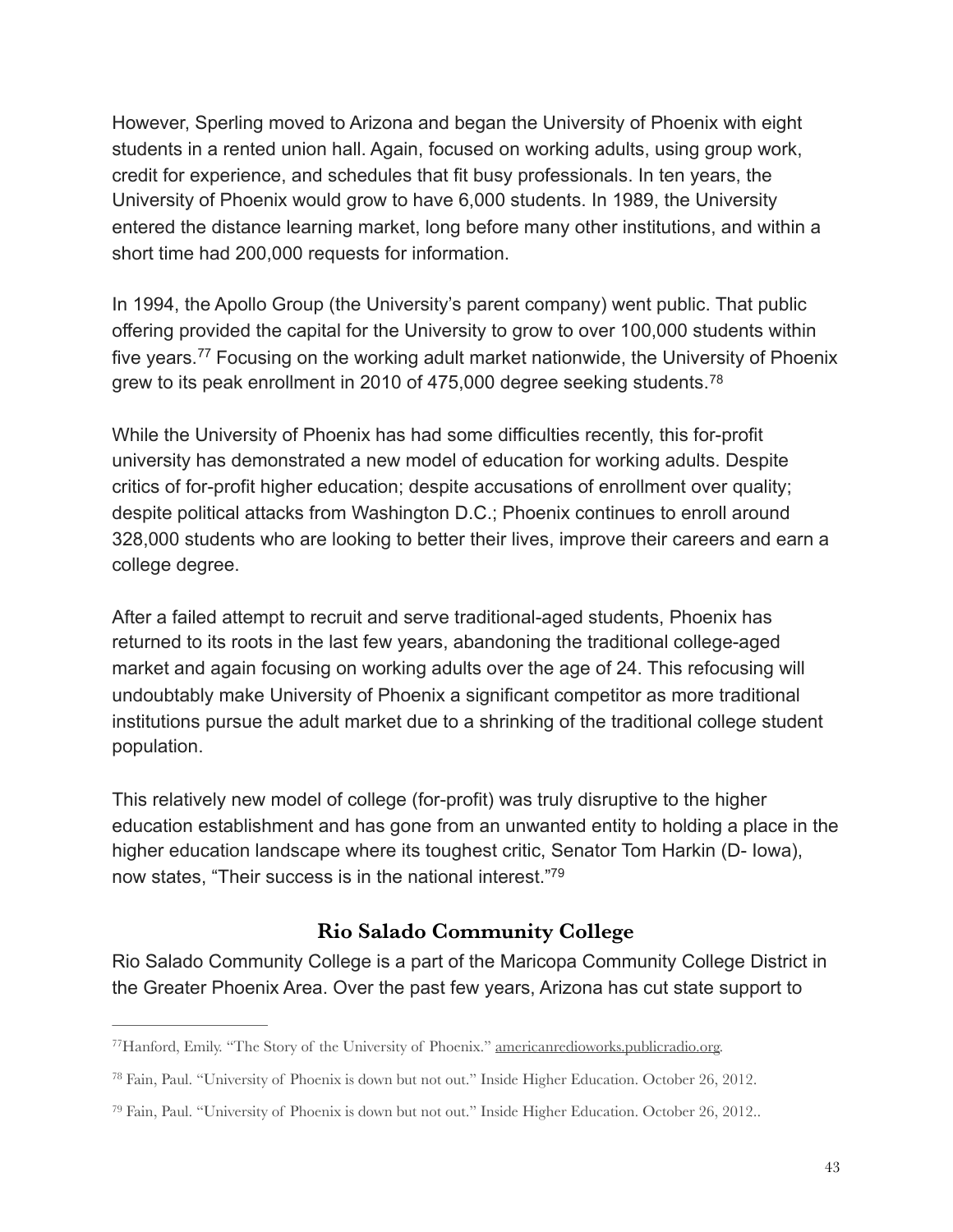higher education significantly - by 48% since 2008. While Maricopa is a public two-year college district, the cuts on Maricopa's District budget of \$774 million, result in a remaining state funding level of around 1%. Such state budget cuts have drastically increased tuition and reliance on local property tax increases to support the community college district.<sup>80</sup>

<span id="page-43-2"></span>Led by President Chris Bustamante, Rio Salado Community College appears to operate much more like a for-profit university than a not-for-profit public community college. Serving approximately 56,000 students (not all in credit programs), with 30,000 of them online, Rio Salado has only 23 full-time faculty members. These faculty, along with other staff and administration of the college, are housed in an industrial park near the Phoenix airport. The vast majority of courses are taught by adjuncts - nearly 1,500 of them for Rio Salado.

There are 600 courses that start on just about any Monday of the year. Focused on improving student retention and success, Rio Salado incorporates an automated program in its distance learning curriculum that can predict student success by the eighth day of class. The computer algorithm triggers a flag for students who it deems in jeopardy in order to have advisors intervene and offer assistance to these students. Faculty members may also flag a student for additional help.<sup>81</sup>

<span id="page-43-3"></span>Rio Salado offers shortened semesters, a corporate college partnership program and independent study; all of this to make higher education accessible to anyone who is interested. The College has national appeal and enrolls students from 48 states through distance learning and provides credit for work experience.

Each student is required to check-in with an advisor on a regular basis to help ensure progress through the classes. Rio Salado also assigns each student a mentor who calls them upon enrolling in a class, again at mid-term and finally at final exam time. This is designed to proactively reach out to each student enrolled in a class and gauge how they feel they are doing.

Rio Salado Community College is following a much more business-like model for higher education than any other community college. However, President Bustamante believes

<span id="page-43-0"></span><sup>&</sup>lt;sup>[80](#page-43-2)</sup> Marcus, Jon. "Community college district tries full slate of innovations, all at once." PBS Newshour. August 28, 2014.

<span id="page-43-1"></span> $81$  Ibid.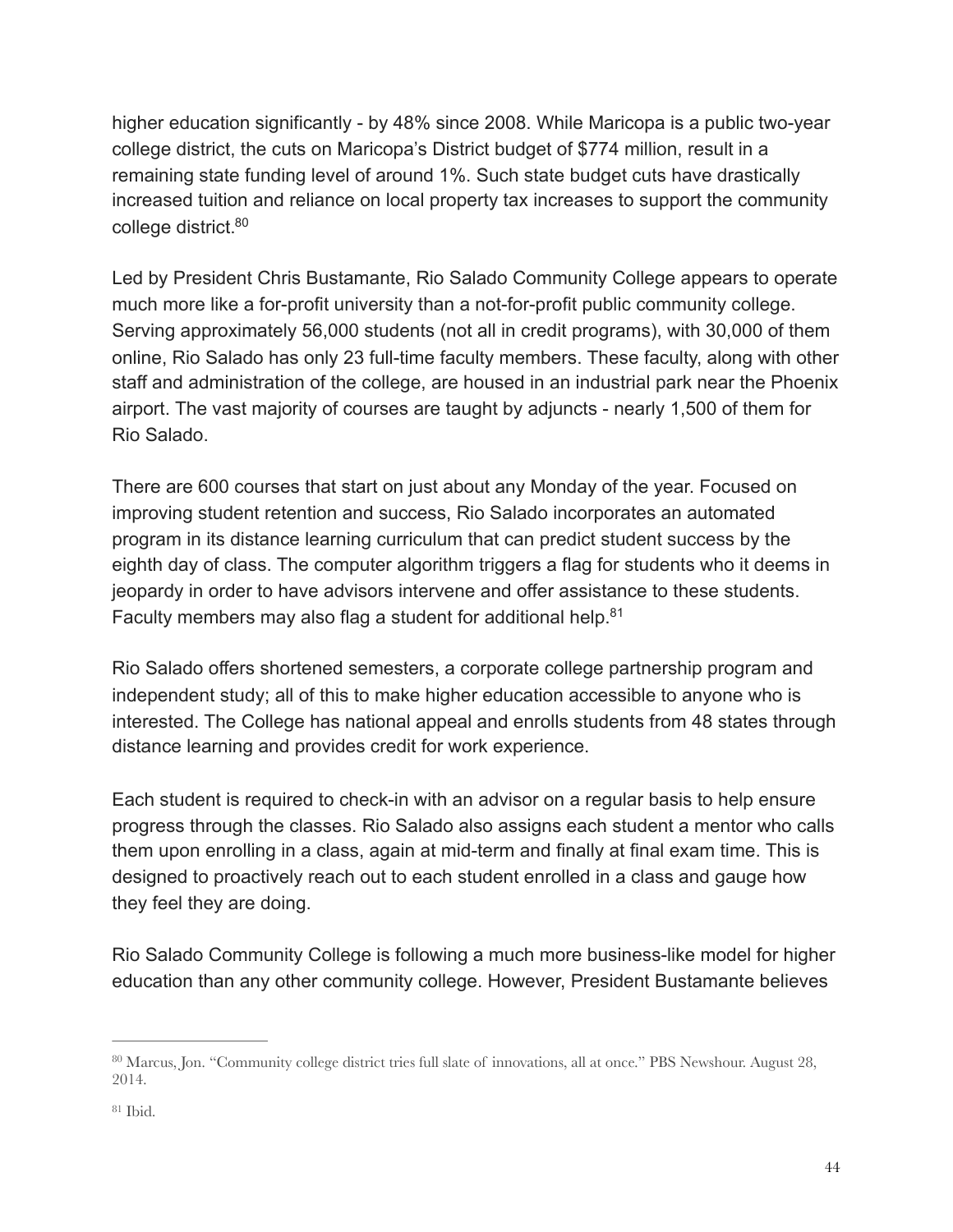that this is the direction for the future. He states, "Colleges must be more nimble and adaptable if they are going to serve their students.["82](#page-44-0)

Each of these institutions have developed truly innovative approaches to serving students. They have, to some extent, abandoned the traditional model of college education in order to create a new institution, new service or new approach for a new market of students. Not every institution will be able to totally reinvent itself or create a new division within the college to address the needs of a new market. However, there are things that every college and university may do to adapt to a changing environment.

# <span id="page-44-1"></span>Innovating Existing Colleges: Recommendations

Below are recommendations that colleges may use to modify their operations and approaches to students' needs and to new student markets. While each institution must find its own path, the author hopes that some of the recommendations will serve to start discussions on campuses that bring about change in higher education.

#### **Adapting a Business Model**

Higher education is under more scrutiny than ever in its history. Pressure to keep costs low, to minimize tuition increases, to demonstrate a positive value proposition and to operate efficiently is mounting from elected officials and the general public. At the same time, for public institutions, state financial support has withered and is not likely to return in abundance in the predictable future. This will require colleges and universities to think and act more like a business.

What does "acting" like a business mean? Colleges and universities will have to truly understand their cost of operation. That is, what does it cost to operate each academic area or service? What benefits does each area provide to students, the community or the university? These are examples of questions that college and university leadership must ask. The answers are then reduced to numbers, sometimes uncomfortable numbers. Each department must demonstrate a value measured against its cost. This is not the way that many faculty and staff in higher education like to approach their institution. Those drawn to higher education are typically humanists who do not like getting bogged down in cost structures; they like to help people better themselves. Statements like, "If we save one person, it's worth it," are the common. However, given

<span id="page-44-0"></span><sup>82</sup>Marcus, Jon. "Community college district tries full slate of innovations, all at once." PBS Newshour. August 28, 2014..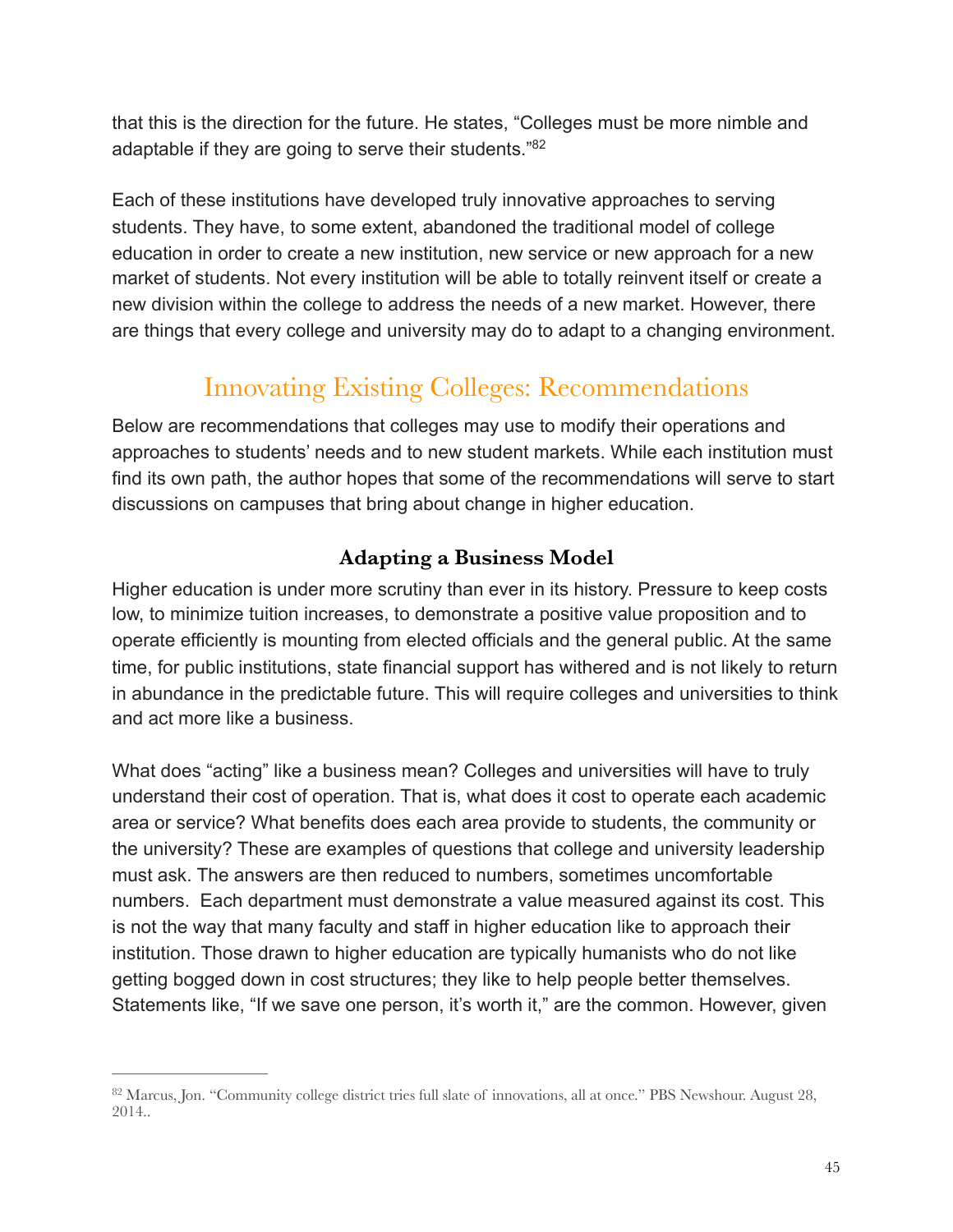the growing pressures placed on colleges, perhaps all that cost is not worth saving just one person.

Once the numbers are determined, decisions must be made. That does not mean that a department that costs more than the monetary value it generates must be eliminated. If the value (or perceived value) of the service to the university or community is great, a decision to maintain it - regardless of cost - might be the right decision for the institution. For example, nursing education programs are more expensive than many other programs due to the student-faculty ratios required in clinical sections. However, few, if any, community colleges would decide to eliminate its nursing program. These programs are too important in the community to eliminate them. The important factor is to know the costs and make an informed decision.

In business, many products have a life-cycle. That is, products must be updated or phased out because consumers are no longer interested. This is one area that has plagued colleges and universities for decades. Colleges tend to hold onto programs long after they should have been phased out. In spite of low enrollments, lack of equipment, poor quality or whatever reason, colleges and universities seem to have programs that live-on forever. When colleges do close programs there is often an uproar from faculty, students, alumni and sometimes elected officials. If such decisions are necessary, make sure the data are conclusive and that the administration has provided the department ample time to assess its operations and explore alternatives before closing it. There are times when adjustments in programs can improve efficiencies which make them, if not profitable, at least sustainable. However, sometimes one must prune a branch to assure the tree's survival.

#### **Create a New "Line of Business"**

Like Southern New Hampshire University, some colleges and universities have used a separate division or "line of business" to serve as an entrepreneurial branch of the university. Often "Colleges of Continuing Education" or some similar nomenclature serve such purpose. These areas are often fiscally independent - that is they generate enough revenue to support themselves - or in some cases are profit centers. They perform many functions including business training, community education, professional development, consulting and other services that are sometimes minimized academically and viewed as less important at the institution.

Creating such a line of business may benefit many colleges and universities as they attempt to reach new student markets that are not well served by the traditional model.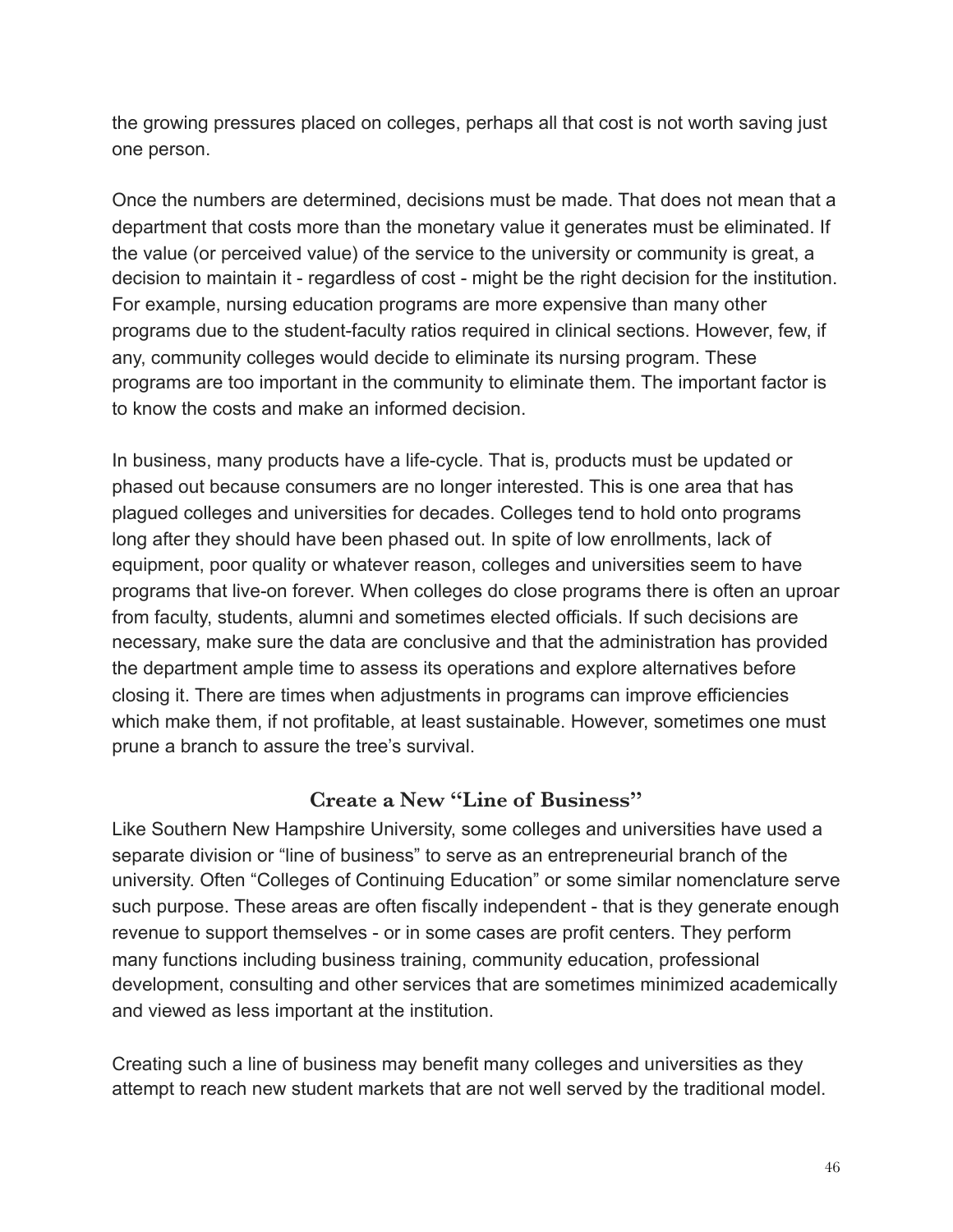There is a great deal of work to creating such an operation and the first year(s) may not be profitable; therefore, ample time should be provided to determine its true viability.

No matter how creative an institution may become with program delivery modalities, every institution must balance academic integrity with creativity; weigh full-time faculty interests with being more nimble and having lower instructional costs (part-time faculty); and, comparing traditional cost structures with the perceived value of the educational experience provided. Being entrepreneurial in an industry steeped in tradition is difficult, but not impossible.

Key factors to consider when exploring such a model are maintaining faculty oversight of curriculum as well as course and program outcomes. Never force a faculty member who is not interested in this new venture to participate. Talk with faculty and staff about the needs of the students in the market that you are attempting to pursue, not the need for revenue for the institution. Never substitute quality for revenue. However, be mindful that quality may have more than one definition, don't get trapped into the argument of "the only way we deliver quality is by doing what we've always done".

Many of these new approaches to delivering education are likely to be very different from the way an institution is used to conducting business. Remember the SNHU model in which an inquiry by a student is responded to within 9 minutes any day of the week. Such ways of operating are foreign to universities and are not likely to become the norm. However, new expectations for staffing such a line of business will be necessary. This approach will require truly innovative thinking and a dedication to sales; a concept not well liked in traditional college offices.

#### **Focus on Innovation**

Colleges and universities are full of smart and creative people. The challenge is to harness that intelligence and creative energy into developing a culture of innovation. It is critical that leaders of colleges and universities foster such a culture of innovation on their campuses if their institutions will thrive.

Creating a culture of innovation means that leaders encourage the following: a) rewarding innovation, even if it fails; b) training faculty and staff in Design for Innovation techniques; c) fostering cross-departmental teams to solve problems; e) clearly defining problems that must be addressed; f) understanding your customers (students); g) providing time for unstructured time; h) not imposing too many rules; i) listening with an open mind; j) encouraging prototypes; and, k) using data and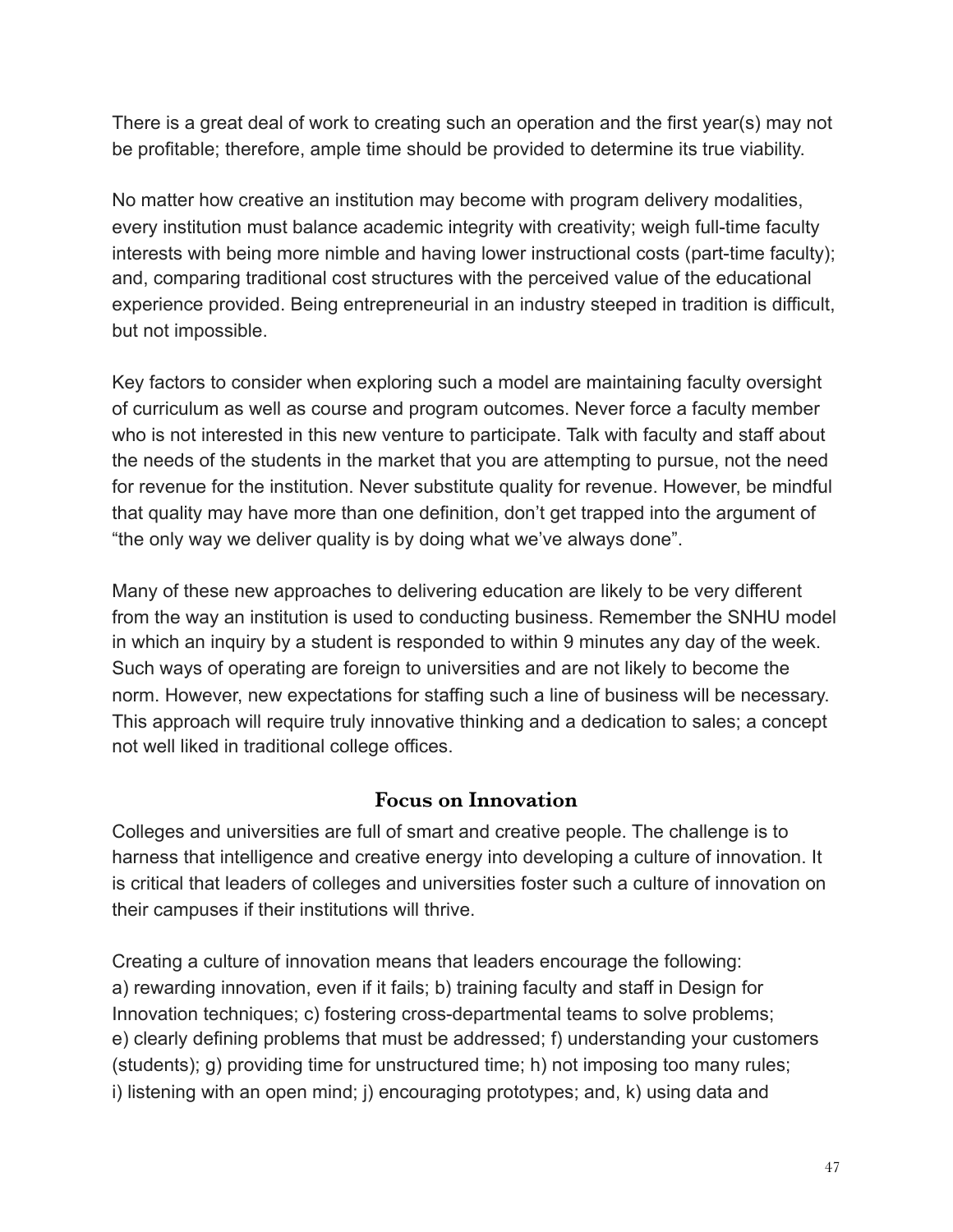observation. These techniques are both simple and complex at the same time. For some managers it means thinking differently and for others it means letting go, which can be difficult.

Rewarding innovation; even failure. One significant cultural aspect that keeps organizations from innovating is the fear of failure. If faculty and staff believe that failure will be seen negatively by the administration, or count against them during a tenure or promotion review, they will always take the cautious path. Faculty and staff tend to want to be absolutely sure that something will work before they try it. Administration needs to assure faculty and staff that innovation is valued. When it works - celebrate it. When it doesn't work - celebrate it. At least the organization tried something new.

Training faculty and staff in Design for Innovation techniques. Using a Design for Innovation or Innovation by Design approach to problem solving is a learned skill and for many, not a naturally comfortable skill. It is not a linear process and, without proper facilitation, can have teams feeling like they are floundering. It will be important to train faculty on the techniques of the process and prepare some to serve as facilitators in order to work with innovation teams. Design for Innovation is a structured - chaotic process that provides direction while maximizing the freedom of thought and exploration of potential solutions. If done correctly it is highly energizing and rewarding. However, it is a method of reaching solutions that are not easy ones but often much more effective. Give yourself time to become comfortable with it.

Fostering cross-departmental teams to solve problems. One of the key factors in a successful Design for Innovation process is to not have people on the team who all have the same background. For example, IDEO (a design company discussed earlier in this paper) develops product teams that include engineers, designers, behavioral psychologists, business management majors, artists, and others that create a very diverse perspective to any given design project. These folks bring their own perspectives to the process and force team members to think outside of their personal comfort zone. Colleges and universities do some of this already. However, emphasizing the diversity of the team and bringing in members from areas untapped before will add a new creative dynamic.

Clearly defining problems that must be addressed. One of the big challenges in solving problems is defining the *actual* problem. When thinking about the debates that often take place on college campuses over a single word in a mission statement, defining the real problem may seem like an impossible task. However, problem definition is a critical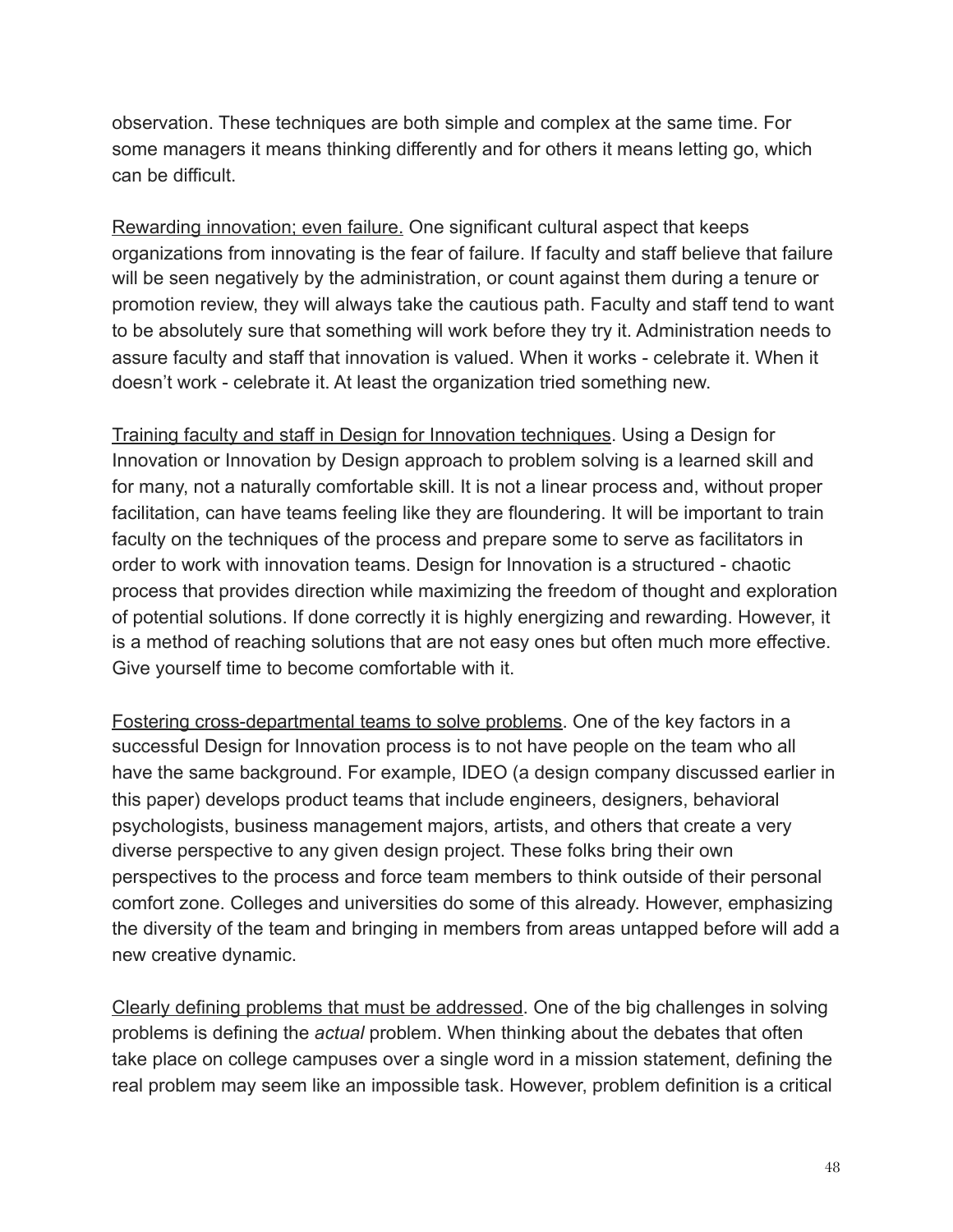step in Design for Innovation. The facilitator should be skilled in helping a team get to the real problem that needs to be solved. It cannot be so broad that it is insurmountable or so tightly defined that solving it really doesn't matter. For example, a statement like, "How might we get every student to graduate from our institution?" might be too broad. "How might we teach students to register on time?" might be too narrow. We might want to use a problem statement like, "How might we get students to develop their own graduation plan in time to be effective?".

Understanding your customers (students). This is probably the most important aspect of Design for Innovation. As stated earlier, Design for Innovation is a human-centric process. How will the end-user respond to the product or service? How will they really use it? What is it that they want, even if they don't know? This process does not use the *average* behavior of consumers. Rather it attempts to look at the two extremes - those that are early adopters and those who have no interest in the product. What are **their** traits?

Observation is critical. Consumers will often tell you what they think you want to hear. People will tell you they do one thing, but when you observe them you see that they function very differently. The team must take into account how people actually respond or use a product or service, not what they tell you. For example, instead of asking students how they use the registration process, teams should observe the process and how students interact with each other, with the advisor, and with the technology. What works? When do they get frustrated? Who gets through it with no problems? Who struggles?

Providing time for unstructured time. If everything at an organization is structured work, then there is no time for reflection and creativity. Some of the most creative companies have the most unstructured work environments. Google provides game rooms, flex time, nap rooms, etc. This creates an environment that allows people to be creative. There are clearly productivity requirements, but less structure than many other organizations. How can colleges and universities provide time and a place for faculty and staff to be in an unstructured environment in order to help reflect on the problem being addressed? This doesn't happen in a scheduled meeting once per week for an hour. Providing space and time that is conducive to creativity is important.

Not imposing too many rules. Rules kill creativity. The more strict the rules the less creative an organization becomes. Companies like Apple are very flexible with work rules in order to get the most out of their employees. They hire people who want to be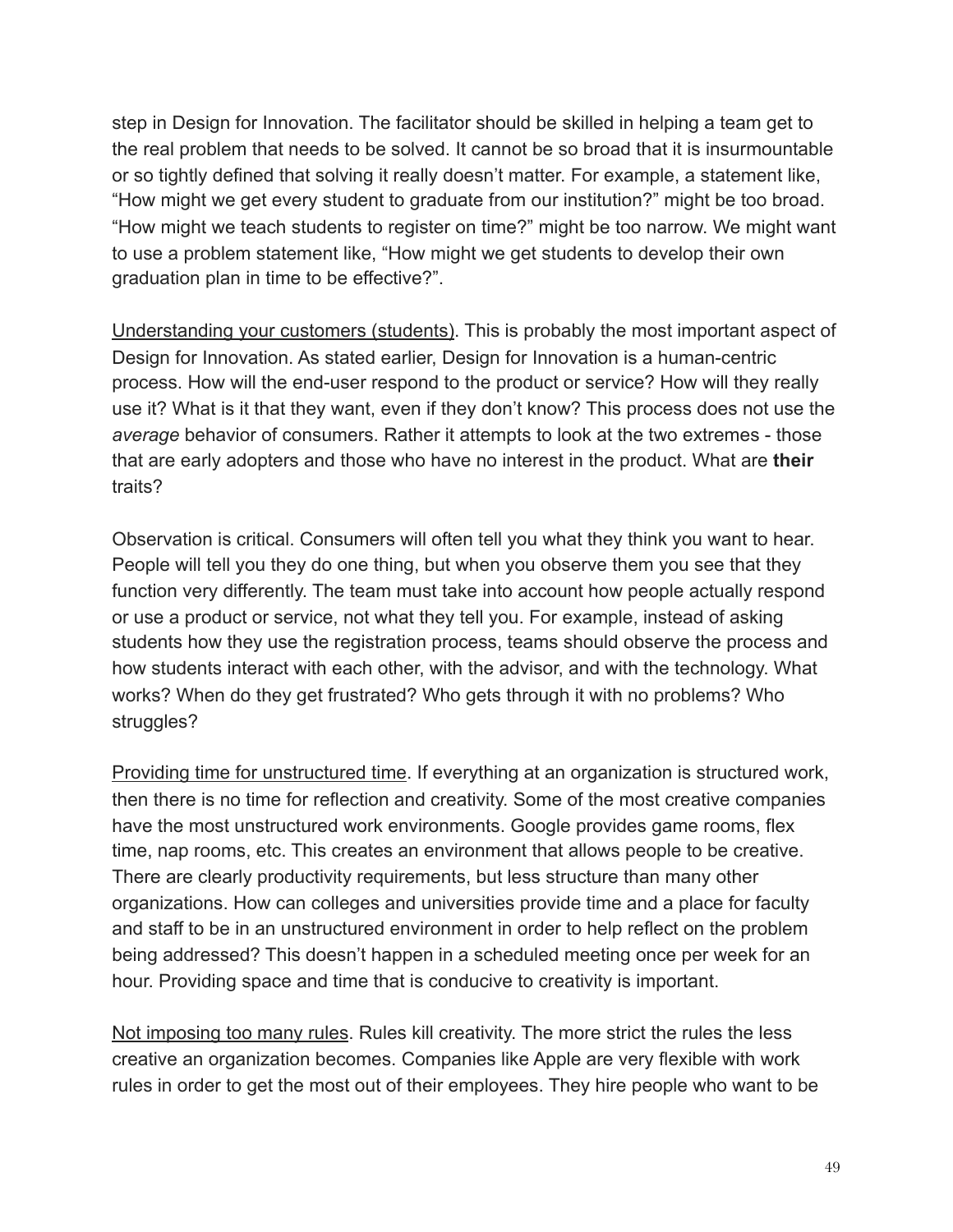productive and creative and then create an environment that supports that behavior. A focus on rules and structure will get the organization forms and processes, not innovation.

Listening with an open mind. Sometimes the best ideas come from people you never thought understood the problem. It has been said that young people are the most creative - until we teach it out of them. For many young people, there are few rules of physics or social interaction. Therefore, they are unfettered by convention when discussing a problem. Having people on teams that are not engrained in how we do things will have ideas that should be explored without bias. Sometimes those ideas lead to real solutions that are innovative because they are unencumbered in what "is," rather they are thinking about what "could be." Keeping an open mind can lead to real breakthroughs.

Encouraging prototypes. Developing quick and easy prototypes can help a team progress through solutions that won't work and get them to ones that will work more effectively. One motto of Design for Innovation is "fail often, fail early, and learn from failure." Prototyping can help you fail often and fail early. They can also help determine what doesn't work so you can learn. These prototypes can be cheap cardboard mockups or story boards of how something might work. They don't have to actually function but they provide a visual of how a product or service might look.

Using data. Lastly, it is important to use data in innovation. This includes data about the end-user as well as trends, costs, etc. Data is key to determining if a proposed solution will work and is sustainable. Remember innovation happens when desirability, feasibility, and viability intersect. Data helps determine if that intersection is possible.

#### **Administrative and Student Services**

Administrative and Student Services are good areas to start with innovation opportunities. They are less likely to cause major push-back and are, perhaps, easier to take an Innovation by Design approach of empathizing with the end-user (students). These are areas in which teams can examine processes and observe how students use them. They can talk to students about the services that they like and what they don't. Organizations can observe students interacting with the processes in these areas. They can quickly move to examining how other industries approach services and adapt these approaches to college campuses.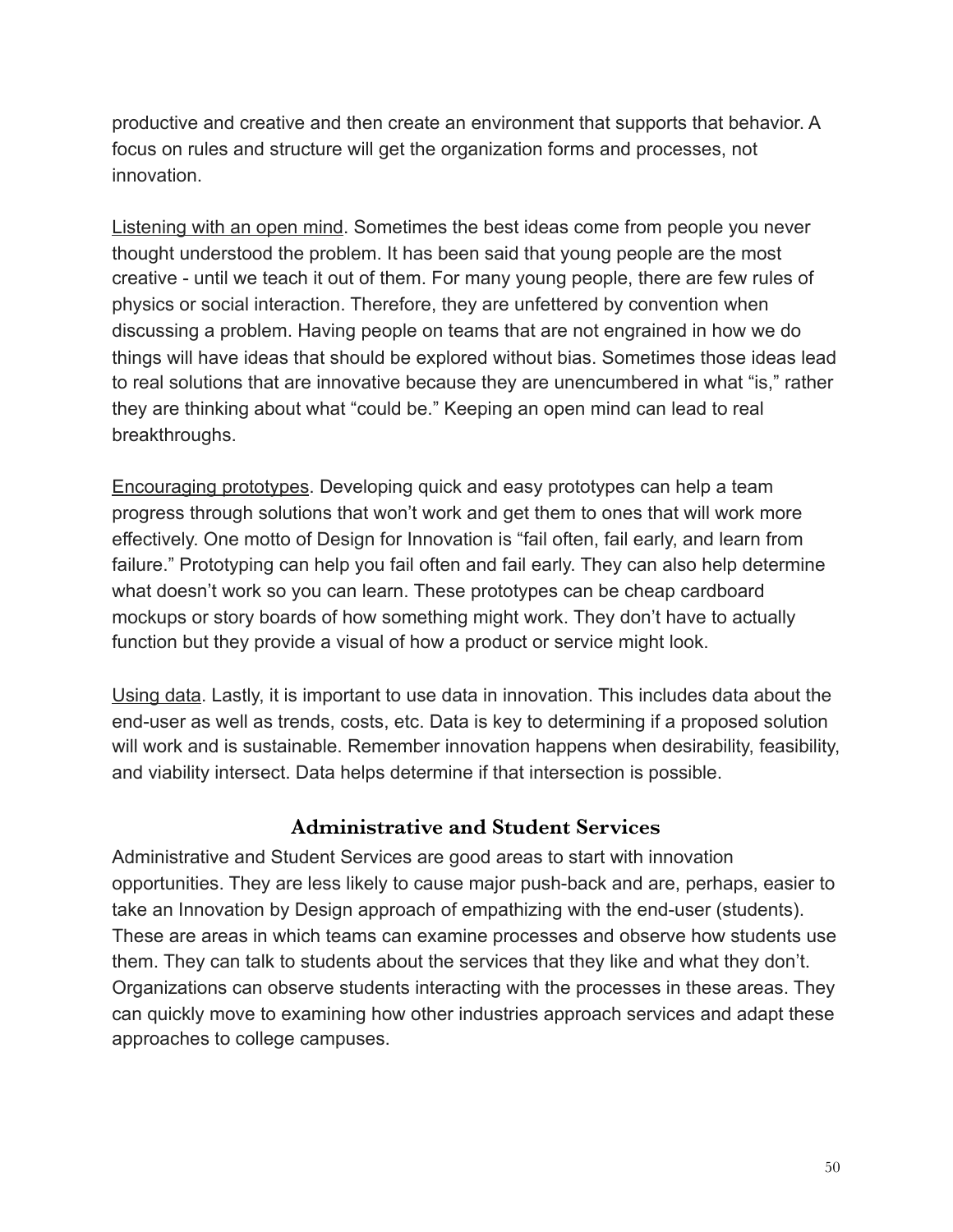The private, for-profit sector of higher education has done a very good job of examining these services and creating student-friendly approaches that far exceed the customer service on many college and university campuses. Students are contacted quickly when inquiries are made and often a small team of employees interacts with each student in a proactive manner that makes the students feel that their needs are being met.

Customer contact and attending to details can be very important in this process. Think about Disney. Attending a Disney park is expensive, customers stand in long lines, the food is average and the parks are extremely crowded. Yet nearly everyone leaves the park thinking it was the best experience of their lives. Why? Because Disney focused on the end-user experience and what customers want to *feel*. When customers are in line for a ride, they are often told through visual markings how long it will take to get to the ride - they don't have to wonder. Additionally, there are pictures, models, exhibits, etc. that keep customers entertained while waiting in line.

In higher education there are many access points for students: admissions, registration, financial aid, advisement, etc. Innovation teams should observe these processes and think about them from the students' point of view. How could we make the process easier, more pleasant, friendlier, faster, etc.? How do our processes feel to students compared to what they expected? These are areas of "low-hanging fruit" that could change the customer experience and generate an institutional loyalty that would be very positive, particularly among returning adults.

#### **Regulatory Reform**

Leaders in higher education accept that with significant investment (over \$150 billion annually) from the federal government comes regulation and accountability. The question becomes, "How much accountability is enough?" While federal and state elected officials look to higher education to help solve the problems facing our nation and to be innovative, particularly regarding an under-educated populous and the need for economic development, the over-abundance of regulations founded in traditional practices provides colleges with an incongruent message.

If higher education accepts that there must be regulation, yet wants to improve through innovation - trying new things knowing that some may fail - how can we bring this equation in balance? First, the federal government could create a commission of federal policy leaders and leaders of higher education institutions from across the sectors to review current regulations and recommend modifications, reductions, eliminations and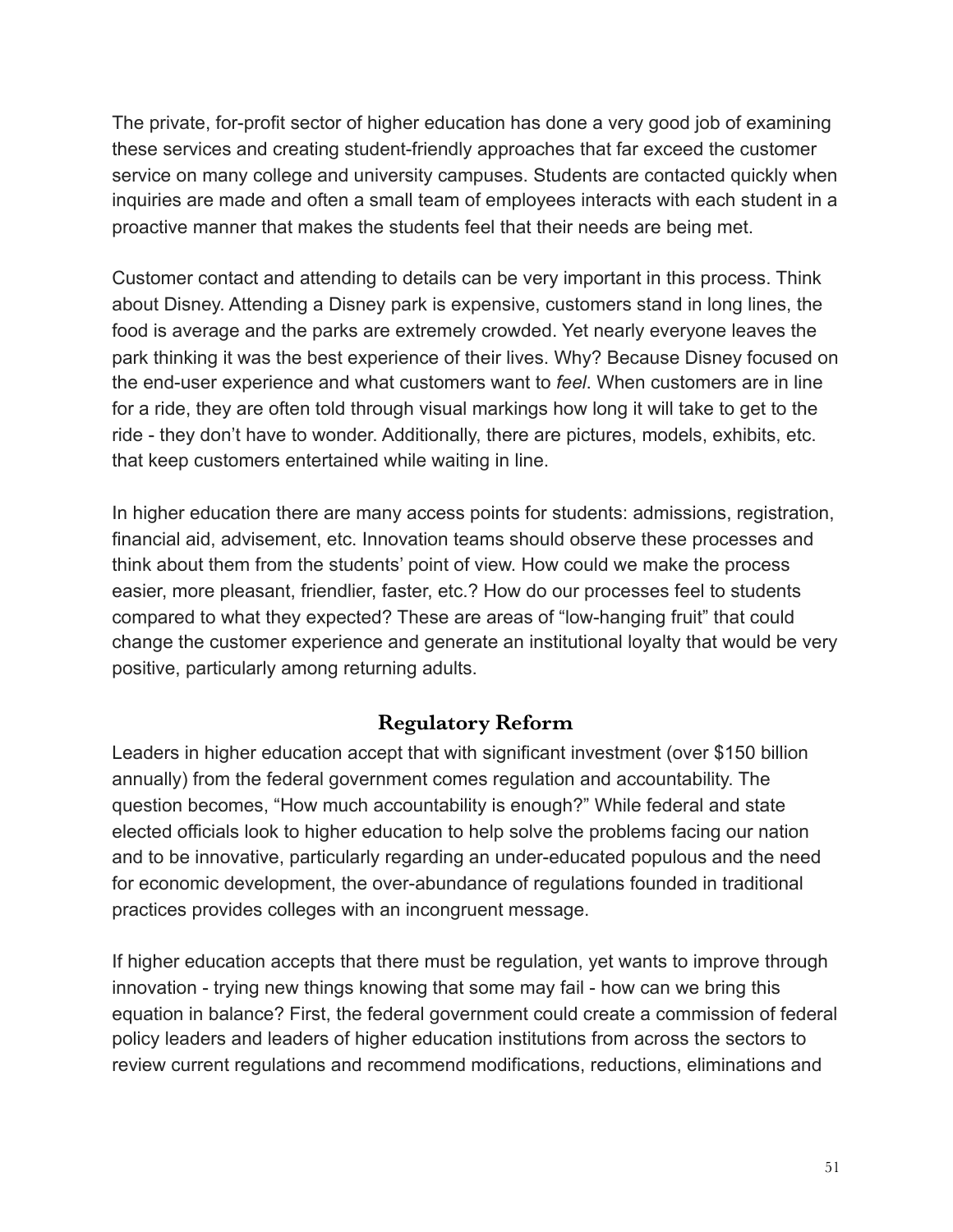potential new regulations that encourage innovation while assuring that public dollars are spent responsibly. This is a huge task but one that must be addressed.

Second, federal and state governments should request proposals from institutions to launch pilot programs in order to test new funding methods that support innovation and experimentation with initiatives to improve retention and graduation rates, knowing that some will fail. Such pilots would vary for different student markets: traditional students, returning students, students at a distance, etc. These pilots would be particularly helpful with regard to financial aid. Currently financial aid formulas are focused, almost entirely, on traditional students, taking a traditional schedule, using traditional modalities. How might we modify financial aid formulas to encourage older students to enroll in higher education and learn new "middle skills" in order to work in a new technology economy?

Third, colleges and universities must demonstrate a willingness to change. That is not to state that what higher education has been doing is bad, in fact, it has been successful for many decades. However, the industry must recognize that the U.S. has lost its standing around the world as a leader in educating its population. Higher education must stop pointing fingers to secondary education stating that students are not ready for college and therefore will not be successful. Longing for the students of yesteryear will not bring them back. While there are many successful students who come to colleges and universities, thousands are not ready and often do not really understand how to go to college. Higher education must embrace these students and prepare strategies for success.

#### **Focus on Outcomes**

For hundreds of years, higher education has focused much of its discussion and energy on inputs and processes. Clearly that tide is turning with accrediting bodies pushing outcomes in courses and programs. However, higher education leaders must change their thinking to focus on outcomes at their institutions. Questions like: "How does this process contribute to student success?"; "How are we measuring our mission completion?"; "How can we improve the completion rates in pre-college level courses which can lead to graduation?"; "How do we know that students who graduate have met our learning expectations?"; and, "How are we impacting our community?" These are the questions being asked of higher education; therefore, college and university leaders must embrace them and respond.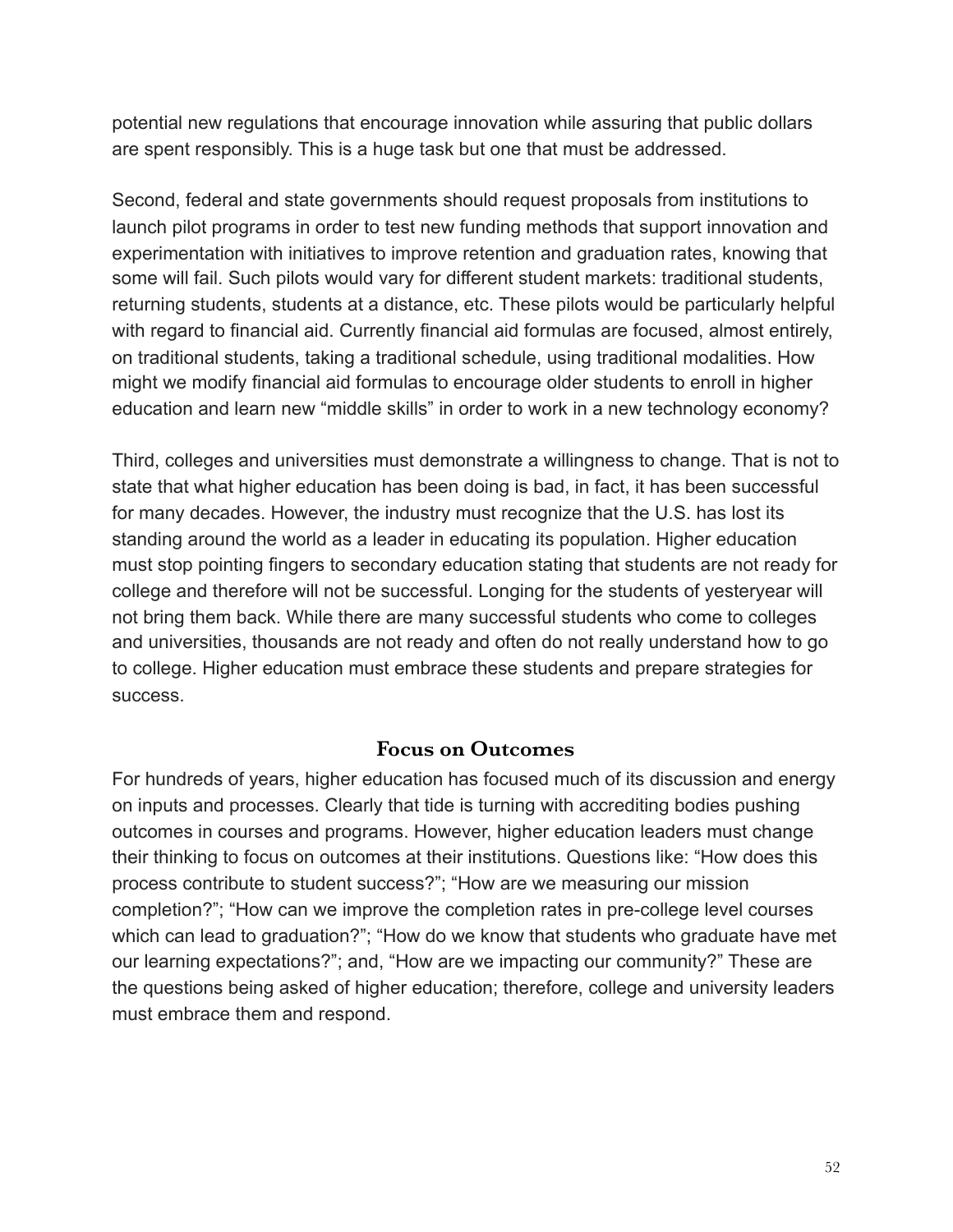# **Conclusion**

It is true that higher education is facing, perhaps, its most tumultuous period in its history in the United States. The challenges facing colleges and universities are not for the faint-of-heart and will, no doubt, significantly impact how higher education conducts its operations in the future.

But all is not lost for higher education. Some small colleges and universities will likely close or merge with others. Some will struggle to maintain their operations. Most will adapt to the new pressures and seek to thrive as they have for decades, or in some cases hundreds of years. However, none of them will make it by ignoring the writing on the wall. Colleges and universities must learn to innovate on their campuses. Leaders within higher education must develop strategies to address today's challenges and champion change within their institutions. Leaders must also advocate for change within government to truly make the United States a world leader in education again.

# **References**

"About IDEO". [IDEO.com](http://ideo.com).

Alexander, Lamar - Chairman. "Higher Education Accreditation Concepts and Proposals." *Senate Committee on Health, Education, Labor & Pensions*.

Armstrong, Lloyd. "Barriers to Innovation and Change in Higher Education." *TIAA-CREF Institute*.

Ashbaugh, Marcia L. "Personal Leadership in Practice: A Critical Approach to Instructional Design Innovation Work." *TechTrends*. Vol. 57, No. 5. Sept/Oct. 2013.

Boggs, George R. "Facing Change in the Community College: Leadership Issues and Challenges." *Joint publication of the Roueche Graduate Center, national American University, and the League for Innovation in the Community College*. 2015.

Borysenko, Karlyn. "Five Critical Issues Facing Higher Education Leaders in 2014." [edventures.com](http://edventures.com).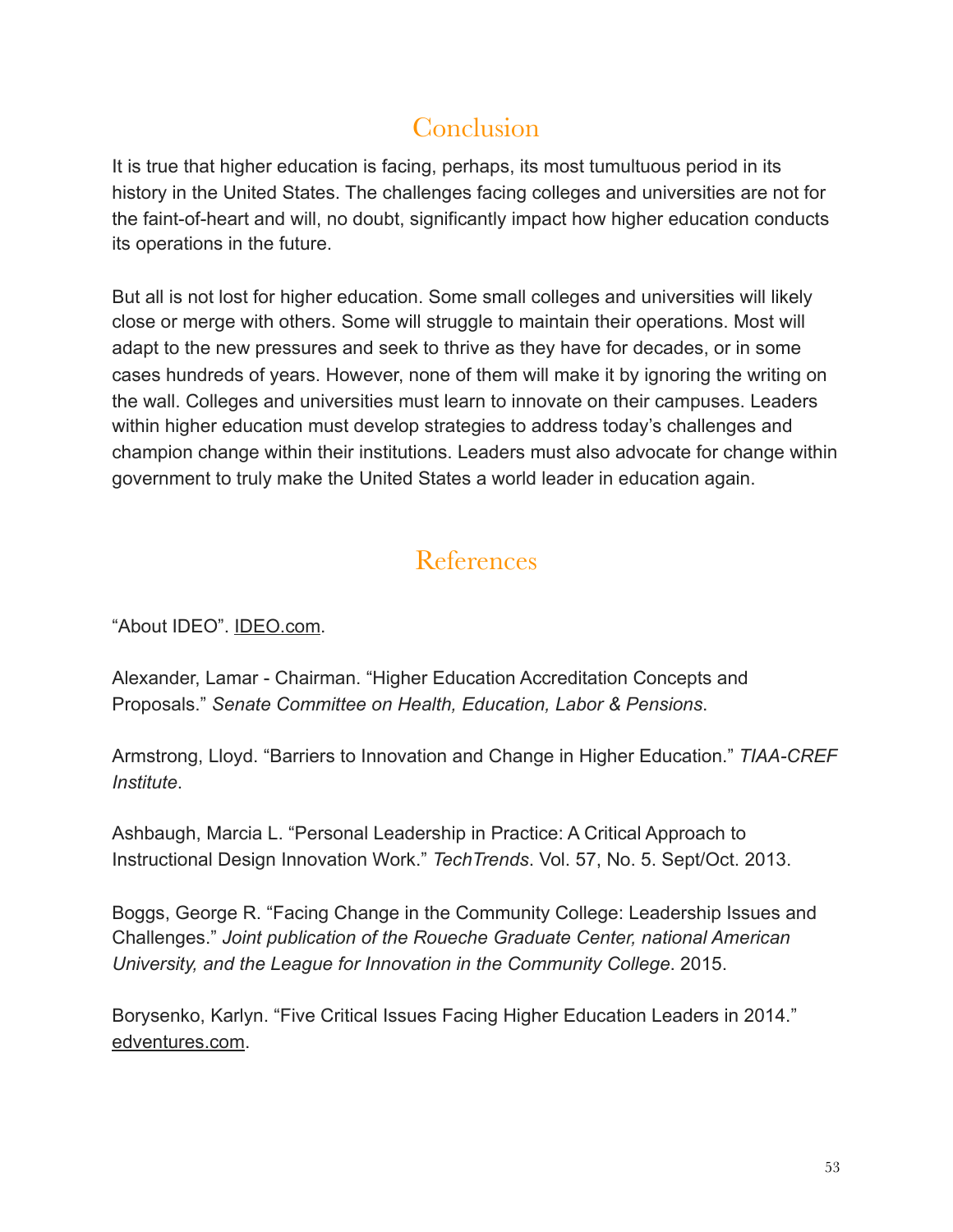Caruth, Gail & Caruth, Donald. "Understanding Resistance to Change: A Challenge for Universities." *Turkish Online Journal of Distance Education*. Vol.14, No. 2. April, 2013.

Catropa, Kayna. "Ready…set…slow?" *Inside Higher Ed*. January 21, 2013.

Christensen, Clayton M. & Eyring, Henry J. The Innovative University: Changing the DNA of Higher Education From the Inside Out. Jossey—Bass. 2011.

Christensen, Clayton M., Horn, Michael B., Caldera, Louis & Soares, Louis. "Disrupting College: How Disruptive Innovation Can Deliver Quality and Affordability to Post-Secondary Education." *Center for American Progress* [www.americanprogress.org](http://www.americanprogress.org). February, 2011.

Cohen, Reuven. "Design Thinking: A Unified Framework for Innovation." *Forbes*. March 13, 2014.

Connolly, Matt. "America's Ten Most Innovative College Presidents." *Washington Monthly*. Sept/Oct., 2015.

Cowan, Kristina. "Higher Education Higher Accountability." *American Council on Education* (blog). Winter, 2014. 12/15/2013.

DiSalvio, Phillip. "Shifting Landscapes, Changing Assumptions Reshape Higher Education." *New England Journal of Higher Education*. June 11, 2012.

Ebersole, John. "Top Issues Facing Higher Education in 2014." *Forbes*. January 13, 2014.

Egelko, Bob & Asimov, Nannette. "City College of San Francisco accrediting commission broke the law, judge says." *SanFrancisco Gate*. January 16, 2015.

Fain, Paul. "University of Phoenix is down but not out." *Inside Higher Ed*. October 26, 2012.

Fain, Paul. "Controversial accreditor ACICS tried to shut down a for-profit but was blocked by judge." *Inside Higher Education*. May 4, 2016.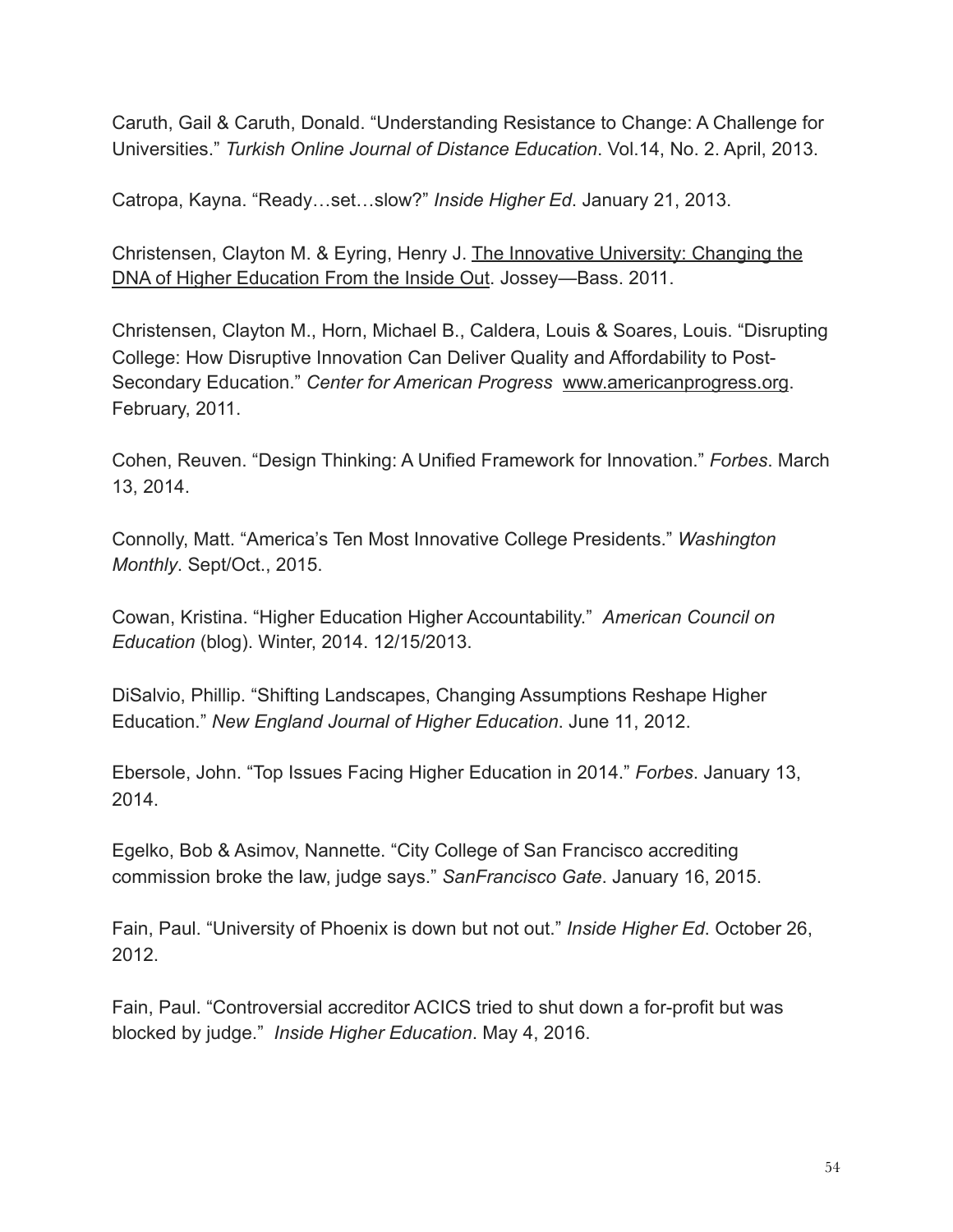Ford, Jefferey D. & Ford, Laurie W. "Decoding Resistance to Change." *Harvard Business Review*. April, 2009.

Goldberg, Jonah. "Innovation vs. Regulation: when entrenched interests face competition, wealth and opportunity can skyrocket." *National Review*. February 26, 2014.

Gomez, Cynthia. "Competency-based ed gains momentum despite complex regulations." *Recruiting & Retaining Adult Learners*. Vol. 16, Issue 9. June, 2014.

Hanford, Emily. "The Story of the University of Phoenix." [americanradioworks.pubulcradio.org](http://americanradioworks.pubulcradio.org).

Heller, Donald. "Higher Education Under Attack, MSU Dean Argues.. *Michigan State University - Campus Life*. [MSUtoday.msu.edu.](http://msutoday.msu.edu) April 20, 2012.

Hillman, Nicholas W., Tandberg, David A. & Gross, Jacob F.K. "Performance Funding in Higher Education: Do Financial Incentive Impact College Completions?" *Journal of Higher Education*. Vol. 85, No. 6. Nov/Dec. 2014.

Horn, Michael. "Yes, University of Phoenix is Disruptive; No, That Doesn't Make It the End-All." *Forbes*. 4/12/2012.

"Design Thinking." [innovation-by-design.org.](http://innovation-by-design.org)

Kahn, Gabriel. "The Amazon of Higher Education: How tiny, struggling SNHU has become a behemoth." *The Slate* (online). Jan. 2, 2014.

Kalman, Yoram M. "A Race to the Bottom: MOOCs and higher education business models." *Open Learning*. Vol.29, No. 1. 2014.

Katopes, Peter. "The 'Business Model' Is the Wrong Model." *Inside Higher Ed*. February 16, 2009.

Kelly, Andrew P. & Hess Frederick M. "Beyond Retrofitting: Innovation in Higher Education." Hudson Institute Initiative on Future Innovation. June, 2013.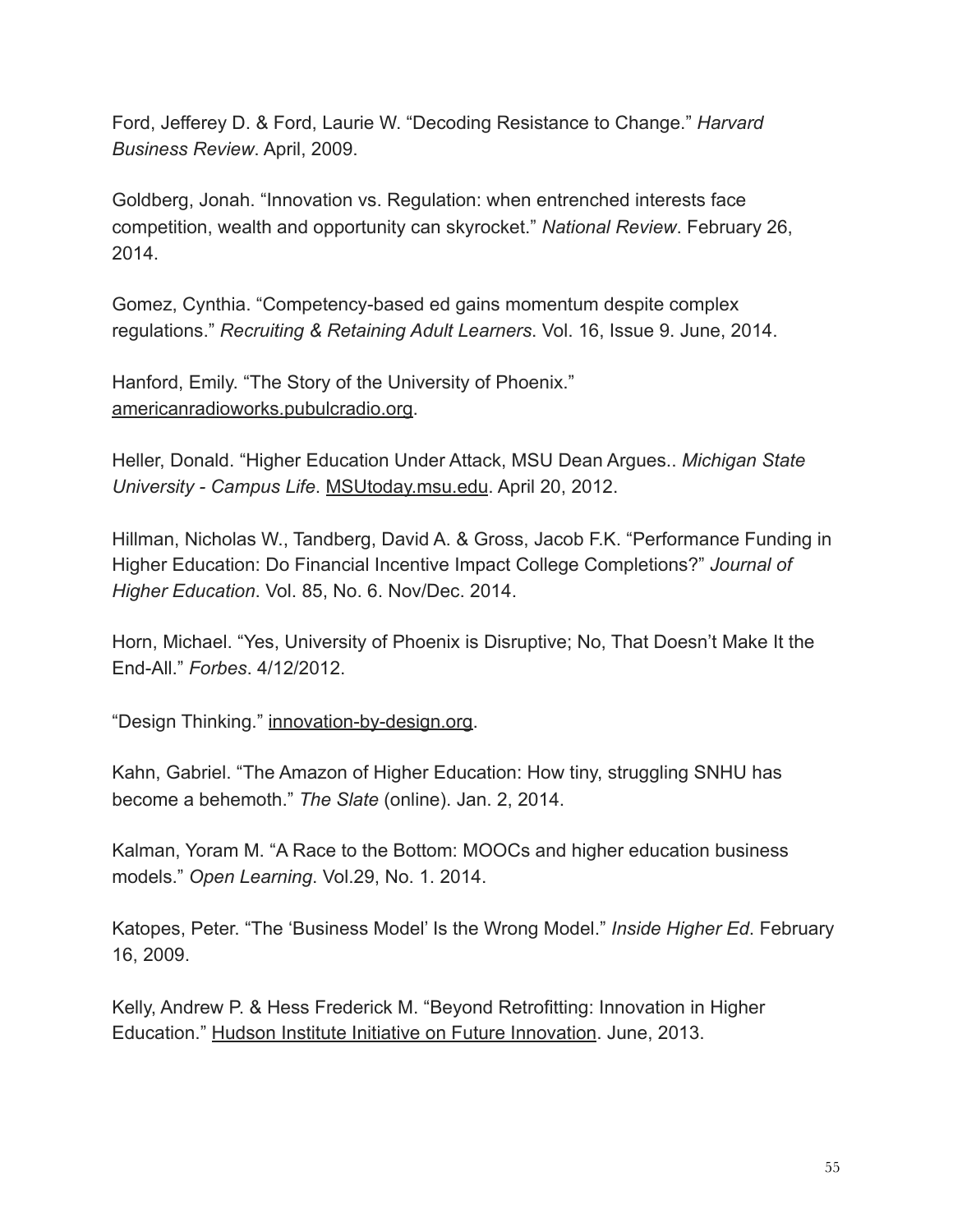Kirschner, Ann. "Innovations in Higher Education? Hah!" *The Chronicle of Higher Education*. April 8, 2012.

Kolowich, Steve. "Southern New Hampshire U Designs a New Template for Online Faculty Jobs." *The Chronicle of Higher Education*. Vol. 60, Issue 35. May 16, 2014.

Kung, Cliff. "The 6 Pillars Of Steve Jobs's Design Philosophy." *Fastcompany*. November 7, 2011.

LeBlanc, Paul. "Strange Bedfellows: How to Think about Innovation in a World of Regulation." New Business Models [Reimagining Higher Education] *Educause Review*. July/August 2015.

Lewin, Tamar. "Report Finds Low Graduation Rates at For-Profit Colleges." T*he New York Times*. Nov. 23, 2010.

Liem, Andre & Sanders, Elizabeth B.N. "Human-centered Design Workshops on Collaborative Strategic Design Projects: An educational and professional comparison." *Design and Technology Education: An International Journal*. 18.1. 2013,

Marcus, John. "Community college district tries full slate of innovations, all at once." *The Hechinger Report, PBS NEWSHOUR*. August 28, 2014.

Marshall, Stephen. "Change technology and higher education: are universities capable of organisational change." *ALT-J Research in Learning Technology*. Vol. 18, No. 3. Nov. 2010.

McMurtrie, Beth. "Inside Startup U: How Stanford Develops Entrepreneurial Students." *The Chronicle of Higher Education*. October 30, 2015.

Mitchell, Michael & Leachman, Maichel. "Years of Cuts Threaten to Put College Out of Reach for More Students." *Center on Budget and Policy Priorities* - Report. May 13, 2015.

Mukerjee, Sheola. "Agility a crucial capability for universities in times of disruptive change and innovation." *Australian Universities Review*. Vol. 56, No. 1. 2014.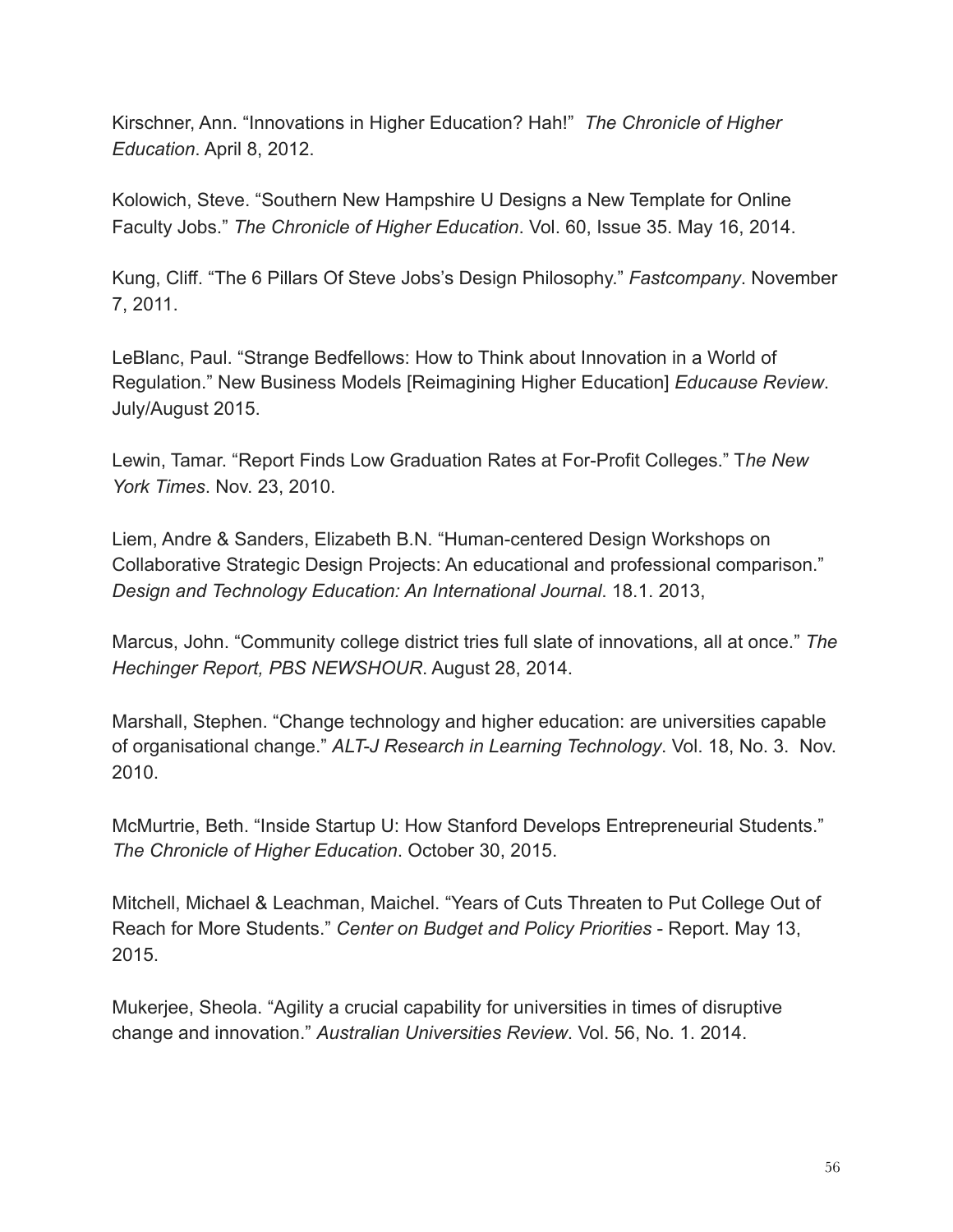Nagel, David. "The 6 Major Barriers Standing in the Way of Educational Change." *Campus Technology*. February 10, 2015.

Napolitano, Janet. "Higher education isn't in crisis." *The Washington Post*. March 12, 2014.

Olson, Gary A. "Exactly What is 'Shared Governance'?" *The Chronicle of Higher Education*. July 23, 2009.

Pratt, Timothy. "How College Are Facing the Future: Facing new challenges in higher education, more schools look to innovate." September 22, 2014.

Preston, Jack. "Regulation vs. innovation: five key battlegrounds." [virgin.com](http://virgin.com). April 10, 2014.

Quinn, James Brian. "Managing Innovation: Controlled Chaos." *Harvard Business Review*. May, 1985.

Rate, Russell. "When Innovation Fails." *Forbes*. June 28, 2012.

Reichert, Katrina. "AID AND INNOVATION: How Federal Financial Aid Policy Impacts Student and How States Can Respond." *Policy Bulletin*. June, 2012

Ruths, David. "How Southern New Hampshire U Develops 650-plus Online Courses Per Year." *Campus Technology*. December, 2014.

Sandeep, Cathy A. (editor). "White Paper Series - Presidential Innovation Lab." *American Council on Education*.

Smith-Barrow, Delece. "Top 10 Most Innovative National Universities." *US News & World Report*. September 16, 2015.

Staley, David J. & Trinkle, Dennis A. "The changing landscape of higher education." *Educause Review*. Vol. 46. 2011.

Stempfle, Joachim. "Overcoming Organizationsl Fixation: Creating and Sustaining an Innovative Culture." *Journal of Creative Behavior*. Vol. 45, No. 2. Second Quarter, 2011.